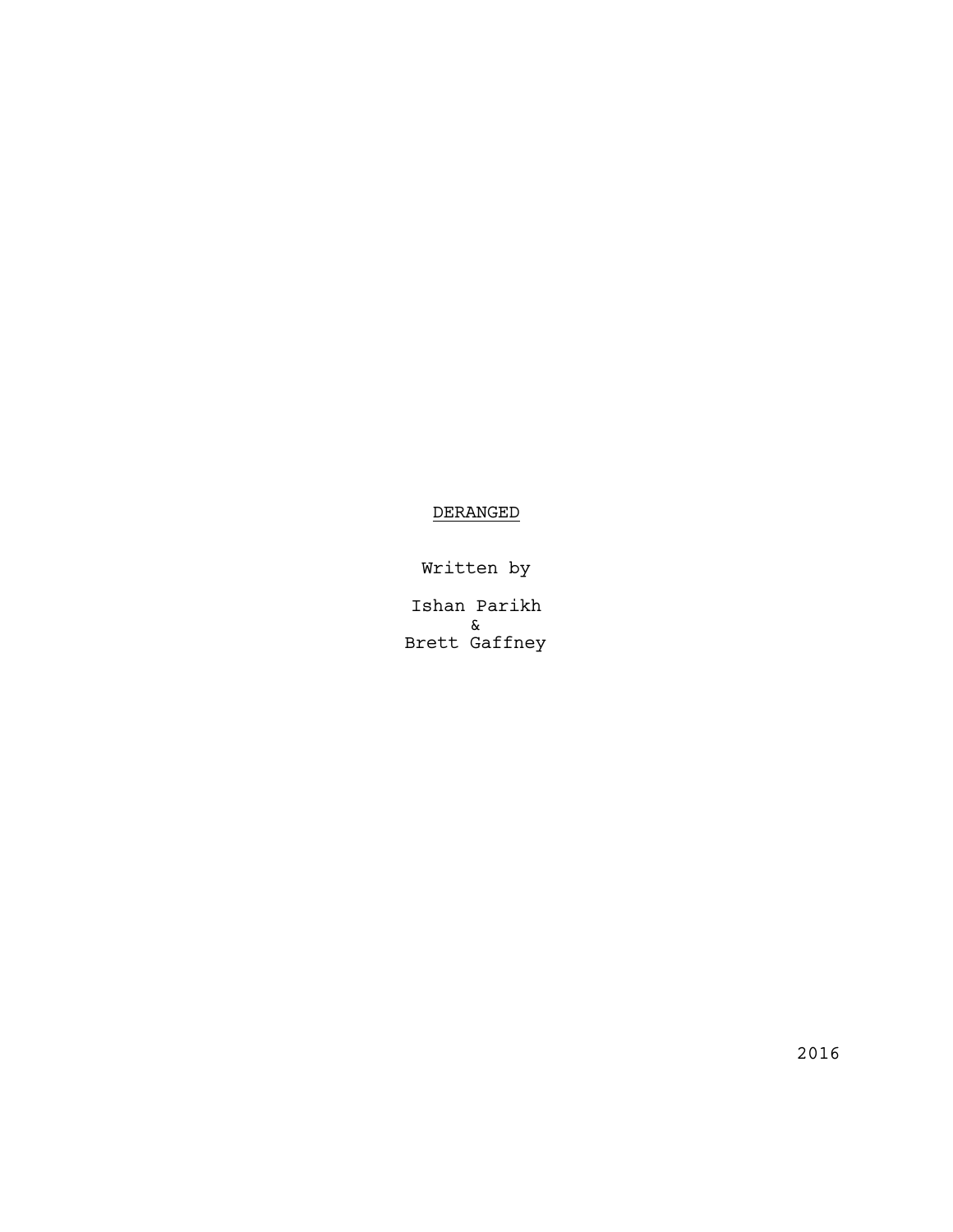### "DERANGED"

FADE IN:

1 INT. BEDROOM - EVANS HOME - DAY 1 CLOSE UP -- An eye FLIPS open. CUT WIDE to find it belongs to... ...CLAIRE EVANS. She awakes. CUT TO: CLAIRE walks down the stairs. 2 INT. KITCHEN - EVANS HOME - DAY 2 CLAIRE sits down. Sets a mug of coffee in front of her. She scrolls through the news feed on her phone while sipping her coffee. ARM AROUND to find -- ARTHUR EVANS. Her father. Sitting at the other end, reading a newspaper. He looks up. ARTHUR Not even a good morning from you? Wow...

Claire looks up at her dad. Already annoyed.

CLAIRE You could've said it yourself...

ARTHUR Oh right. *I* could have said it... God, Claire... is that how you talk to your patients?

CLAIRE

Nope. Just you.

ARTHUR How many of those crazy people do you get every day? One? Two? Zero?

CLAIRE They're not crazy.

ARTHUR

But you are...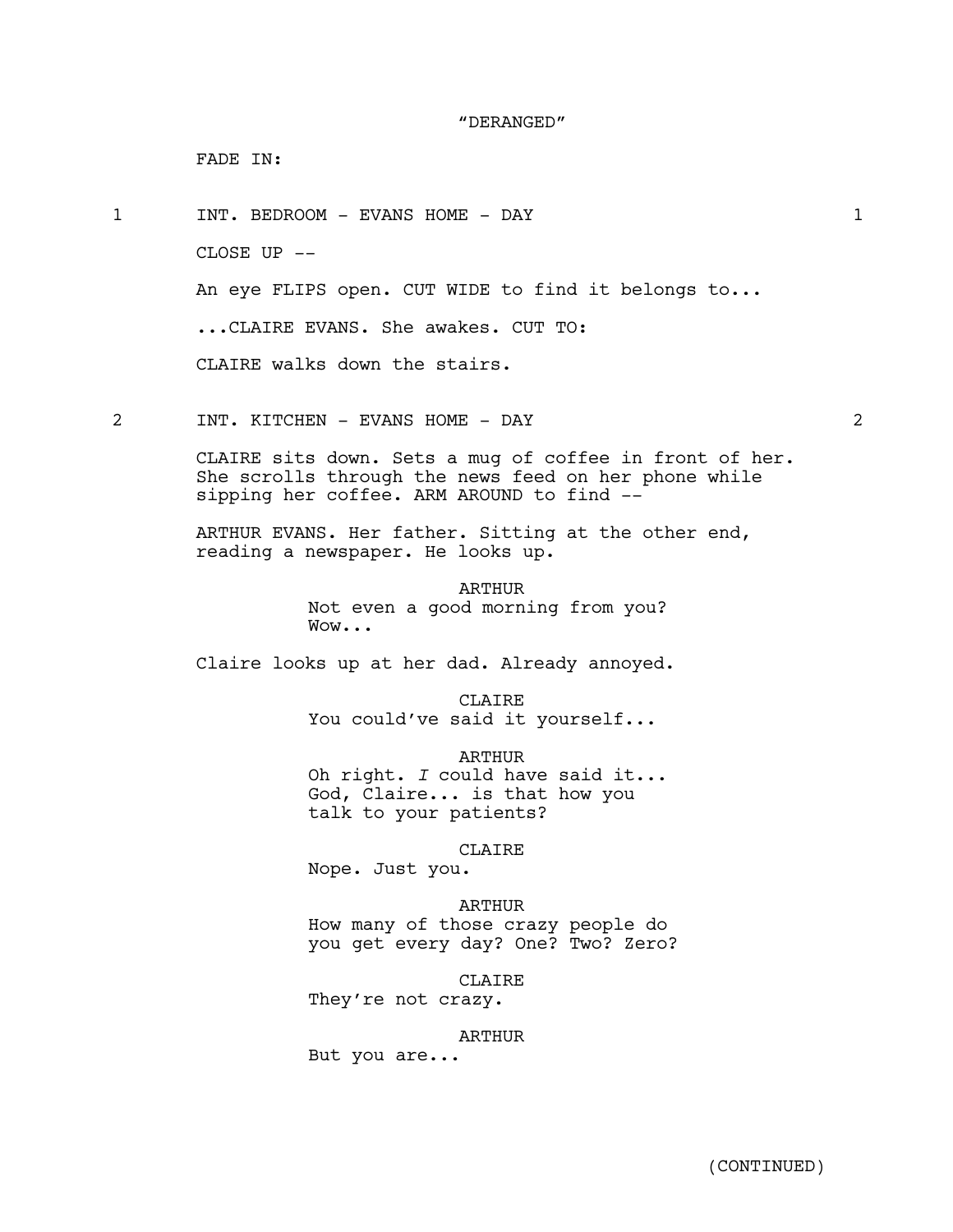Claire sets her coffee mug down on the table hard. She shoots her father an INTENSE look.

> CLAIRE (with conviction,) I'm not crazy either.

> > ARTHUR

You may not believe it... but I hear you sometimes up in your room. Talking to nobody. Pretending like someone's there with you.

CLAIRE It's a thing. People talk to themselves sometimes.

ARTHUR Yeah, but not all night long.

CLAIRE This is pointless.

Claire gets up. Arthur puts his paper down.

# ARTHUR

Just because your mother's gone doesn't mean you can just shut me out like that Claire... I'm still here.

CLAIRE

Don't bring mom into this. (then,) And please stop trying to discipline me. I can handle myself.

#### ARTHUR

You started that practice, but you need to solve this problem of yours. Quick, otherwise it's gonna --

#### CLAIRE

I don't have any problems. I'm fine... and I'm good at what I do.

### ARTHUR

Is that right?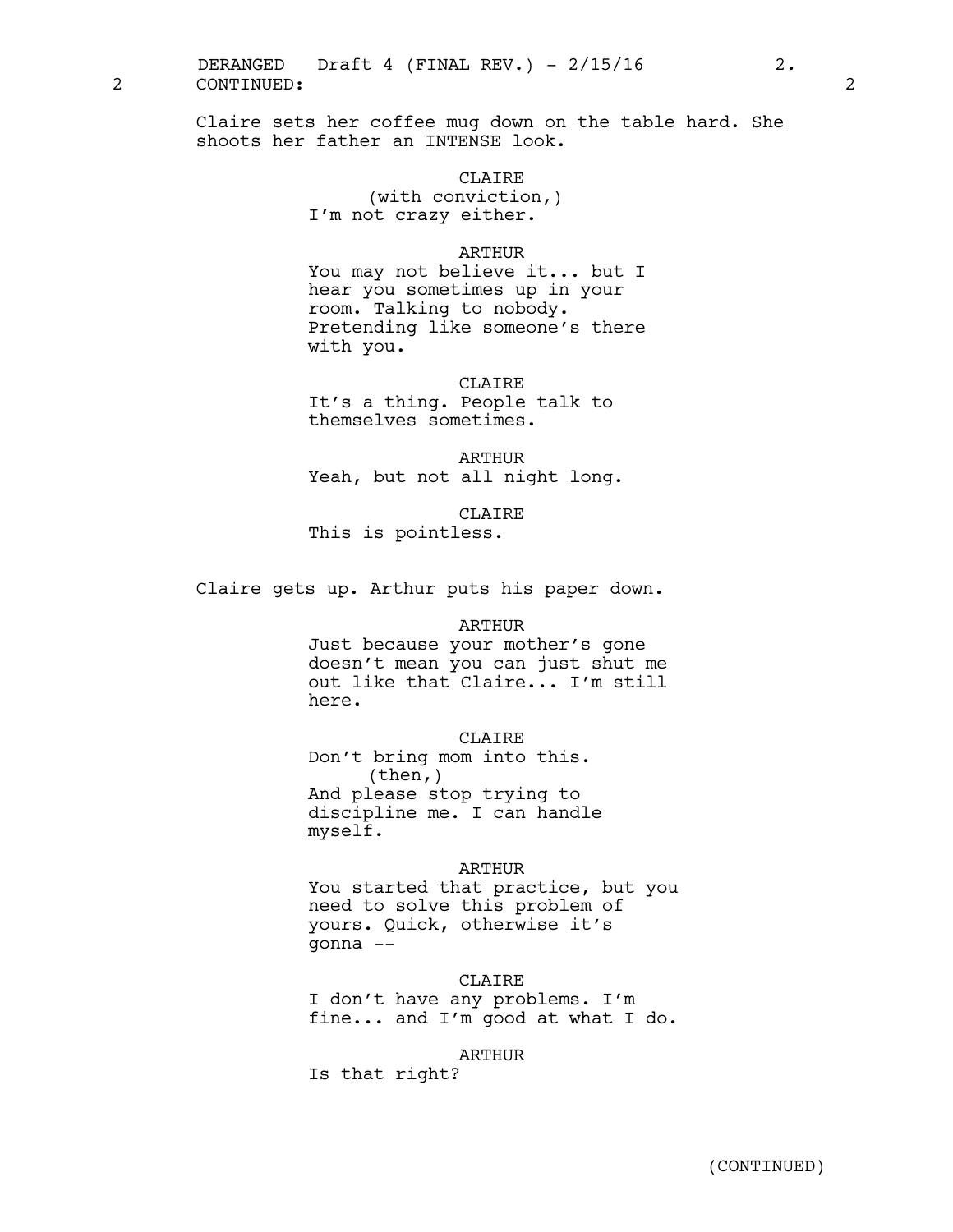# CLAIRE

Maybe you should stay out of my business.

ARTHUR I care about you. That's why I'm trying to help you.

Claire puts the mug in her sink. She grabs her phone and proceeds away from the kitchen...

> CLAIRE I'm fine. I don't need your help.

Claire puts her shoes on. Arthur watches her go.

ARTHUR What time will you be back?

Claire doesn't answer. She leaves.

3 INT. CLAIRE'S OFFICE - DAY 3

CLAIRE walks into her office. It's a simple, tight, and a basic space. A chair, a desk, and two more chairs on the other side.

She walks past A RED BALLOON and an EMPTY calender on her way to...

HER DESK. Claire sits down. Settles herself. And her eye catches...

A PICTURE. It's one of Claire and HER MOM from years ago.

CLOSE ON CLAIRE. She stares at the picture for a beat. Profoundly affected by it. Then --

She pulls out a file. Opens it. Starts reading through it until...

The door opens. Suddenly. And --

A BOY walks in. This is ROY. Entering in very upbeat, confidently, bringing a sense of "energy" into the room.

ROY

Hi.

ON CLAIRE -- befuddled.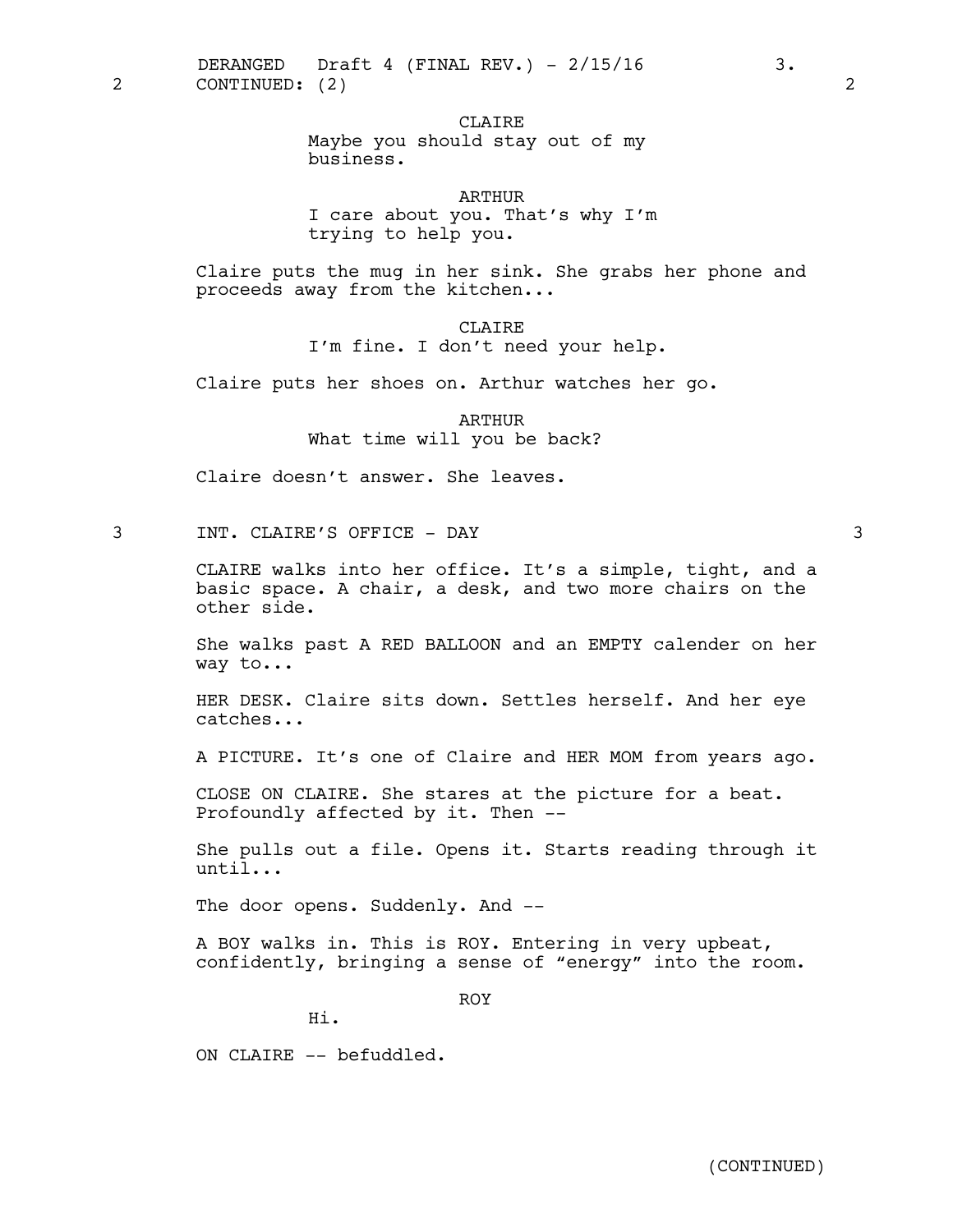## CLAIRE

Uh... hi.

Roy looks around. Gives Claire a minute to figure him out. Then --

> ROY I'm... your patient, doc. Dr. Evans, right?

### CLAIRE

Um, yeah. (gathers her words; then,) Sorry, yeah. Hi. Did you schedule an appointment?

ROY Yeah. Last week. We spoke and you said...

As Roy talks, Claire skims through her calender notes. Trying to find a date...

#### CLAIRE

Uh, yeah I must have forgot to write it down. Sorry, my bad. Come in. Sit, please.

Roy walks in. Slumps down in the chair.

CLAIRE (CONT'D) So what brings you in here?

ROY Oh... you know... stuff.

### CLAIRE

Right. (then,) Oh, sorry. I totally forgot to get your name. What's --

ROY Does my name really matter?

Claire glimpses Roy -- confused.

#### CLAIRE

Well -- You're my patient, I have to file you. And I would need a name.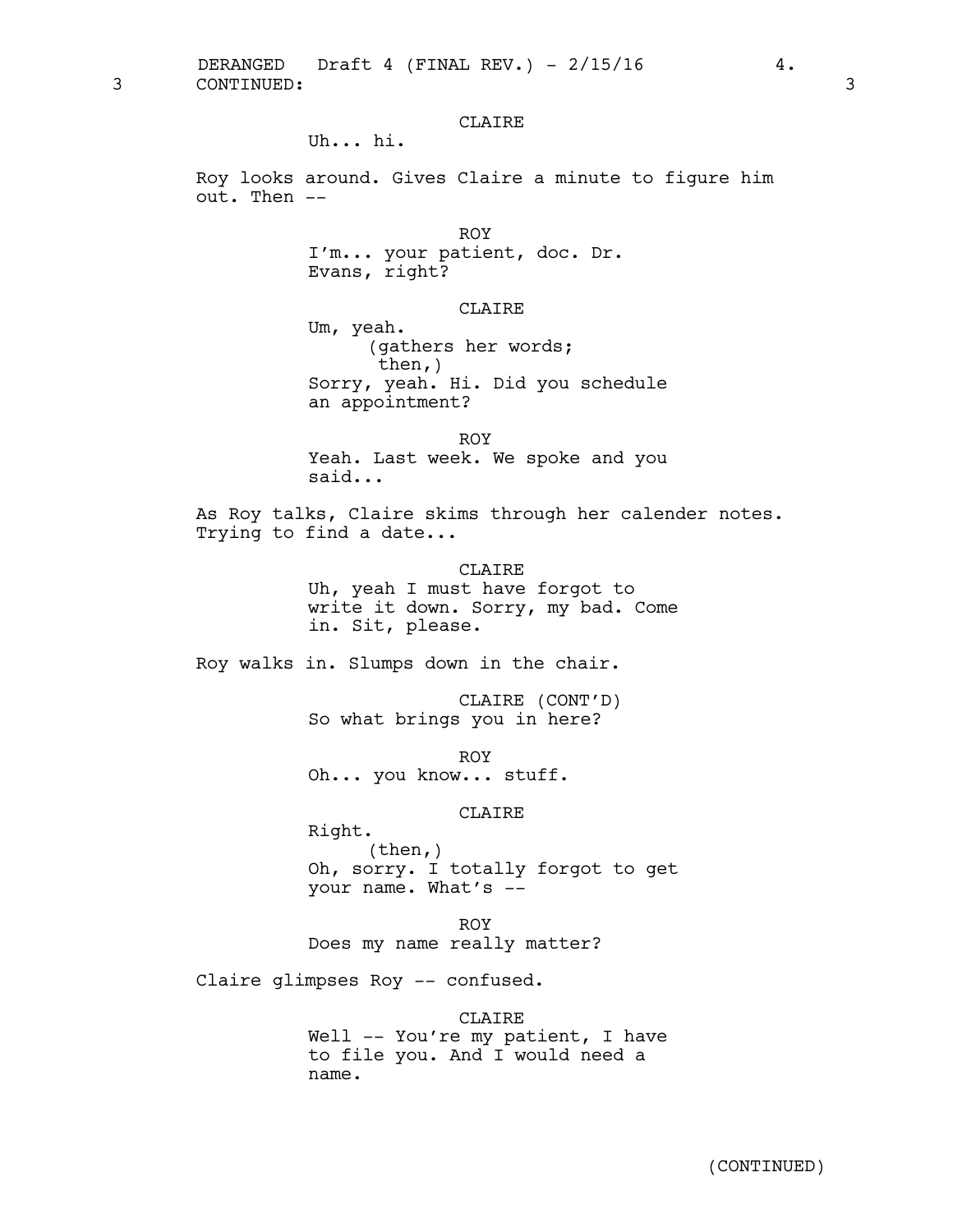Roy nods.

ROY Roy. It's Roy. CLAIRE Roy... (a pause,) Roy... last name? ROY Who says I have one? CLAIRE Well, normally people have one. Like, mine is Evans... ROY I'm normal. CLAIRE No I know, I didn't mean it like that  $--$ ROY You didn't mean it like what? CLAIRE Never mind. It's fine. Roy. Roy's good enough. (then,) So... Roy... what brings you in here today? ROY Well... people think I'm crazy. CLAIRE Okay... ROY I just... everywhere I go, people always give me these looks. CLAIRE

So you think people think you're crazy based on how they look at you... has anyone actually ever called you crazy?

ROY

Yes.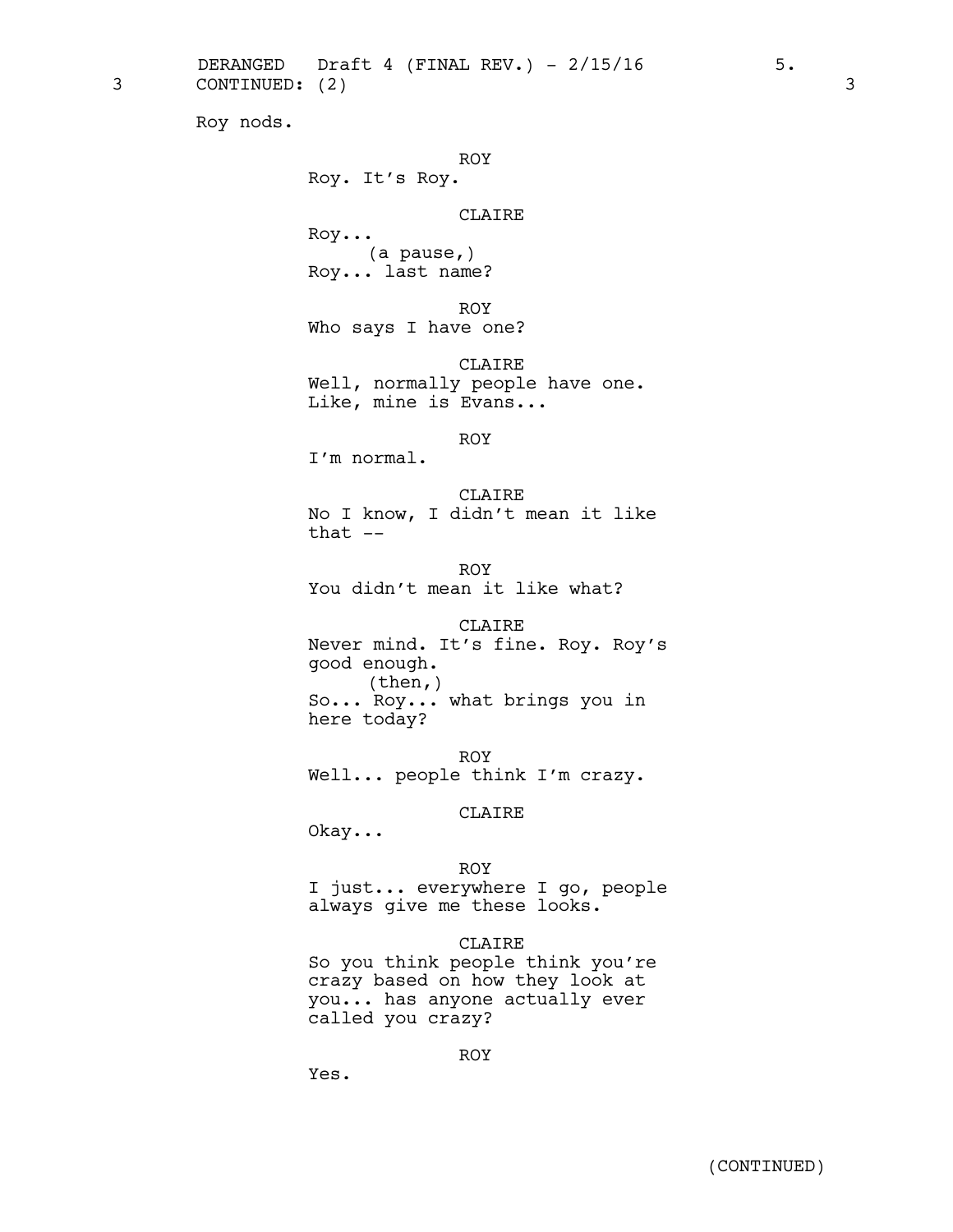### CLAIRE

# Yes..? Like... who has --

#### ROY

The thing is... some of the stuff I've been through... People don't really believe what's happened to me.

### CLAIRE

Okay. Have you tried to talk to anyone else about this before coming to see me. Like... any family... mom or dad, or --

ROY

(interrupting,) I have a family.

CLAIRE

Really? None at all?

#### ROY

Nope.

### CLAIRE

Do you mind if we talk about that first? Could you tell me what happened? Don't worry about trust -- I want you to know that you can trust me. Anything you tell me, stays between us. It's all confidential.

ROY

I lost them a while back. They're all gone. We don't need to talk about them.

Claire looks down at her notes. Jots something down quick. Then nods understandingly.

> CLAIRE So when you say that you're crazy... why do you think that?

ROY Do you think I'm crazy?

CLAIRE No -- not at all. I just need some more info to work with. (MORE)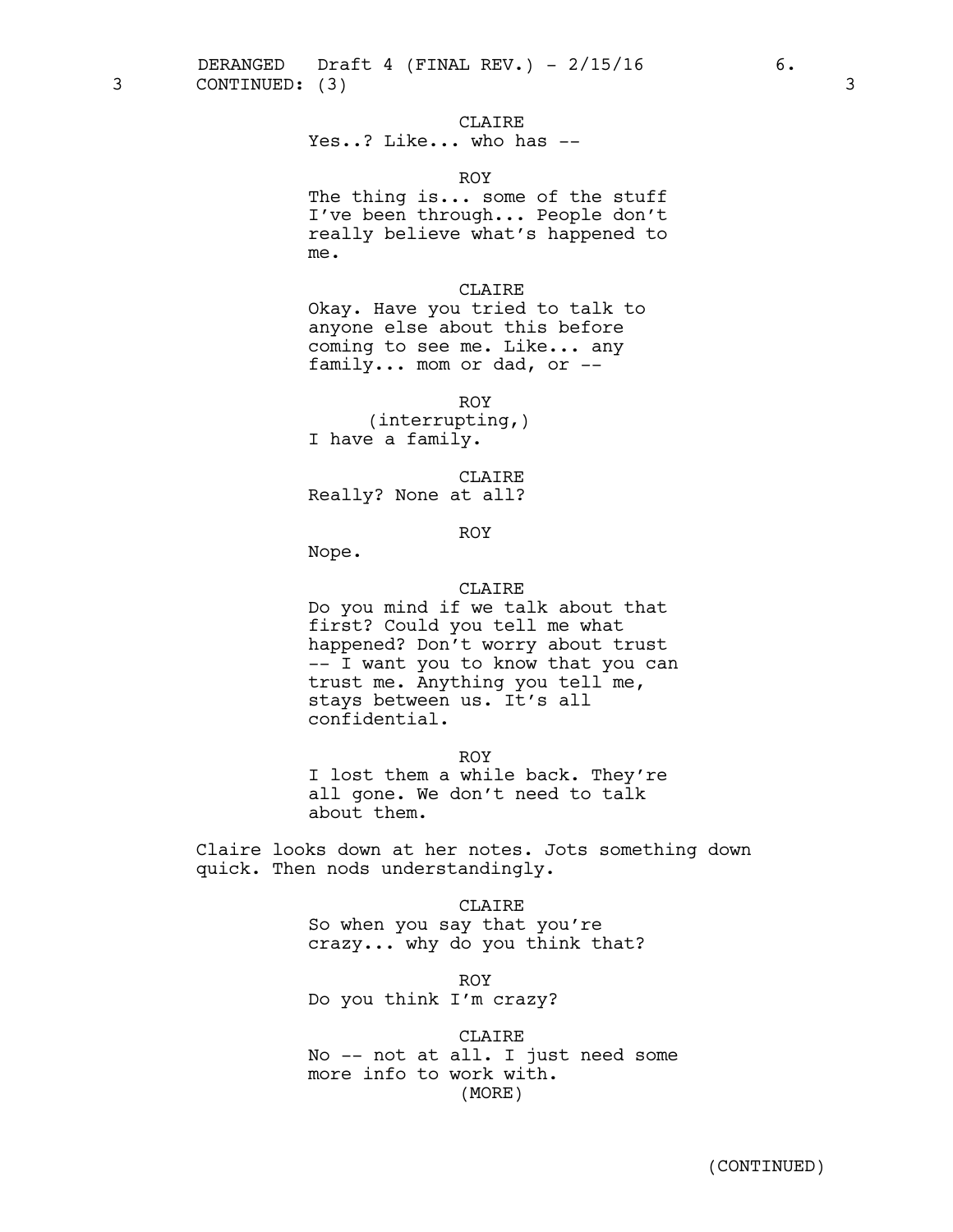That's all. Like... the stuff you've been through. 3 CONTINUED: (4) 3 CLAIRE (CONT'D)

> ROY Yeah I've been through stuff.

DERANGED Draft 4 (FINAL REV.) - 2/15/16 7.

CLAIRE

Like what stuff?

ROY

(leans forward,) Dr. Evans... I'm going to tell you a story. This actually happened.

CLAIRE

Okay. What happened?

ROY

It's pretty simple. I was offered a sum of money at this location... and I went to go collect.

CLAIRE Was this a drug deal?

ROY No. Dr. Evans, I don't do drugs. I'm not an addict or anything.

CLAIRE So who offered you this money?

CUT TO:

4 INT. BASEMENT - HOUSE - DAY - **FLASHBACK** 4

ROY is casually sitting on a couch. His phone vibrates. He looks at it to see it's a text message that reads:

# **COME GET THE MONEY AT 127TH WEST CORNER IN FIELD**

ON ROY. His face glows as he instantly gets up.

CUT TO:

5 **OMITTED** 5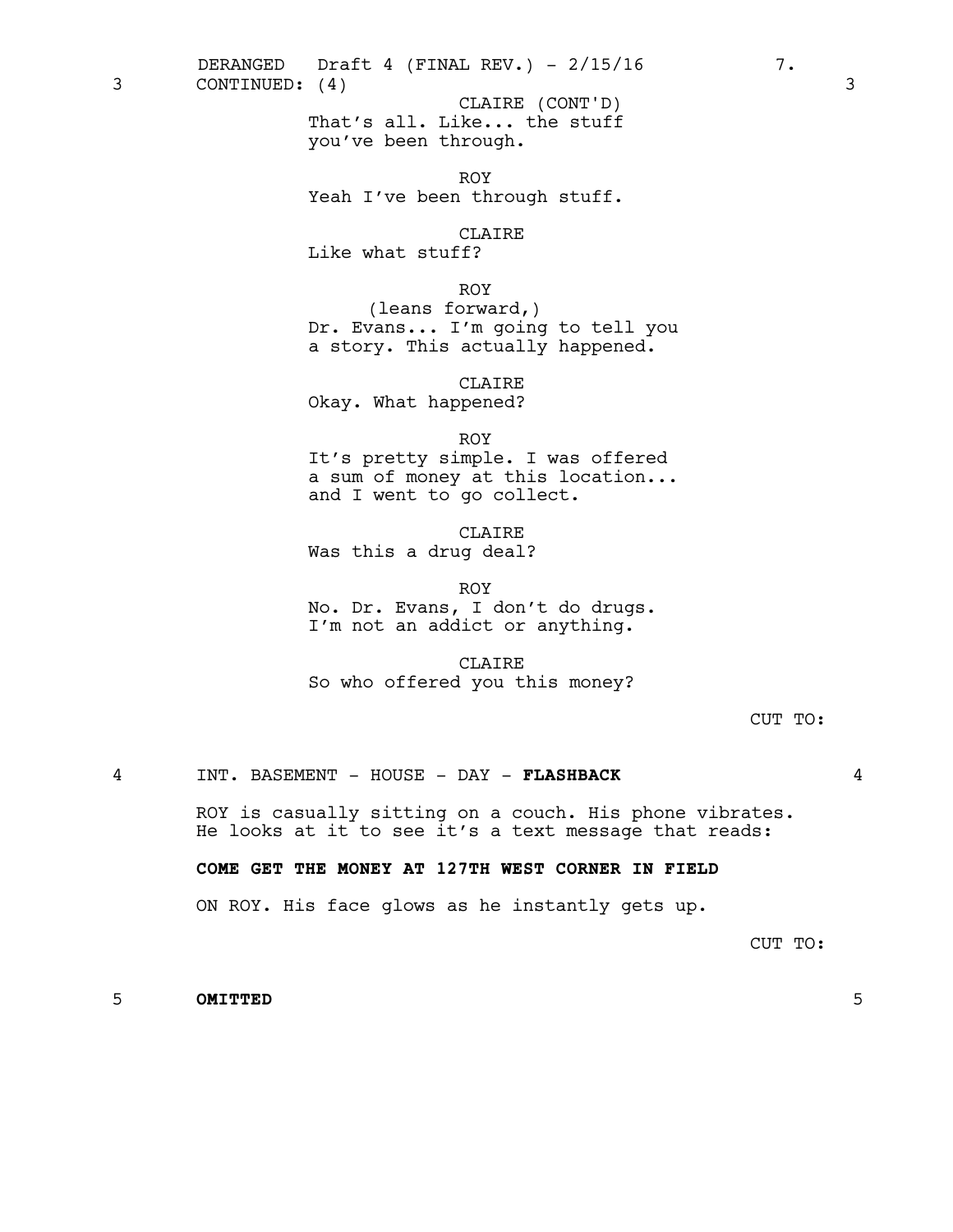# 6 EXT. FIELD - DAY - **FLASHBACK** 6

ROY walks into an empty green tall grass field. CONFIDENT.

> ROY (V.O.) It was in this field...

Roy trudges onward into the field. He stops. Looks around. It's only him. And then --

> VOICE (O.S.) Did you bring the stuff?

Roy turns. Sees TRE, the drug dealer. He's holding a duffel bag.

ROY

The what?

And now Tre looks at Roy like he's stupid.

TRE

The stuff, man.

ROY

What stuff?

TRE Hold up... you're not him.

ROY

I'm... I'm not who?

TRE

Him! The guy!

ROY What guy! I'm Roy!

TRE Where's Jimmy?

ROY

Who?

TRE Jimmy! Man -- I knew he'd do this! Did he not send the stash with you?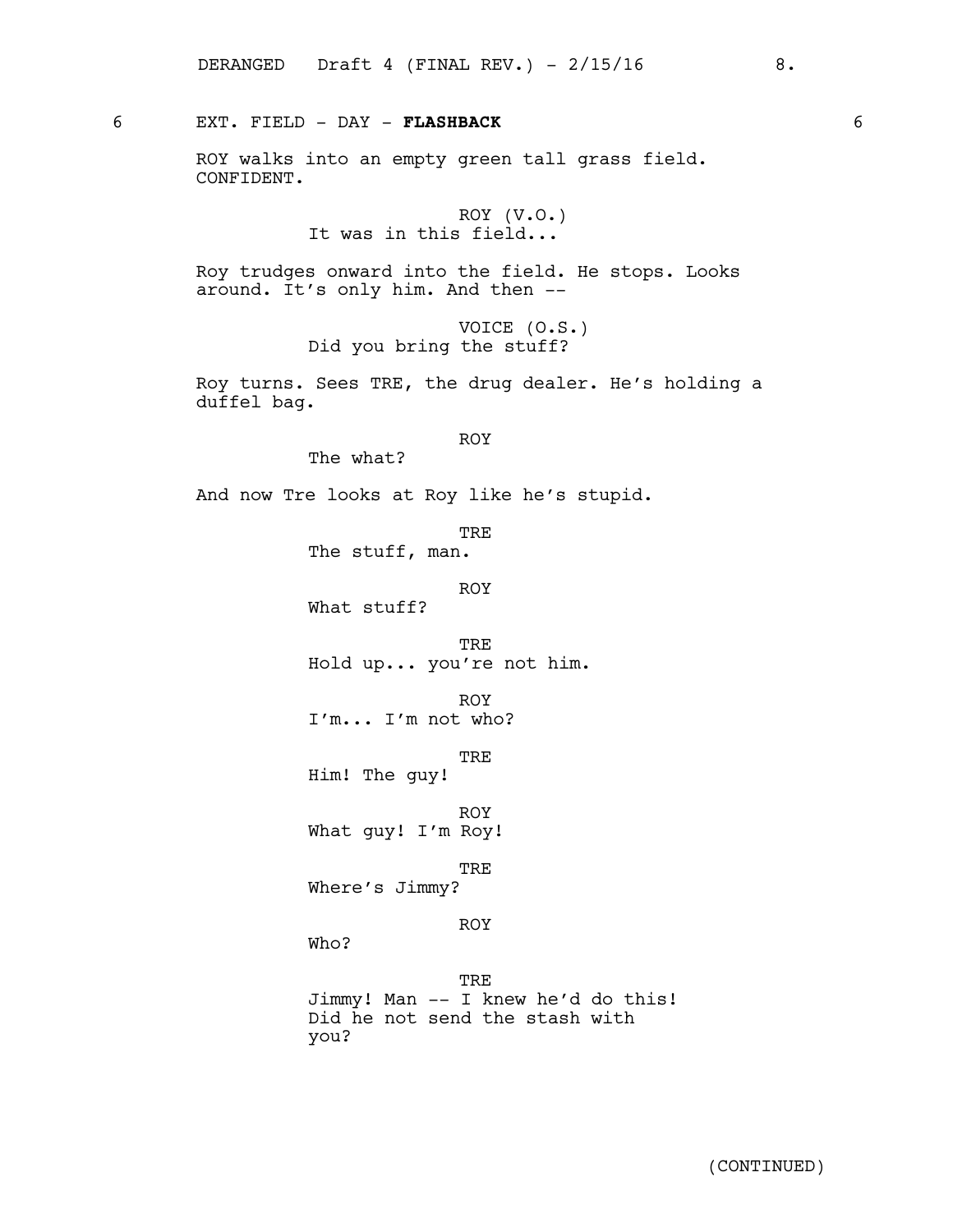(a beat,) The what?

A BEAT. Tre looks at Roy -- *Are you stupid?*

TRE

THE STASH.

ROY What stash? I don't know The stash! THE STASH. what you're  $-$ TRE (CONT'D)

> ROY I just got the text to come get the money... So... (then,) Is that it?

Tre and Roy both look at the duffel bag. Tre stands in front of it. Protective.

TRE

You're not getting anything until I get the stash.

ROY What stash  $--$  what  $--$  I don't have any stash!

TRE The stash! Jesus! Where is it? Did you not bring it? Did he not send it with you? (A beat; Then,) Where are my drugs man?

A BEAT. As Roy finally figures out what this was supposed to be.

ROY

(shrugs; then,) I'm just here for the money, man. I don't have any... any drugs. I don't do all that.

A BEAT. Tre looks off. Mad.

ROY (CONT'D) So... I'm just gonna... take the money... and go... okay?

Roy nears toward the duffel bag cautiously.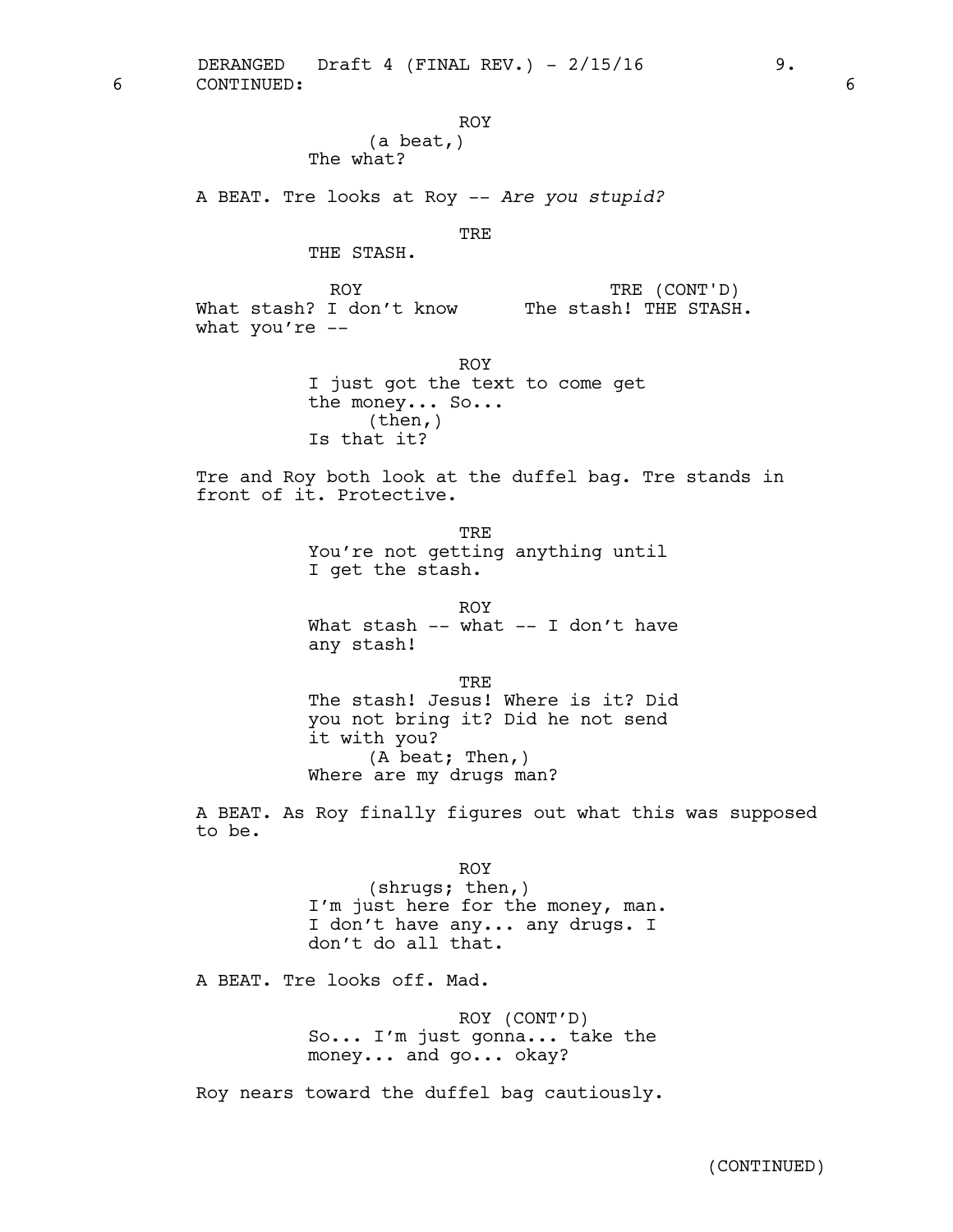And now Tre STEPS closer to Roy. Scaring him.

TRE What the hell is wrong with you?

Tre pulls out A GUN from his back-pocket on Roy. Roy JUMPS back instinctively.

ROY

WOAH! WOAH! HEY!

TRE

WHO ARE YOU?!?

Roy throws his hands up. FRIGHTENED.

ROY Roy... Roy... I'm Roy. Okay? I'm Roy.

TRE Do you wanna die, Roy? Hm?

ROY NO! NO! PLEASE NO! PLEASE!

TRE Then where are my drugs?!?

ROY

I don't have them! I just -- got the text! It didn't say anything about  $--$ 

TRE Are you stupid? Do you not know how this works? You bring the stash, I give you the cash!

ROY Look man -- I don't have your drugs. Please just -- put the gun down okay?

But that doesn't help. Tre keeps going. Roy drops to his knees.

TRE I will blow your brains out NO-NO-NO-NO- PLEASE NO!!! I swear. Tell me where they are!! ROY (CONT'D)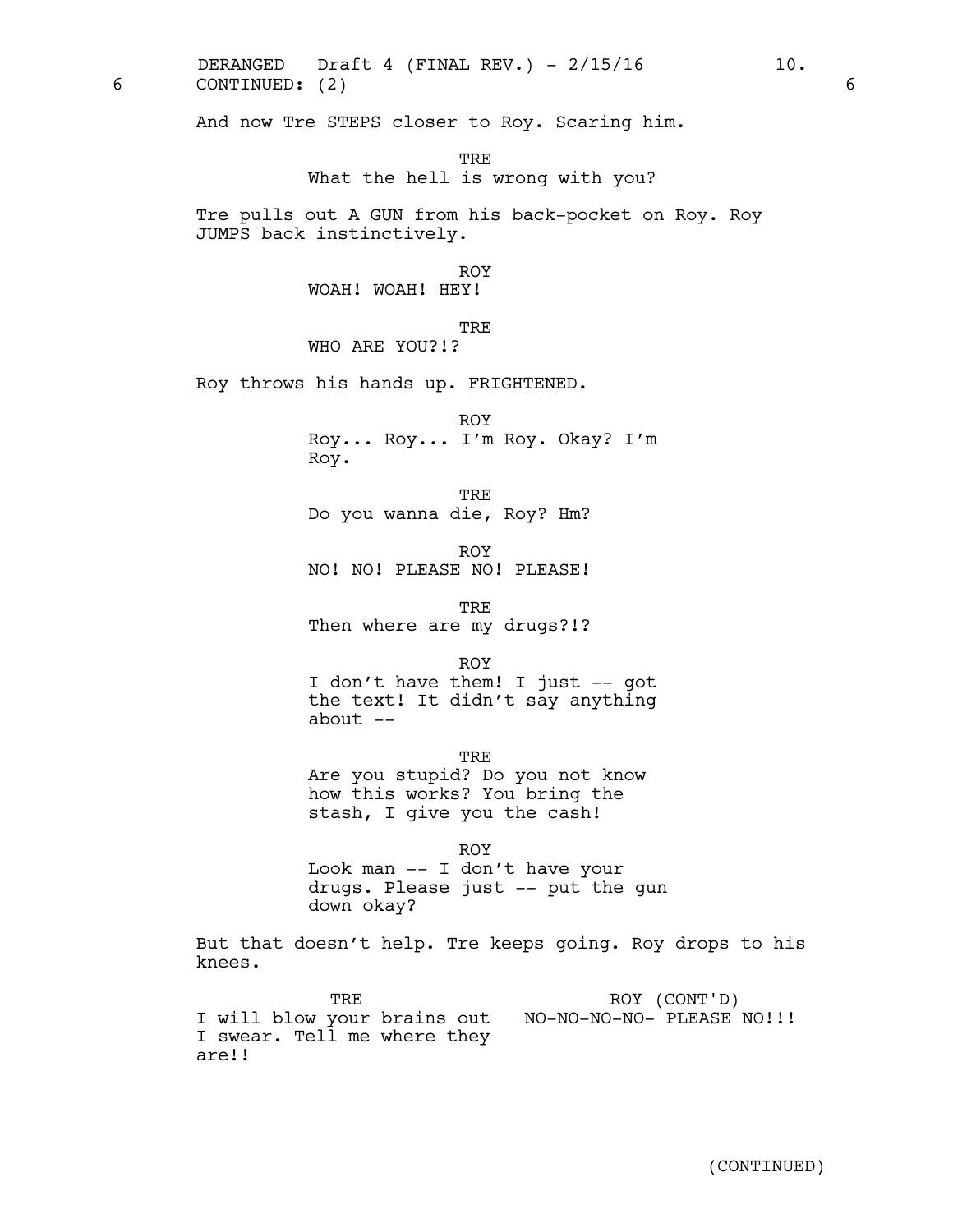ROY (CONT'D) I don't have anything! Please let me go! Please!

TRE I know you're his guy!

ROY

Who's?

JIMMY'S!!!!

TRE

ROY NO! I DON'T KNOW JIMMY! YES YOU DO!! YES YOU DO! TRE (CONT'D)

> TRE (CONT'D) Don't lie to me!

> > ROY

I'm not lying, I swear! I swear!

TRE Where are the drugs?!? ROY (CONT'D) I DON'T KNOW!!

Tre STOMPS his foot on the ground. Frustrated.

TRE I knew that idiot Jimmy would do this! Knew it! He wouldn't show up!

ROY I don't -- I don't know who Jimmy is -- I just got the -- the text.

TRE

He gave me your number! That's why! He didn't wanna pay up!

ROY

Maybe he just... gave you the wrong number... on accident. Like... maybe the... maybe the six was a... a nine? I don't know -- I don't know man just... please... the gun... it's --

TRE SHUT UP! SHUT. UP!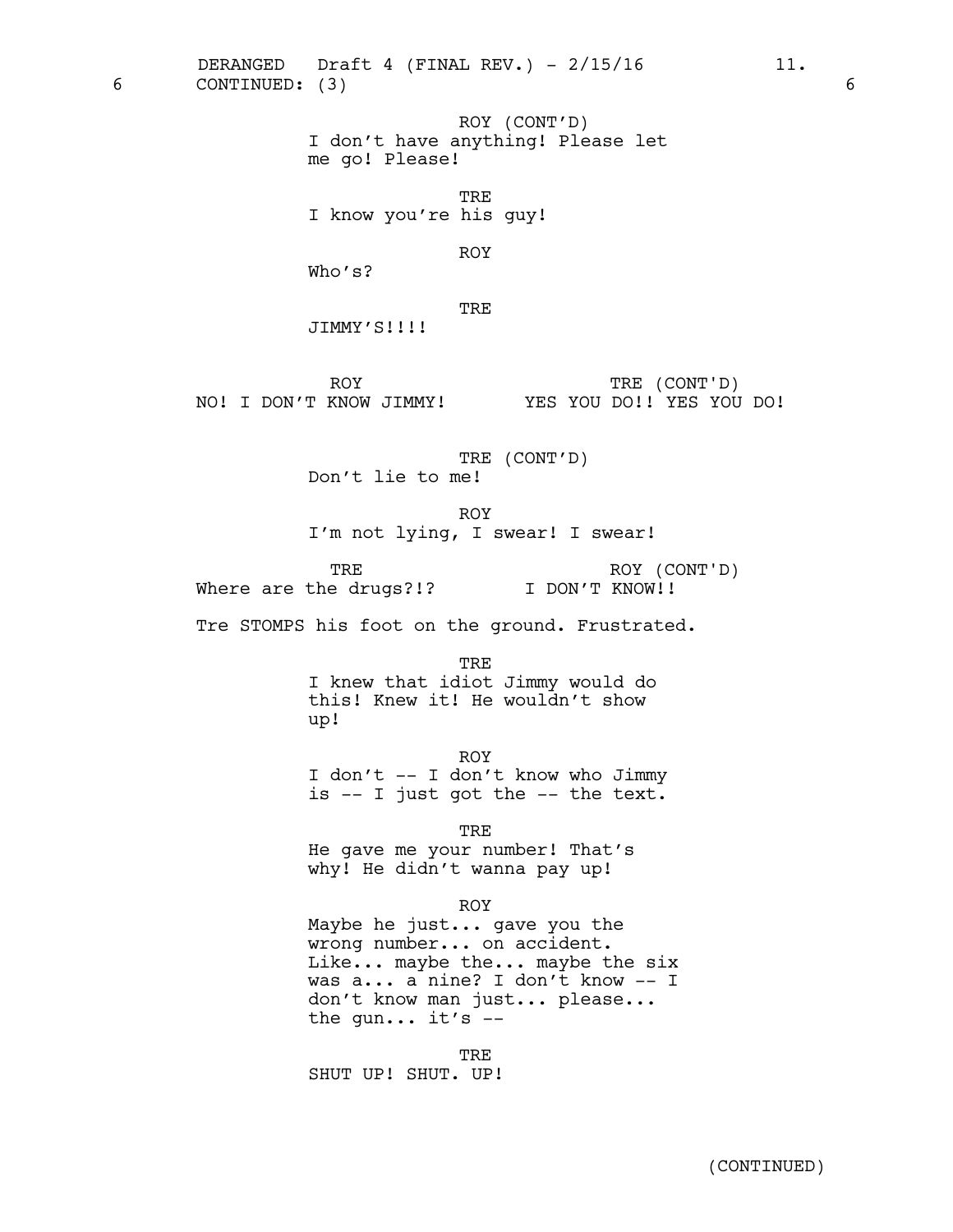Okay...

TRE Jimmy was a cop-out okay?

ROY

Okay...

TRE Jimmy was a COP-OUT. Got it?

ROY

Got it. Jimmy -- Jimmy was a copout. I got it.

And as Tre goes on, he keeps the gun held at Roy.

TRE

God! That idiot! I swear this is the third time this has happened to me. THIRD TIME! Jeez! Can't find any good people to trust these days!

FREEZE FRAME on the gun pointed at Roy.

ROY (V.O.) And that's when I took my chance...

Roy breathes a few times. Prepares himself.

TRE God! Jimmy -- Frickin idiot--! I hate him so much!

Roy GRABS the gun from Tre's hand. FLIPS it on Tre, and RISES from his knees. Gun pointed at Tre.

> ROY Hands up! Hands up!

Tre suddenly backs away from Roy. A bit scared.

ROY (CONT'D) I said hands up!

TRE Alright, man, chill!

Tre slowly puts his hands up. He's not as scared as Roy was.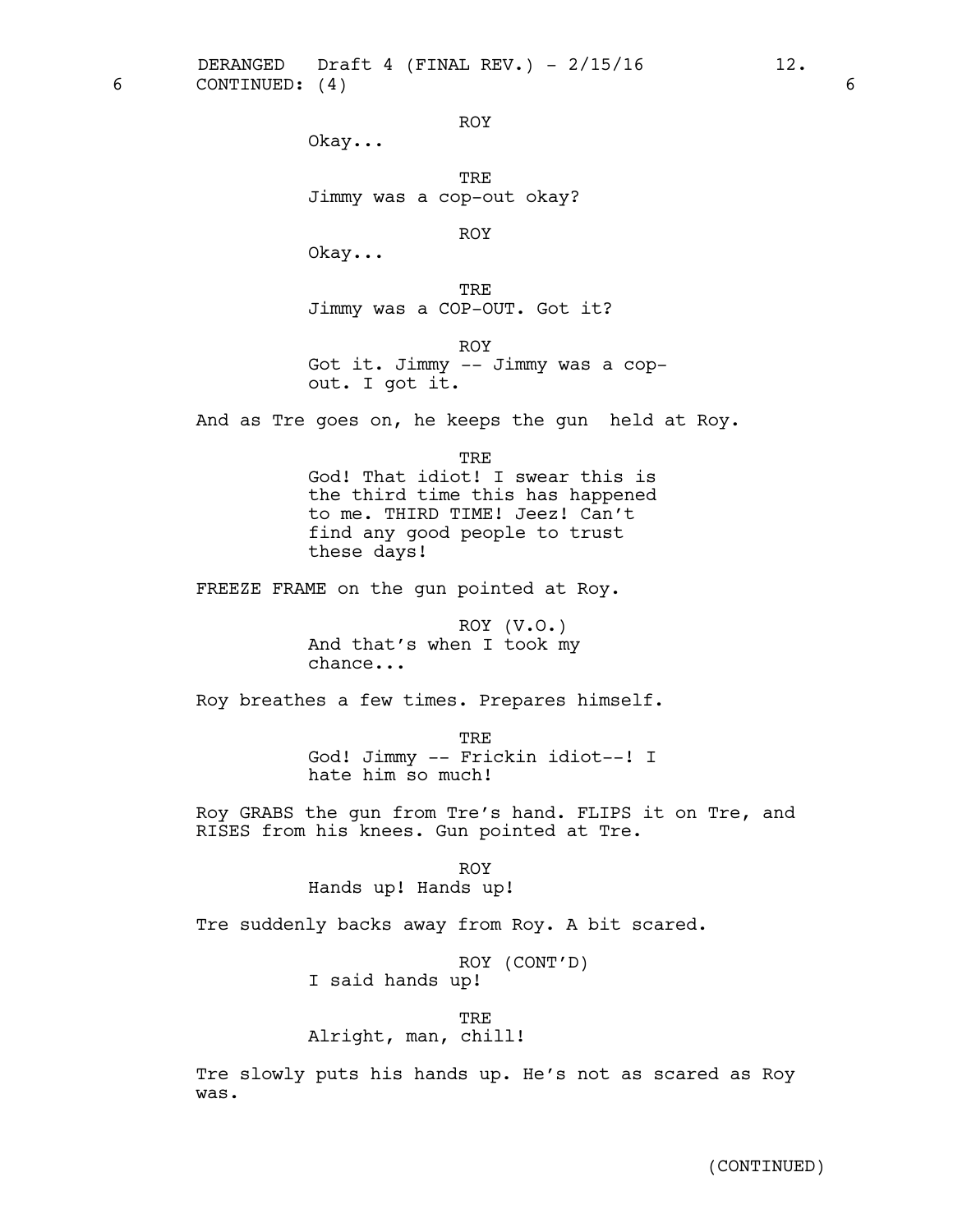Alright -- look. Sorry it didn't work out with Jimmy, okay? But I don't have the stash. I don't have it. Okay?

Tre doesn't say anything.

ROY (CONT'D)

OKAY?!?

TRE Yeah, okay whatever man.

ROY Alright now toss the bag to me. Toss it.

Tre looks at the bag. Then back at Roy. Impassive.

TRE

What  $--$ 

ROY DO YOU WANNA GET SHOT?!?!?

TRE

No.

ROY Then toss the bag to me! Toss it!

TRE

Okay...

Okay...

Tre picks up the duffel bag. Stands there.

ROY Toss it! C'mon! Over here, by my feet.

Tre casually tosses the bag at Roy's feet.

ROY (CONT'D) Okay... good.

Roy glances at the bag by his feet. Breathes in relief.

ROY (CONT'D) (to himself,)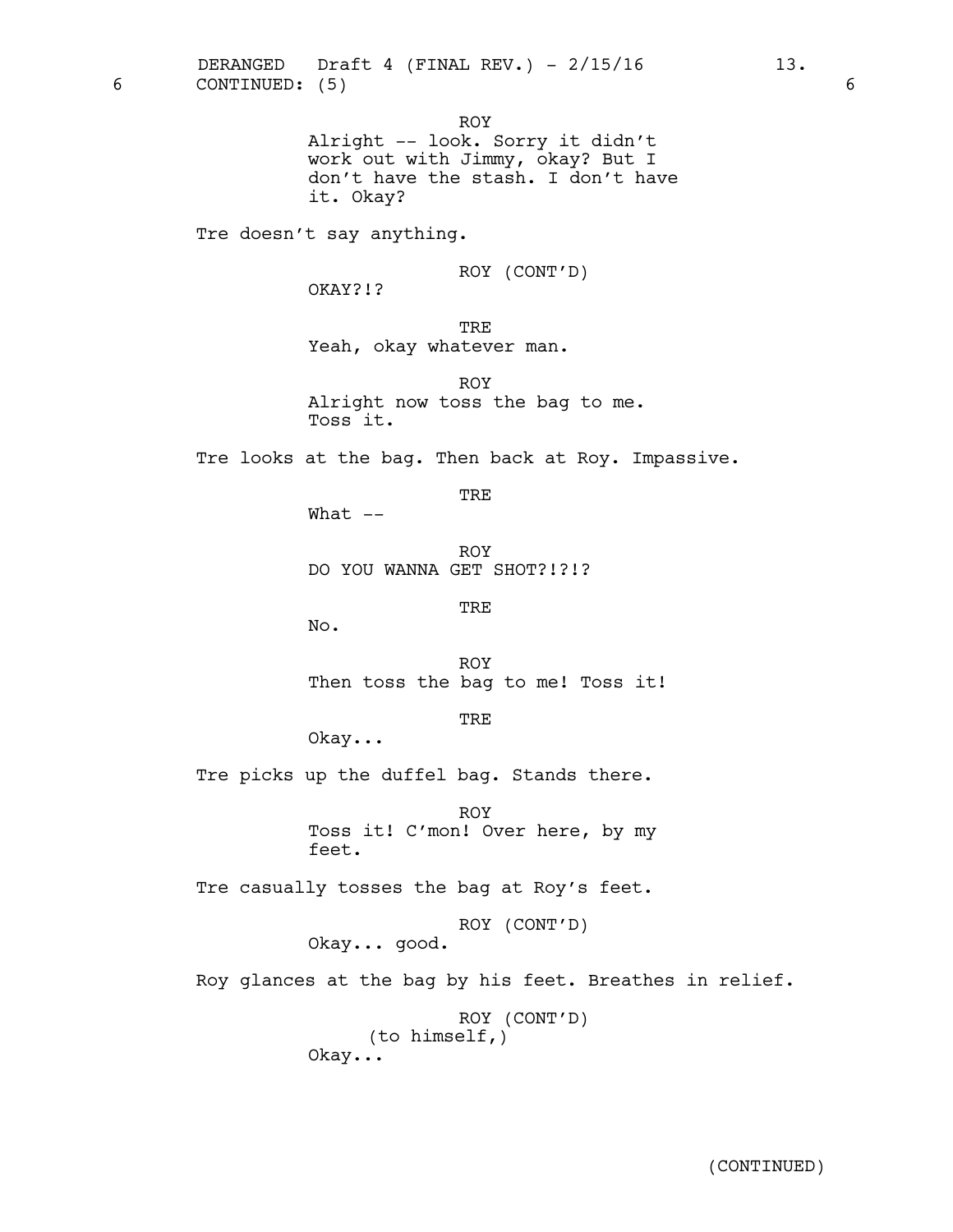DERANGED Draft 4 (FINAL REV.) - 2/15/16 14.

elaborate.

(CONTINUED)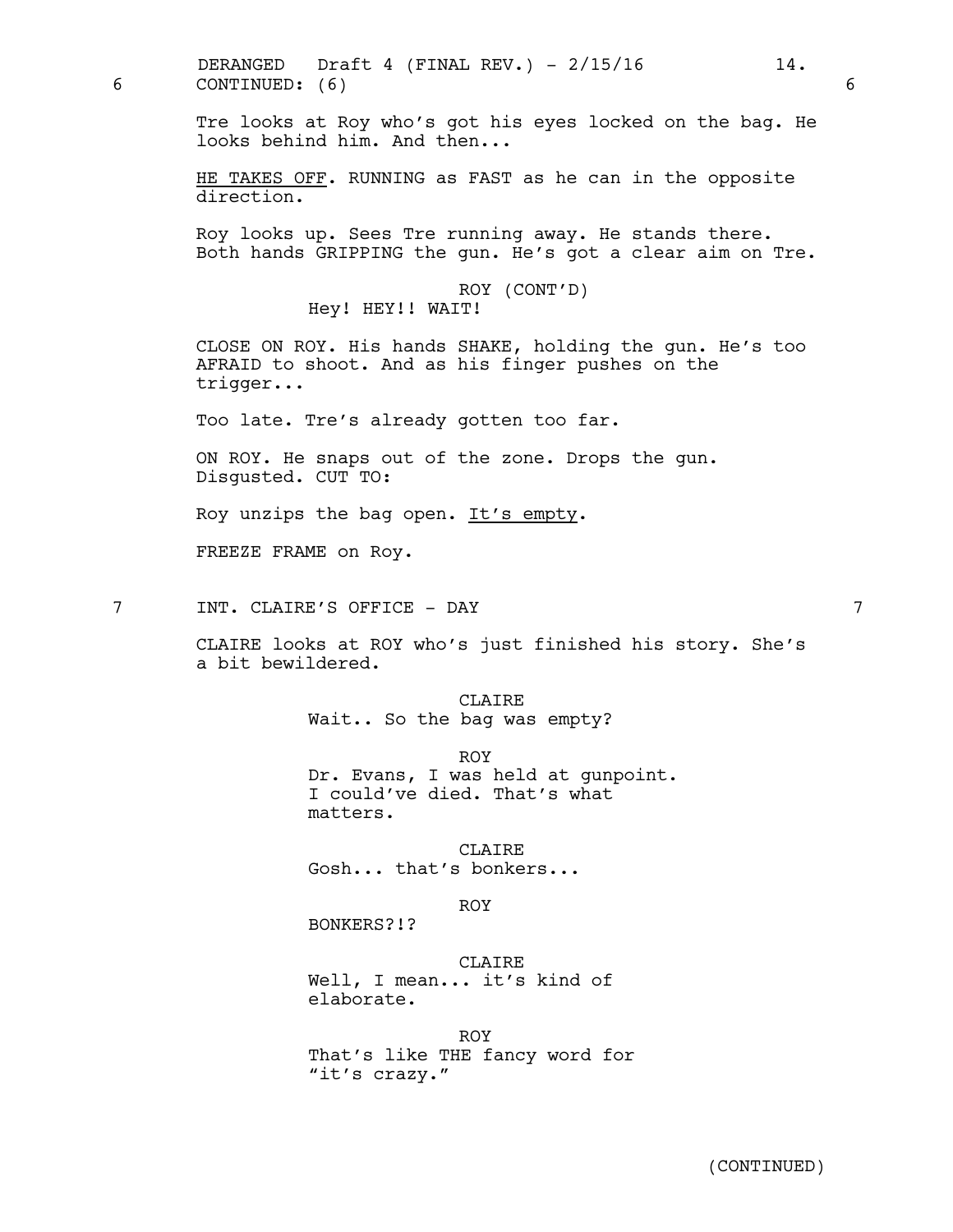# CLAIRE

# Well, I meant that --

ROY

You know you're not allowed to call your patients crazy.

CLAIRE Trust me, I'm qualified for my job.

ROY

Are you?

# CLAIRE

Yes. (then,) So, people think you're crazy from this story?

ROY Well, I mean, I've been through more than just at gunpoint.

CLAIRE Okay, what more?

ROY Um, I saw this satellite crash.

And as Claire finds that hard to believe...

CLAIRE *A satellite crash*?

ROY See? You don't believe me.

CLAIRE

No, it's not that. I just haven't heard the story. (then,) How did it go?

FADE TO:

8 EXT. SCHOOL PLAYGROUND - DAY - **FLASHBACK** 8

A sunny, summer view of an empty school playground.

(CONTINUED)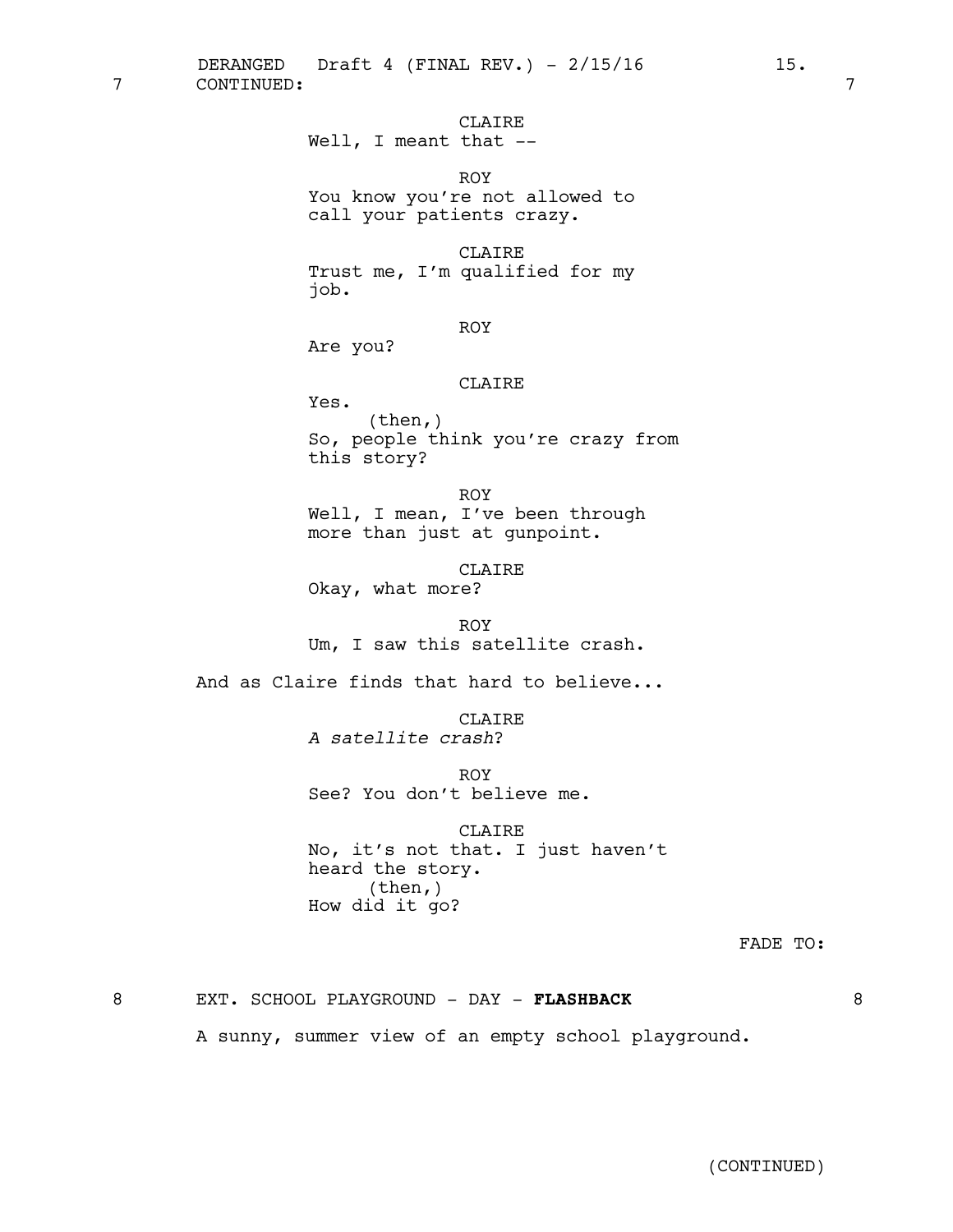ROY (V.O.) It was a sunny afternoon. I was with my friend, Lucas.

ROY and his friend LUCAS are walking along the playground.

ROY

Empire strikes back was THE best. No other Star Wars movie can top that one.

**LUCAS** I don't know man, I really liked A New Hope.

### ROY

Lucas  $--$  no!

LUCAS

What? It was the first Star Wars!

ROY

But -- Empire Strikes Back was so much more like -- better! "Luke, I am your father!" Do you not remember that?

#### LUCAS

But I like the first one, it had Ben Kenobi in it! Don't you remember the end like when they were about to blow up the death star and you hear Ben go "Luuuukkeee! Use the force!"

ROY

Eh, I mean -- it was alright. Empire was cooler. Han Solo got frozen at the end! And it had Yoda! The whole thing with Luke on that planet and the ship sunk, and then he got it out of the water and the --

**LUCAS** But A New Hope was better! They were down in that garbage tank...

Lucas and Roy now cross into the soccer field area of the playground...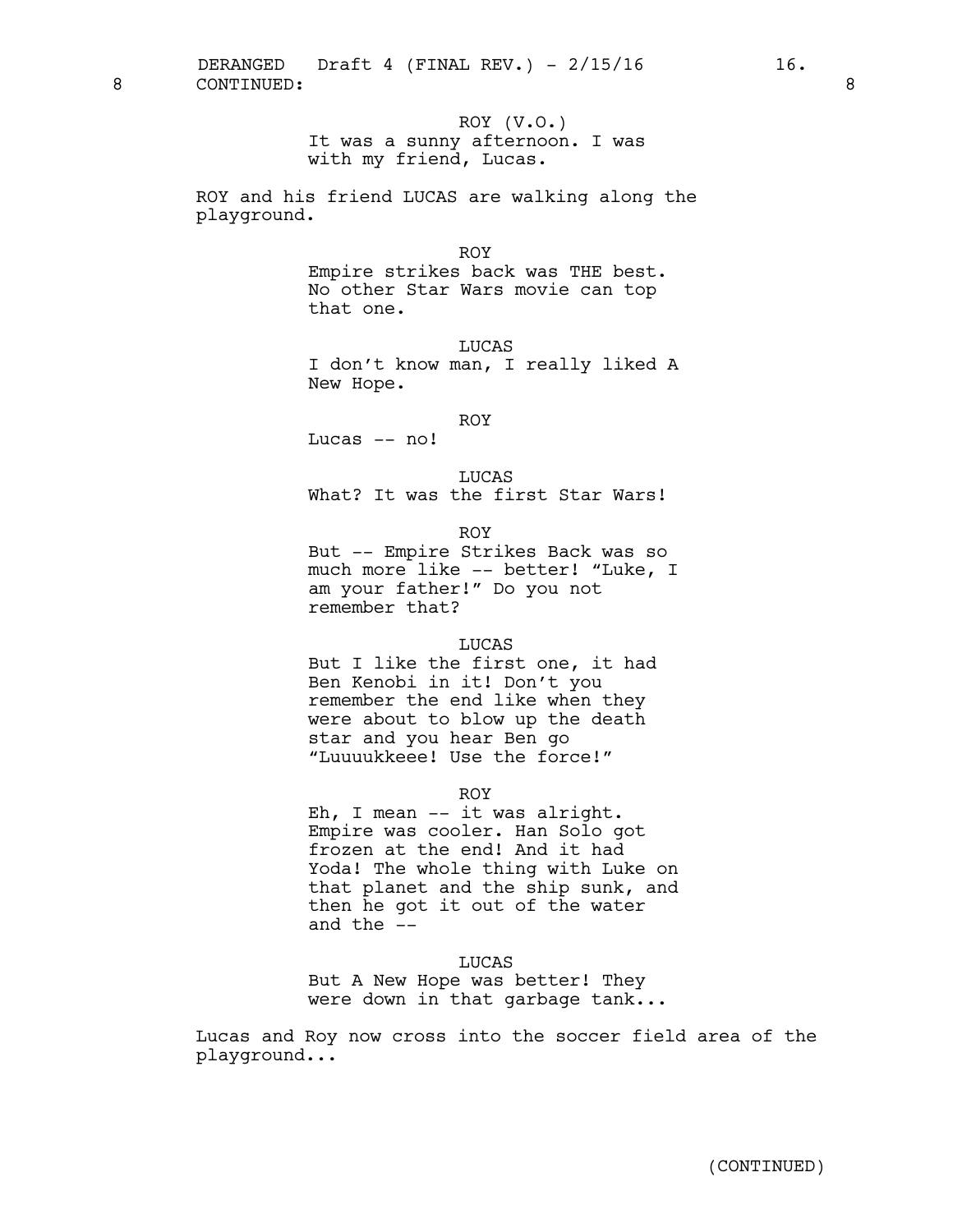8 CONTINUED: (2) 8 DERANGED Draft 4 (FINAL REV.) - 2/15/16 17.

> LUCAS (CONT'D) And Darth Vader and Ben Kenobi started fighting!

ROY Luke fought Darth Vader in Empire strikes back!

LUCAS

Nah, their fight in Return of the Jedi was cooler.

ROY WHAT? NO! NO! Oh my god Lucas come on!

LUCAS I didn't like how Luke got his hand cut off, I mean that was --

ROY They had to! Otherwise it would've been boring..!

LUCAS I don't know man... I'm still for A New Hope --

ROY

But they never --

And WHOOOOSH -- BOOM!

A LARGE SATELLITE comes CRASHING DOWN to the earth - landing right in front of Roy and Lucas.

The impact FLINGS Roy and Lucas off their feet, and sends them backwards.

SMASHCUT TO:

# 9 INT. HOUSE - DAY - **FLASHBACK** 9

ROY and LUCAS come BARGING into the door. Smothered in ash and debris.

Lucas is SHAKEN and PETRIFIED. He sits on the stairs.

LUCAS (under his breath,) Oh my god... oh my god...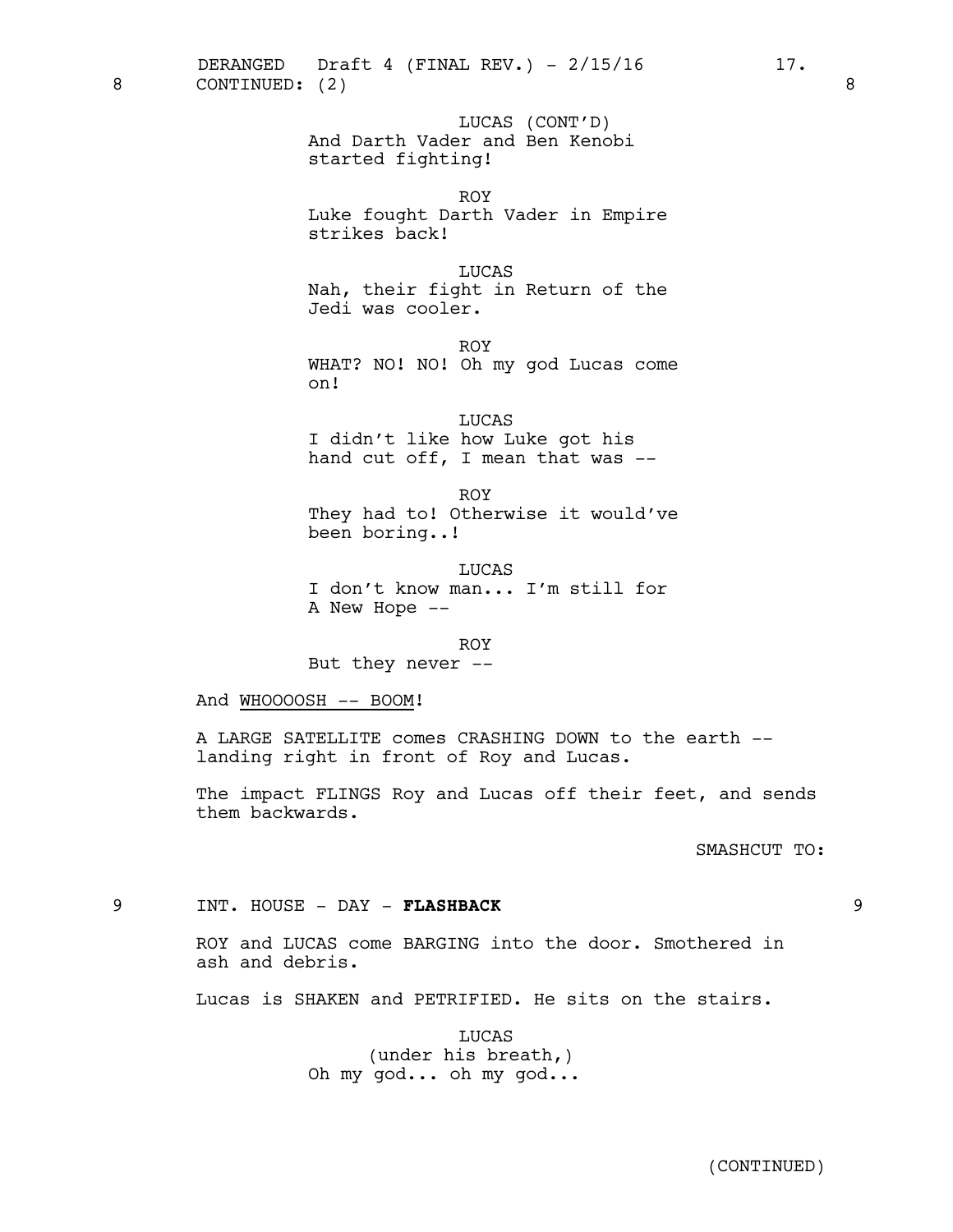9 CONTINUED: 9 DERANGED Draft 4 (FINAL REV.) - 2/15/16 18.

Roy comes to Lucas's side. Serious.

ROY

Hey... Lucas... you okay?

### LUCAS

No man -- Jesus -- what the heck was that?

ROY

It was a satellite. It crashed.

**LUCAS** It just -- just -- came from above like WHOOOSH! And then down, and then --

ROY Hey Lucas. Listen to me.

# LUCAS

It wasn't there when we were walking... and then it just -- it just -- came like -- DOWN -- and  $\bar{\text{then}}$  --

# ROY

Lucas...

LUCAS It wasn't there, and then it was! Like -- all the fire and smoke was like -- scary --

ROY Lucas -- listen to me.

LUCAS That was scary!

ROY (CONT'D)

Lucas!

Roy SLAPS Lucas to shut him up. Lucas goes silent. Still trembling.

ROY (CONT'D)

Shut up and listen to me.  $(then, )$ We can't think about it... okay?

LUCAS But it just came out of nowhere, it was like --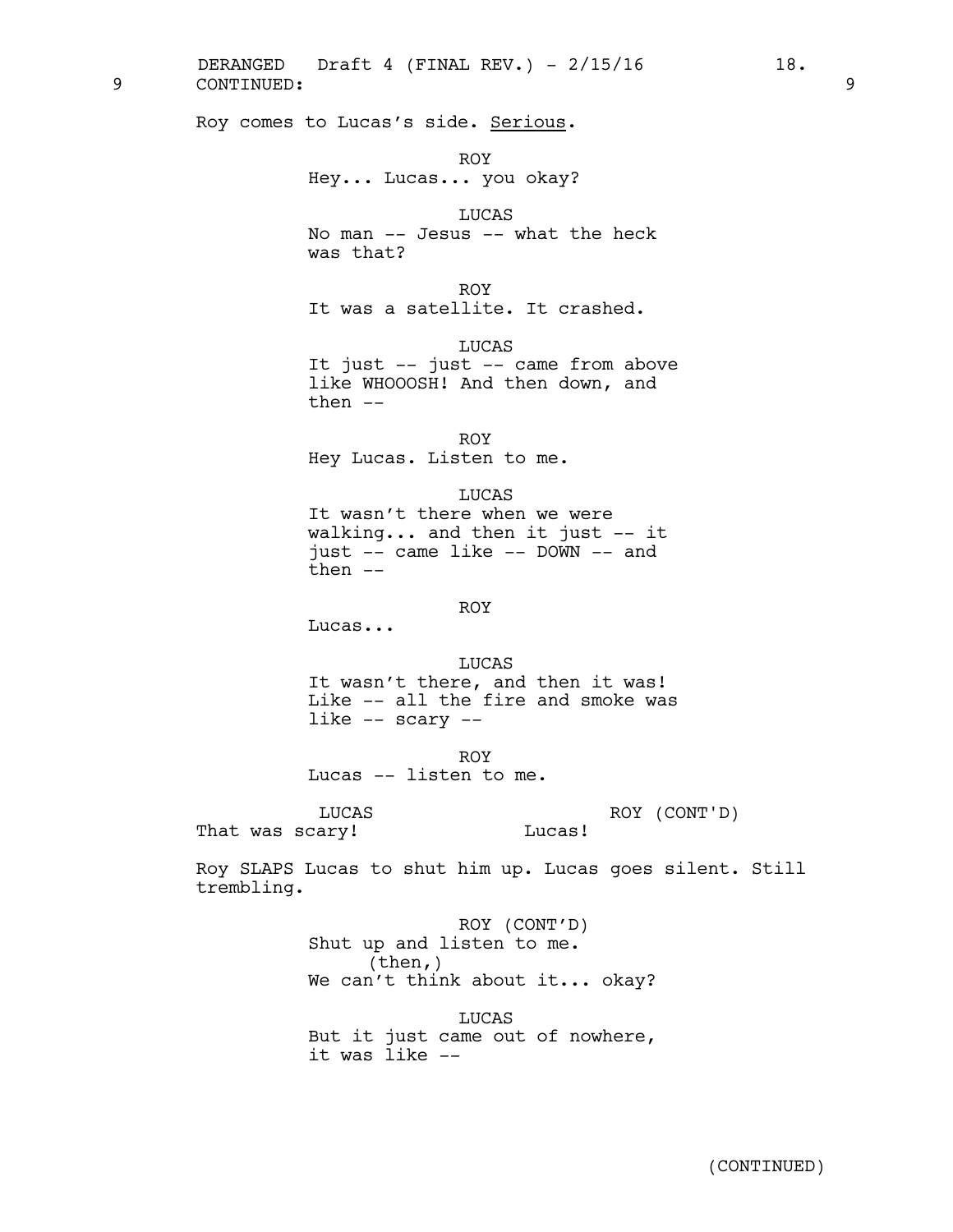Lucas! (then,) We weren't there. Okay? We never saw anything.

10 INT. CLAIRE'S OFFICE - DAY 10

CLAIRE shoots Roy a look. Mixed up about the story.

CLAIRE Why did you tell him that?

Roy looks at Claire. *Do you not get it..?*

ROY

Dr. Evans..! There are things - people out there called the police? The military? Government? And they would take us away and do god knows what...  $(then, )$ Do you think I'd put me and my friend through that?

CLAIRE I never heard about a satellite crash happening.

ROY It's a big world, Dr. Evans. A lot of things happen that we don't know about.

CLAIRE Yeah. Just... thought a satellite crash would get everyone's attention.

ROY I don't like attention.

Claire goes to her notes. Writes a few things down.

CLAIRE Yeah, that's where you and I are the same...

Roy chuckles. Claire notices him. Looks up at him.

CLAIRE (CONT'D) Is something funny?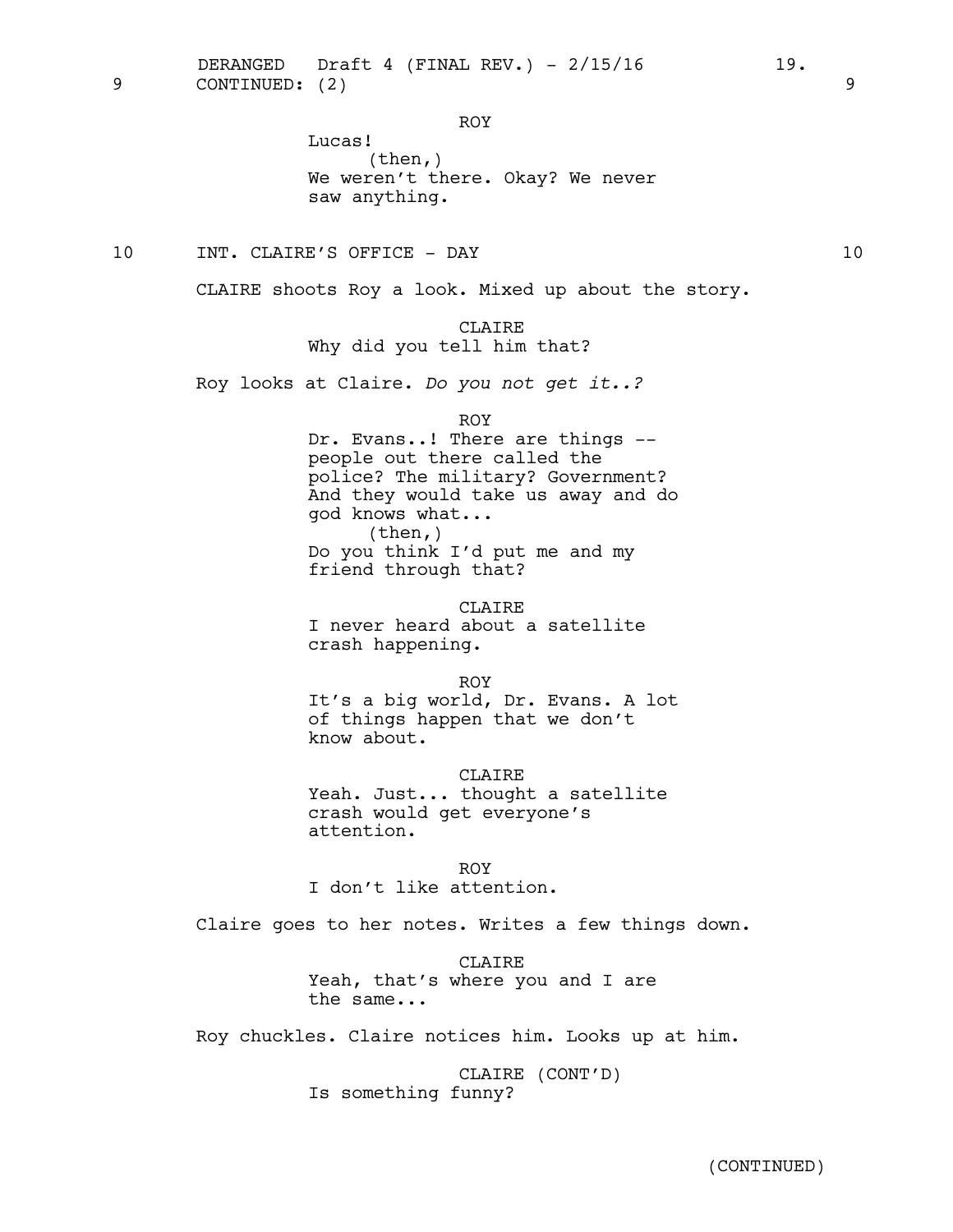No... it's just... (then,) You know, you're right. You don't really seem like someone who likes attention. Must not be that fun of a person.

Claire blinks her eyes. Struck by that.

CLAIRE

Excuse me?

ROY

One second...

Roy now CLIMBS ONTO the desk, moves toward Claire and gets CLOSE to her face.

CLAIRE

What are you--?

ROY

(interrupts her,) -- I see it in your eyes. You've had a tough life.

CLAIRE Can you please back away now?

ROY

Right. Sorry.

Roy moves back on the other side, gets off the desk, and then sits down.

> **CLAIRE** Let's... not make this about me.

> ROY So there is something about you.

### CLAIRE

What do you mean?

ROY

You have a problem.

Roy puts his feet on the desk. Feeling like the smart one in the room now.

> CLAIRE Really? You're the one to tell me.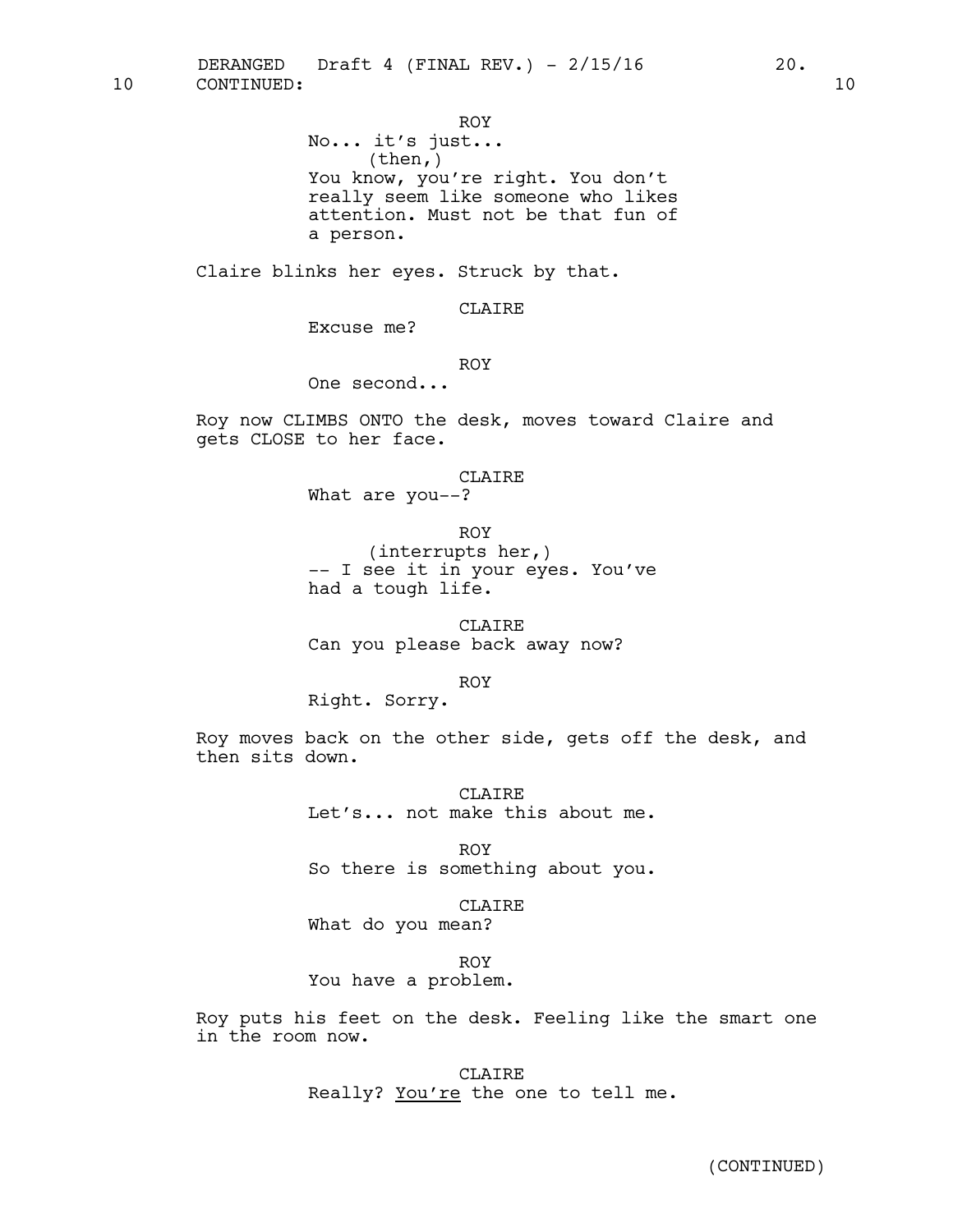Dr. Evans!

# CLAIRE

How can you tell me that I have a problem?

ROY

Because you do. You know what your problem is? (then,) Why do you feel like the whole world's problems are yours to deal with? Like it's all a burden on your shoulders?

#### CLAIRE

I help people.

#### ROY

Why?

CLAIRE Because... It's what I do. (then,) Why do you think I've had a tough life?

Roy glances his eyes at the picture of Claire and her mom.

> ROY Is that your mother?

# **CLAIRE**

Yeah. Why?

#### ROY

Tell me about her.

And now Claire HESITATES. Does she really wanna talk to *this* guy about her mom..? And then:

> CLAIRE She was nice. She died when I was five.

> > ROY

Oh. I get it now.

# CLAIRE

Get what?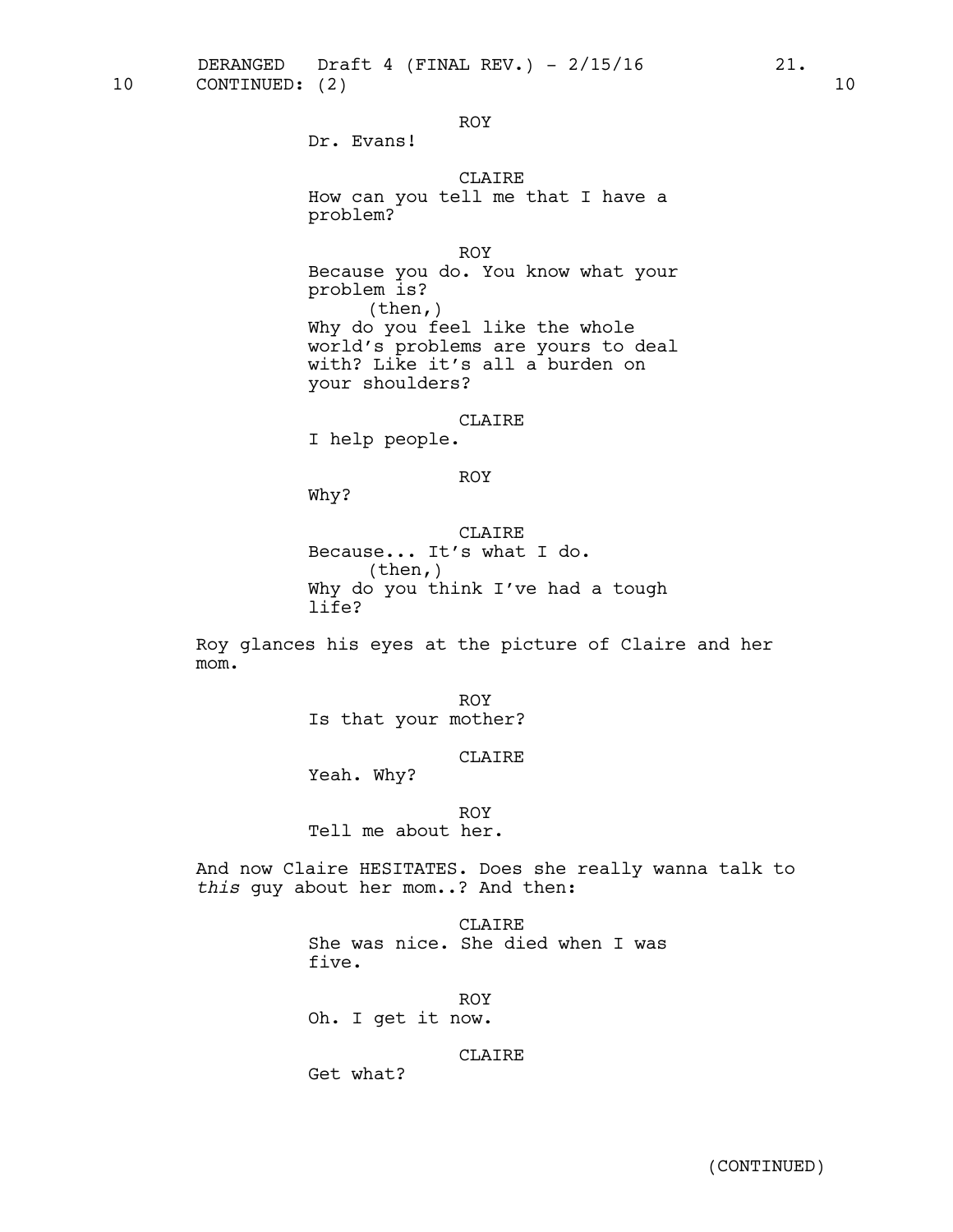Mommy's gone. Daddy doesn't care, and little Miss Claire decided to open her own practice right when she got out of college. Correct?

CLAIRE Don't bring my dad into this.

ROY Why? Do you not like him?

CLAIRE No, I didn't say -- I just --

Claire struggles to hide her feelings.

ROY

See? I knew it.

CLAIRE It's none of your business.

Roy slams his hand on the desk. Proud of himself.

ROY SO IT'S TRUE!!! HA! Man I am good!

# CLAIRE

What gives you the right to come in here and tell me I have a problem?

ROY

I mean -- because you do have one. It's okay, it's natural to have --

CLAIRE We're supposed to be talking about you!

And as Claire is on the verge of snapping...

ROY Dr. Evans, let's face it. You think my stories are crap.

CLAIRE I never said that they were crap.

ROY Really? Let's be honest here. C'mon.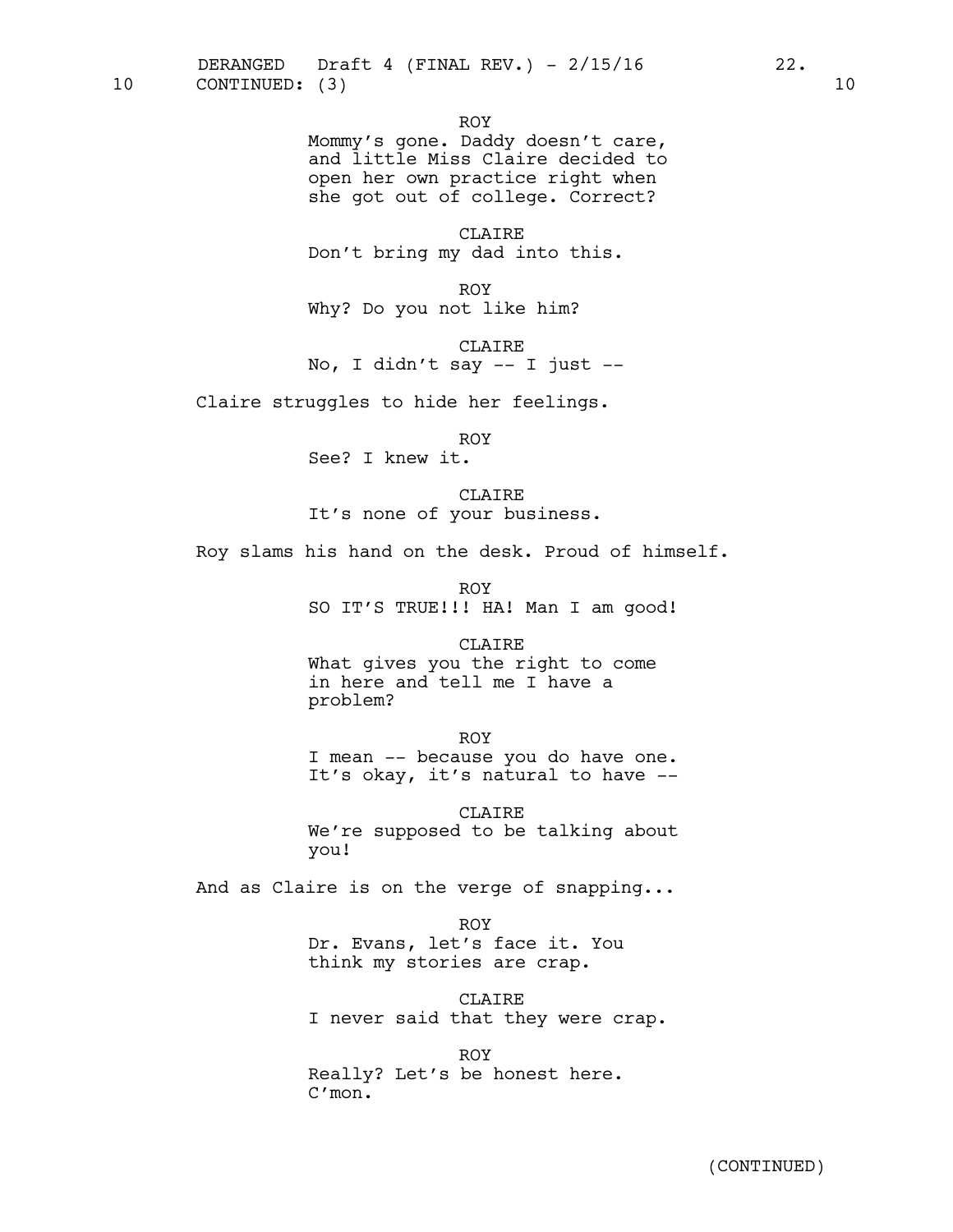### CLAIRE

Well, I mean they are kind of absurd. A phony satellite crash, getting held at gunpoint randomly.

### ROY

So what's my problem, then?

#### CLAIRE

I don't know. Maybe you have a schizo-affective disorder. Maybe you're imagining all this? All your stories just feel like... stories.

ROY

Hmph... Stories.

#### CLAIRE

Yes. Sometimes we just come up with stuff or we read about them... and we start imagining --

ROY

Dr. Evans, did you ever learn about the Civil War in high school? Or the American Revolution? French Revolution? Any of that?

#### CLAIRE

Yeah.

ROY

Did you read about them?

### CLAIRE

Well, yeah. Because that stuff happened hundreds of years ago.

ROY

But they still happened.

### CLAIRE

History books are based on real life events. That's what history is. Stuff that actually happened.

ROY

And storybooks? How are they any different? Where do they come from?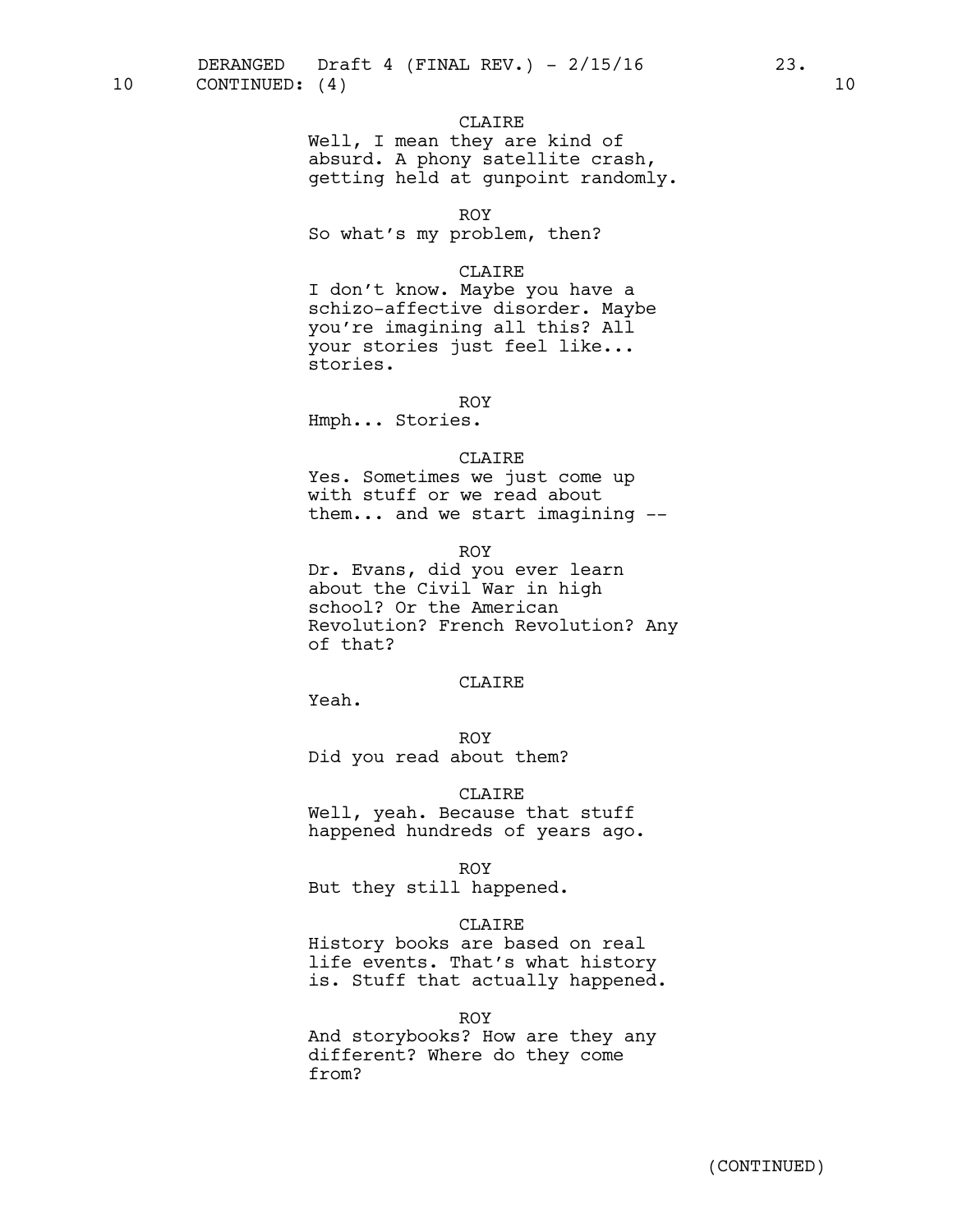# CLAIRE

I don't know -- they're fiction - they come from -- imagination.

ROY

And where does imagination come from? It has to come from somewhere, right? (then,) Experiences, Claire. That's what I'm getting at. It all comes from experience. I've lived all this. I'm telling the truth.

Claire sighs. *You still don't get it...* 

ROY (CONT'D) I may not have been through what other people have. But I've had these habits... these things... and then things just happen...

CLAIRE

What habits?

ROY

Why do you ask?

# CLAIRE

Well I'm just saying... maybe these habits, or quirks, might be causing what you go through.

ROY

My habits are a problem?

CLAIRE Depends. What kind of habits are we talking about?

ROY

I mean... I steal stuff. Occasionally. Not like big stuff like TVs or computers... just small, petty things.

Claire takes a breath. *Here we go again...*

CLAIRE Okay. Stealing stuff.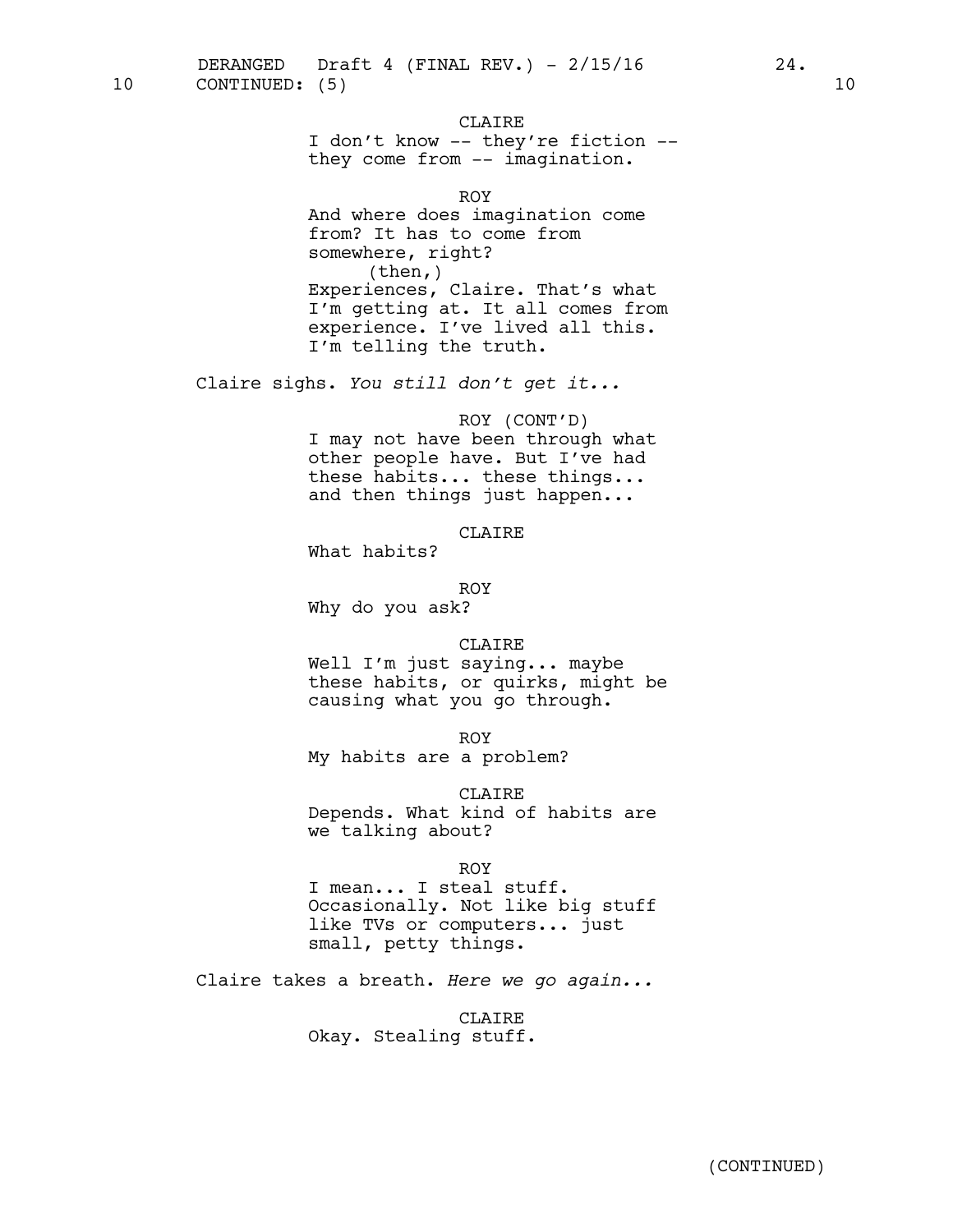(Sighs; Then,) Oh wait. It does remind me of this one time...

CUT TO:

11 EXT. NEIGHBORHOOD STREET - DAY - **FLASHBACK** 11

PAN DOWN TO FIND:

...ROY. Walking down the street. He crosses with...

A GUY. He nods to Roy, but Roy walks passed him nonchalantly. He walks on... and on... and on... until...

He stops. Turns. Sees A HOUSE. Keeps his eyes on THIS house only.

> CLAIRE (V.O.) So is it a natural feeling? Or do you plan these things?

> ROY (V.O.) No. Completely natural and instinctive. I don't do heists...

CLOSE IN ON the house.

ON ROY. He takes his sunglasses off and tosses them aside.

12 INT. CLAIRE'S OFFICE - DAY 12

ROY

It's kind of the feeling of lust. I look at something, and I want it. Or even someone... Kind of like... like sex, you know?

And for moment, we sense a bit of TENSION (it may well be sexual, who knows?), but Claire snaps out of it, getting uncomfortable.

> CLAIRE So what did you steal?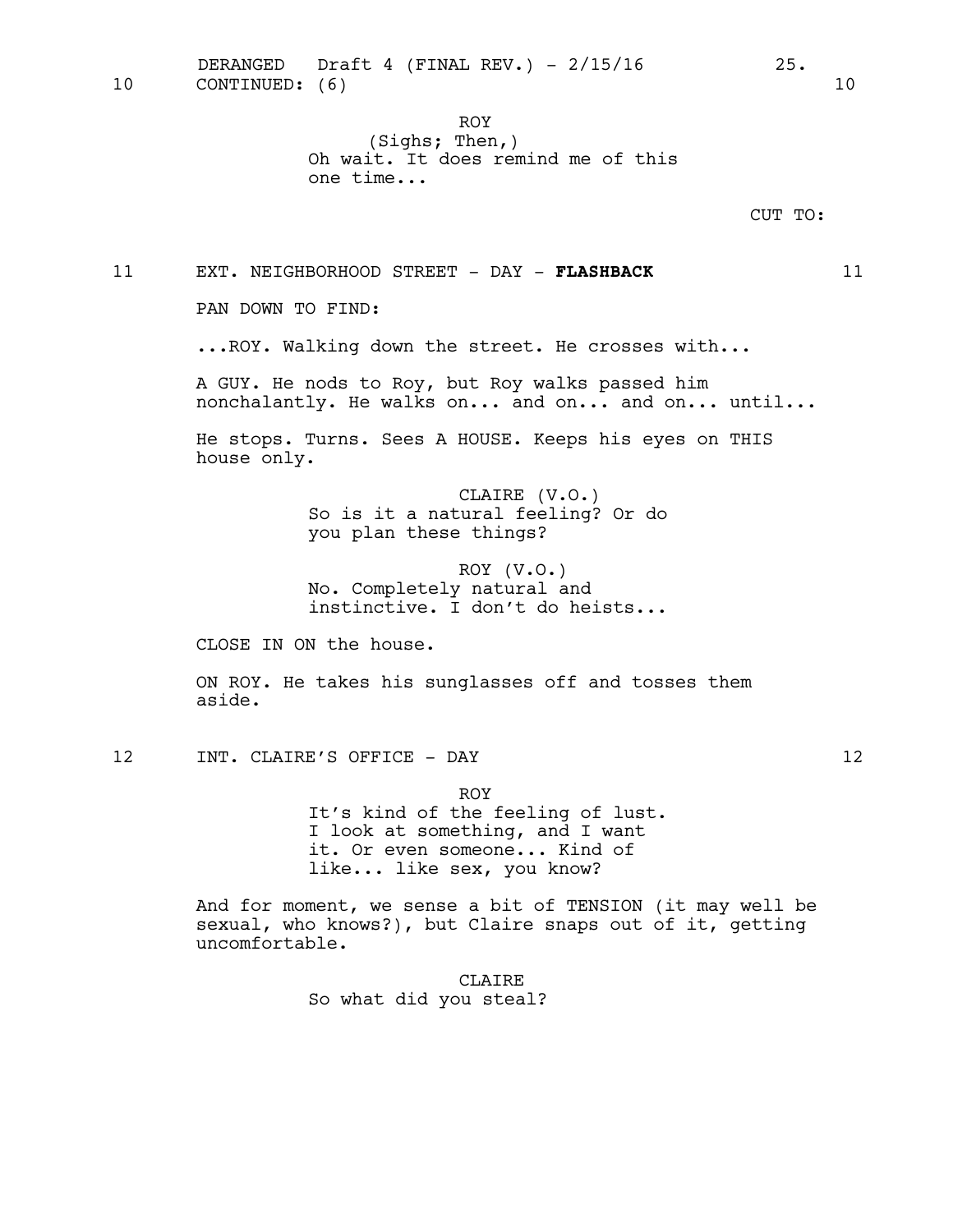ROY runs across the lawn. He STOPS at the door. Knocks repeatedly until...

A GIRL opens the door.

SILENCE takes over. It's long, drawn out, and awkward. Roy stands quietly while the GIRL stares at him, puzzled. *Who the hell are you?*

> GIRL Um... Can I... help you?

ROY (fast-paced,) Hi I'm Roy, can I come in?

GIRL

Um, I'm sorry?

ROY

(fast paced,) Hi I'm Roy can I come in? I promise I'm selling anything illegal I swear I tried doing that as a kid and a lady one time hit me with her cane.

And he says it so fast that the Girl has no idea what the fuck he's saying...

> GIRL Um, do I know you? Are you like --

> > ROY

No. Pardon me.

Roy shoves the Girl out of the way --

GIRL

Woah  $--$  hey  $--$ 

ROY

Sorry.

Roy runs into --

14 INT. HOUSE - DAY - CONTINUOUS - **FLASHBACK** 14

THE GIRL chases after Roy into the house.

(CONTINUED)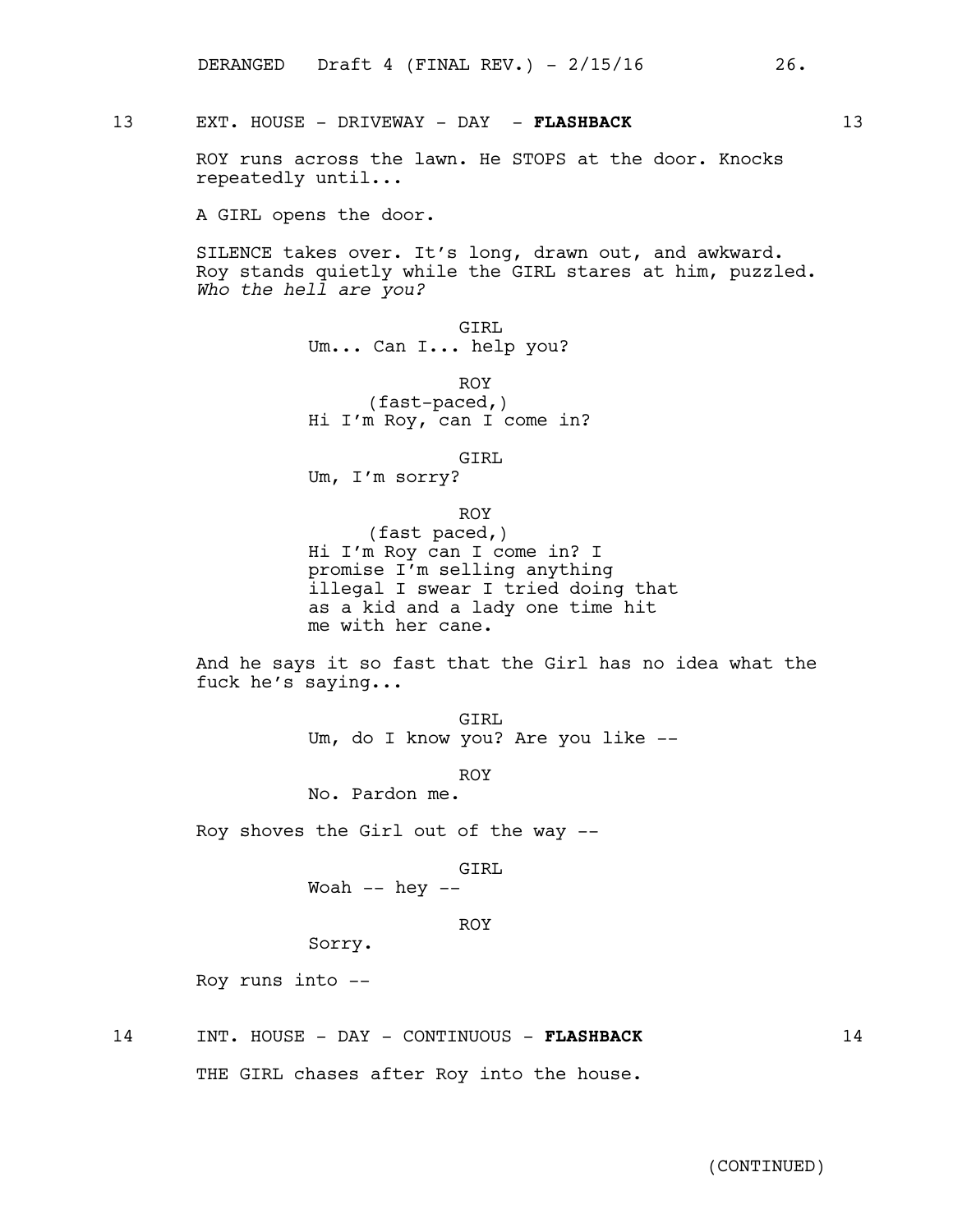# GIRL Hey -- excuse me -- STOP!

# 15 INT. GIRL'S BEDROOM - DAY - **FLASHBACK** 15

ROY barges into the door. The GIRL comes in after him.

GIRL Stop! What are you doing!

ROY Can I see your room?

GIRL

No! Get out!

ROY (defensive,)

No!

GIRL I'm gonna call the cops if you  $don't --$ 

ROY  $No$  --  $Don't$  -- don't do that. You don't wanna do that.

GTRT. I don't care. You're - trespassing.

ROY Listen -- what's your name? June..? Right?

And now, the girl, who we now know as JUNE, yells --

JUNE What -- how do you know my name?

ROY THERE'S A STICKER RIGHT THERE!

A QUICK CUT of a poster on the wall that says JUNE.

JUNE Get out of my house!

ROY

Okay... gosh.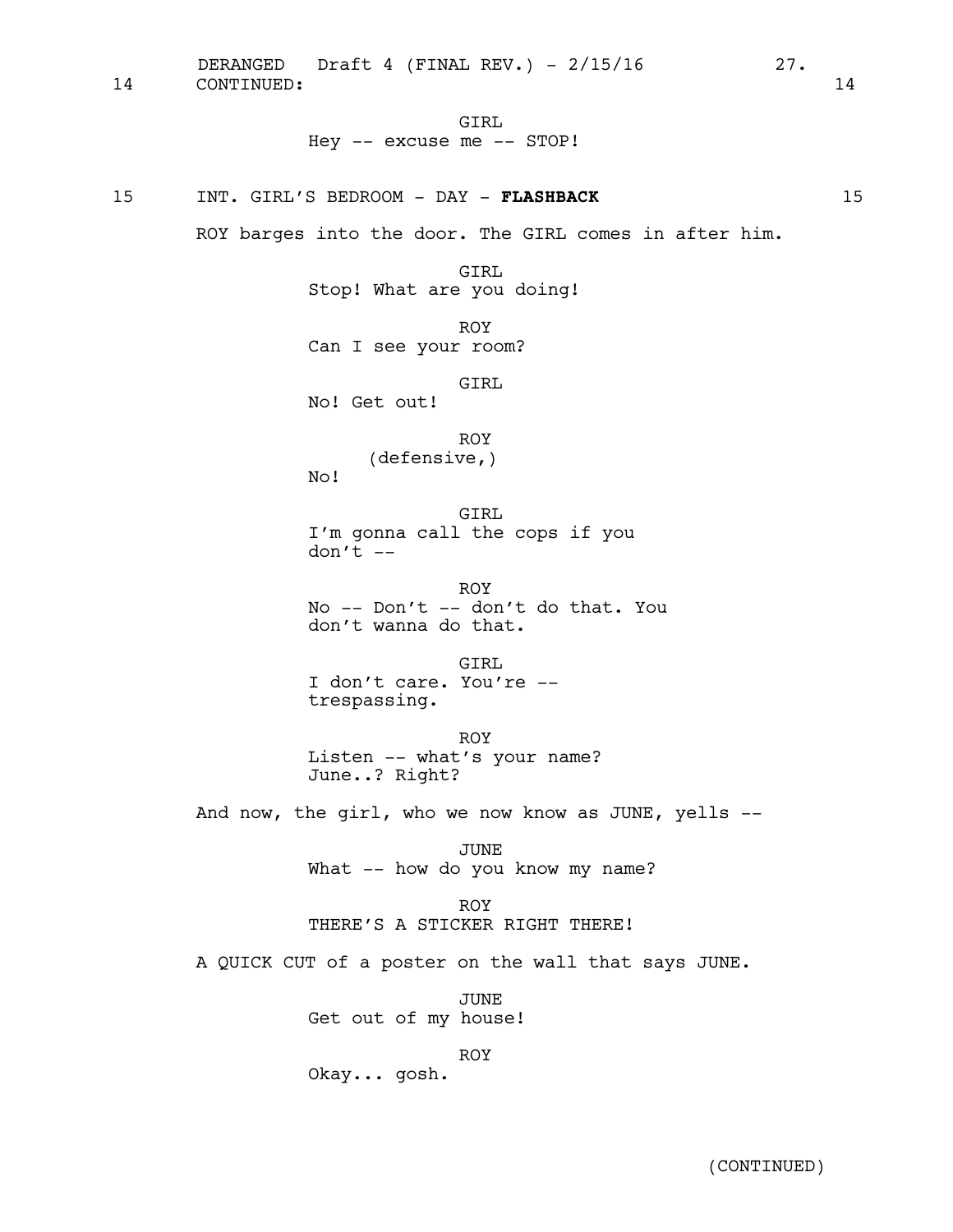And now Roy's eyes catch onto... A PINK BLANKET. Sitting on the bed. He is immediately taken by it. FREEZE FRAME ON ROY. ROY (V.O.) And there it was... that feeling. And now Roy pushes passed June -- ROY Wait wait wait JUNE  $No$   $--$ Roy grabs the blanket. ROY I'm gonna take this. JUNE No you're not. Put that down. ROY No! JUNE Put it down -- it's not yours! ROY Nope. Sorry. Roy RUNS out of the room. June runs after him, IRATE. JUNE STOP! Bring that back! 16 EXT. HOUSE - DRIVEWAY - DAY - **FLASHBACK** 16 ROY takes off, running out of the house. 17 EXT. NEIGHBORHOOD STREET - DAY - **FLASHBACK** 17 TWO BOYS -- We'll just call them Red Shirt and Blue Shirt -- are walking down the street, talking. BLUE SHIRT I don't know man, I was thinking about getting her sour patch kids... 15 CONTINUED: 15 (CONTINUED) DERANGED Draft 4 (FINAL REV.) - 2/15/16 28.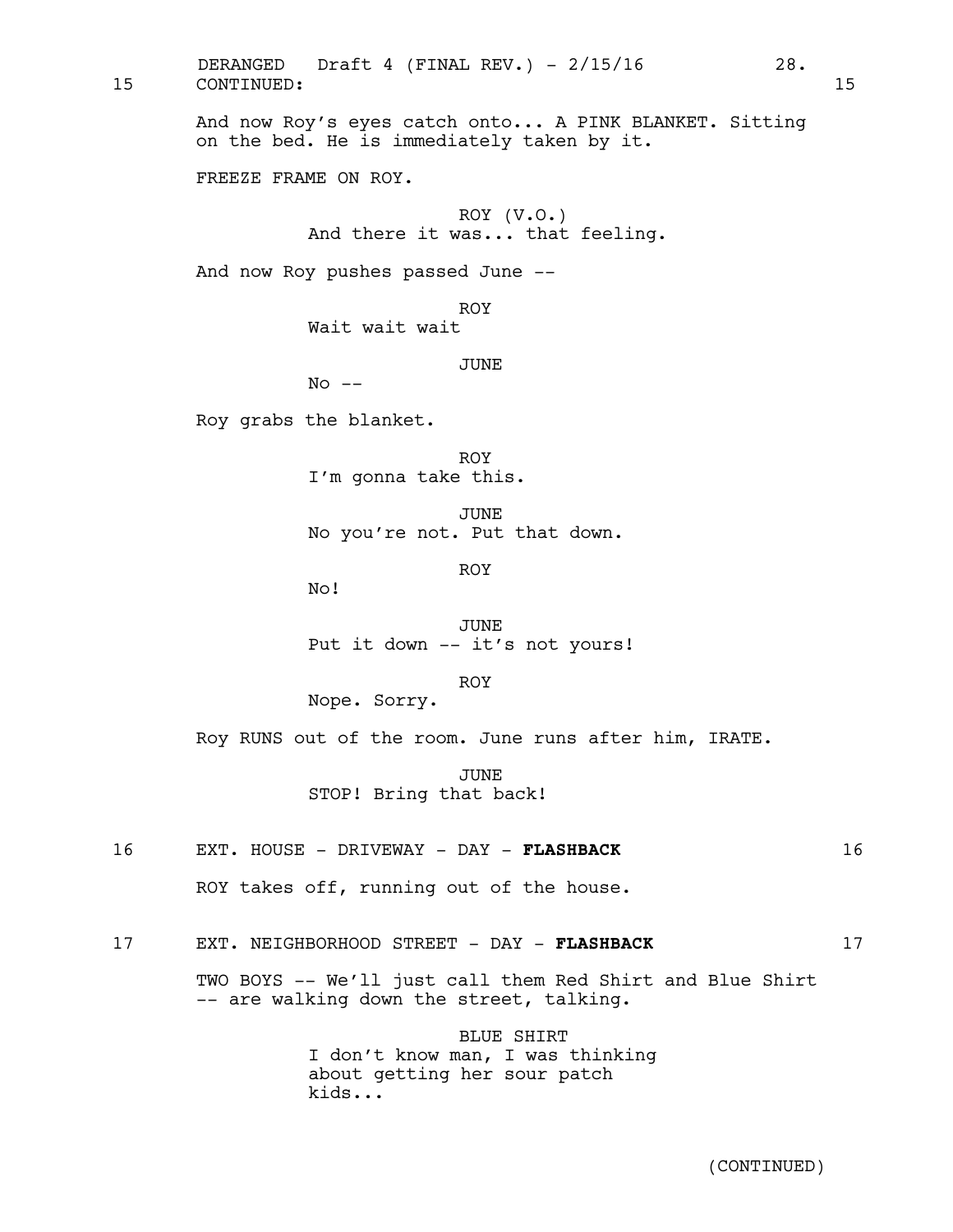BLUE SHIRT But the sour patch kids -- have the -- the sweet, and then the sour flavor -- it's like --

RED SHIRT Yeah but Swedish fish are fat free, you know?

BLUE SHIRT (shrugs,) I don't know... and then it's like --

Blue Shirt stops as...

ROY comes running along with the pink blanket in hand. He STOPS in front of the two guys. In the middle of the three of them, Roy sees...

HIS SUNGLASSES. Just as he left them.

A LONG STARE-OFF follows. The boys stare at Roy, not knowing what he's up to, and Roy stares back. Intensely. Out of breath.

And now ROY runs to his sunglasses, GRABS THEM, and RUNS OFF. No words said.

Red Shirt and Blue Shirt exchange looks. Confused. *Who the hell was that?*

And now JUNE comes running along. SEES the two boys.

JUNE Have you guys seen a guy... he was -- wearing a white t-shirt --

RED SHIRT With a blanket?

JUNE Yes! Where did he go?

BLUE SHIRT He ran that way.

JUNE (frustrated,) Idiot! He took my blanket!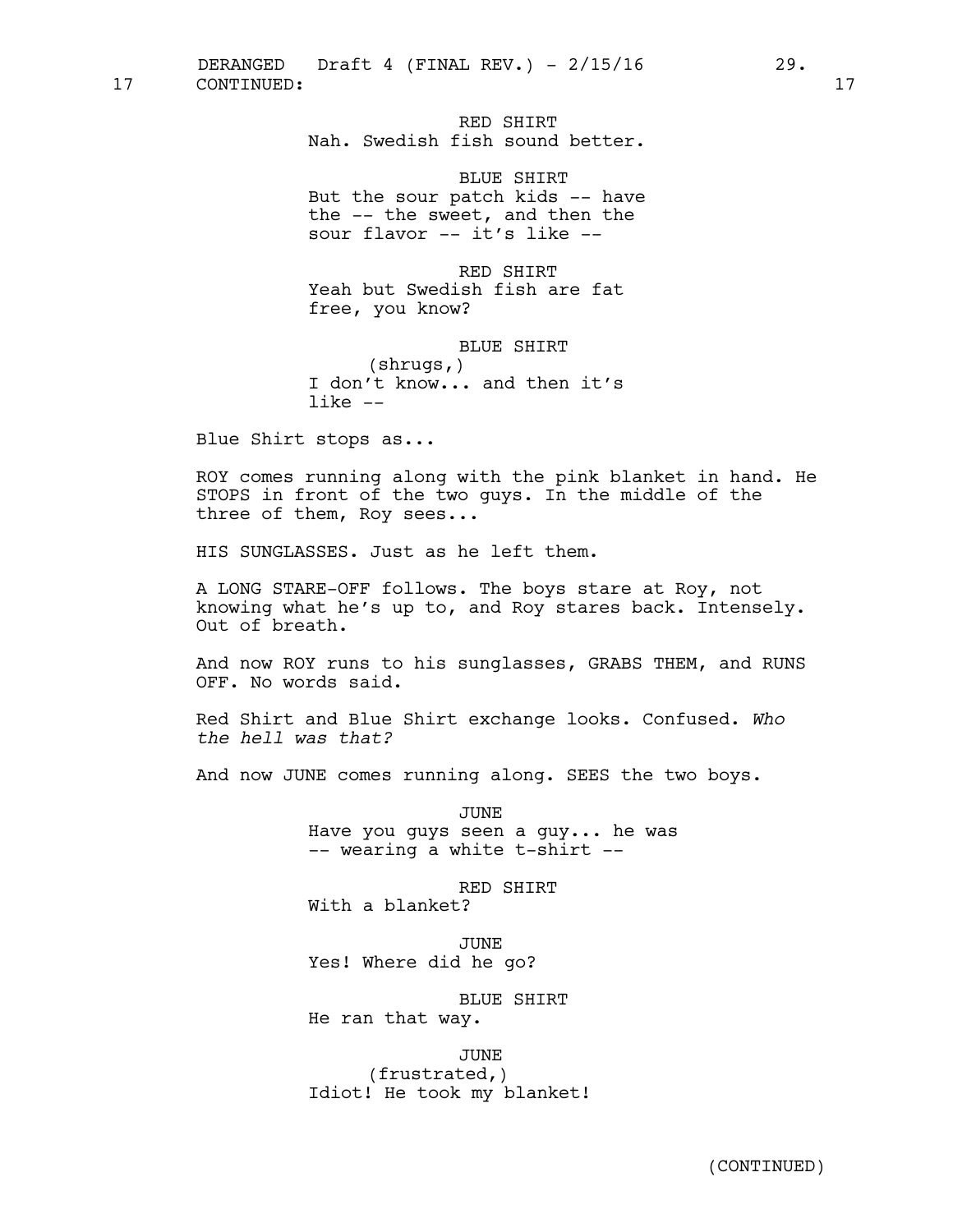17 CONTINUED: (2) 17 DERANGED Draft 4 (FINAL REV.) - 2/15/16 30.

> The two boys awkwardly stand there as June mumbles to herself, agitated. Then she looks at hem --

JUNE (CONT'D) (A beat; Then,) What?

The two Boys look at one another, shrug, and then walk away.

CUT TO:

18 EXT. NEIGHBORHOOD STREET - DAY - **FLASHBACK** 18

-- ROY. Running around the front lot with the flashlight in hand. Happy. Blithe. Joyous.

19 INT. CLAIRE'S OFFICE - DAY 19

Claire jots a note down. Looks at Roy --

CLAIRE And this made you happy?

ROY

Yeah. I don't know why. I think -maybe it was the adrenaline rush that everyone gets every now and then. (then,) It was like... like riding a roller coaster.

20 EXT. NEIGHBORHOOD STREET - DAY - **FLASHBACK** 20

ROY runs down the awning of the store with the flashlight. Still in high spirits. He keeps running gleefully, smiling and laughing in complete and SHEER BLISS.

FREEZE FRAME on ROY.

ROY (V.O.) It was just all about the feeling.

21 INT. CLAIRE'S OFFICE - DAY 21

ON CLAIRE. She's can't seem to make sense of this story...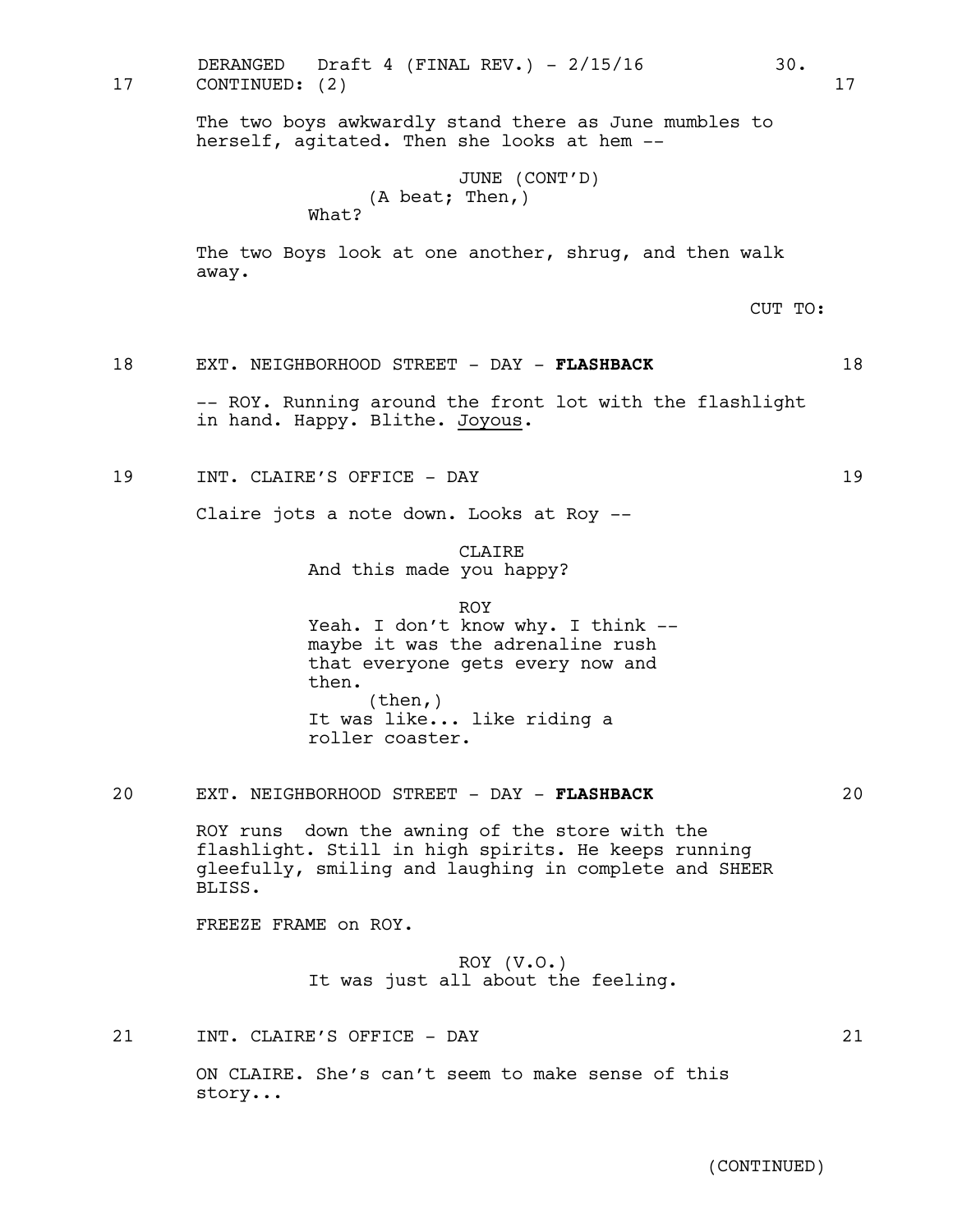CLAIRE

Um... okay. So you stole a blanket.

ROY

Yeah.

CLAIRE And the girl? She never found you?

ROY Oh no she was crazy. She was ready to call the police. (throws his hands up,) Who does that?

Claire looks down, shaking her head.

ROY (CONT'D) So anyway... those are one of my habits.

**CLAIRE** *Habits?* So there's more than one?

ROY Well yeah. I mean -- there's this other thing that I do. It's like... what do you doctors call it? Breakdowns?

CLAIRE You break down?

ROY Mhm. On occasion.

22 INT. BATHROOM - HOUSE - NIGHT - **FLASHBACK** 22

VARIOUS CUTS on ROY. Brushing his teeth. Washing his face. Putting on a dress shirt. He glimpses himself in the mirror as he fastens on a tie.

23 EXT. STREETS - MOVIE THEATER - NIGHT - **FLASHBACK** 23

ROY walks along the streets. DRESSED UP. Moving passed people. He then STOPS. Looks down at his shoes. One of them is untied.

He bends down. Begins to tie the laces.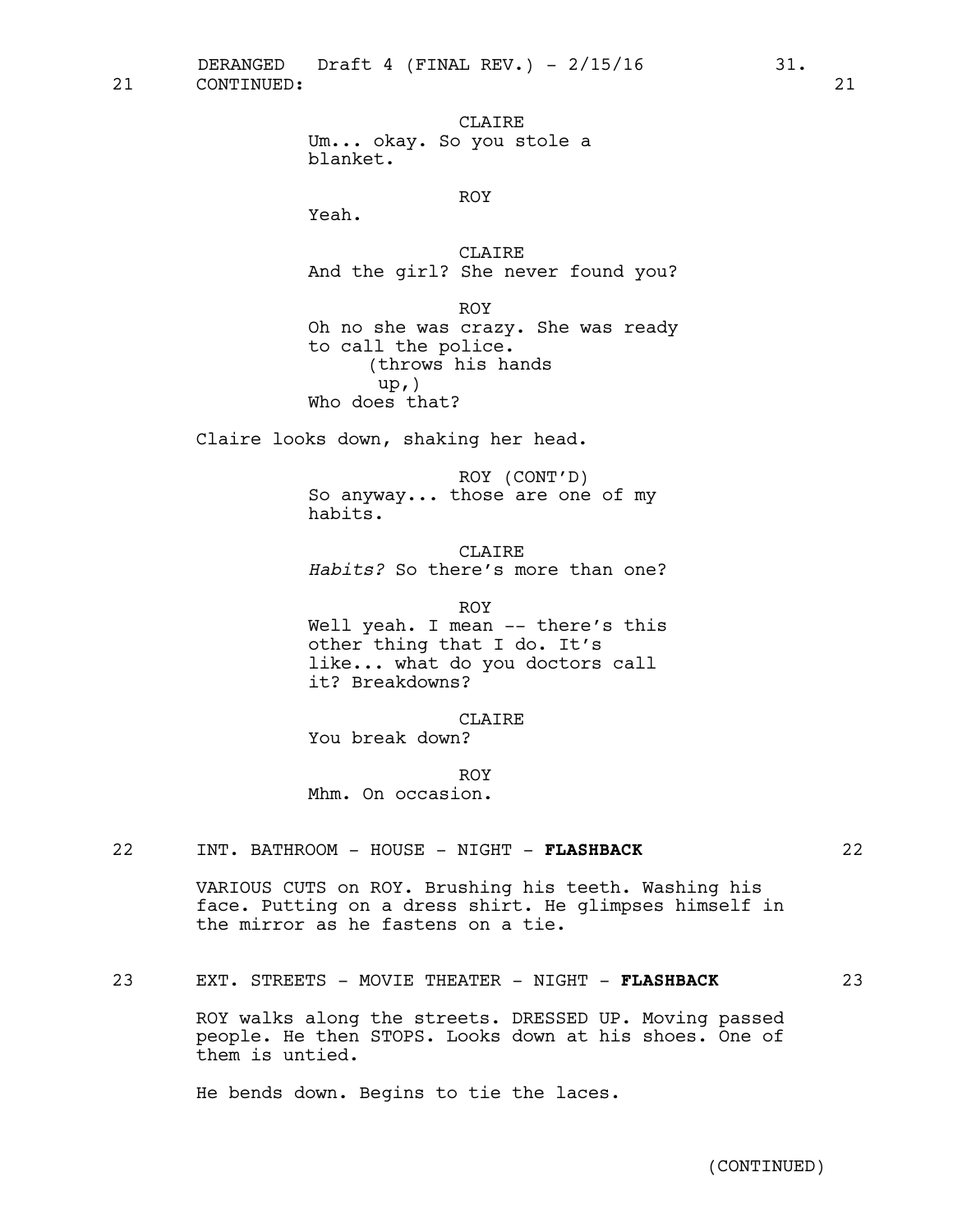CUT ON VARIOUS angles of ROY. Trying to tie his shoe. But every time he ties through the loop, it goes undone. Nothing seems to work. He ties and ties, but he can't.

ON ROY. He starts to become frustrated. He TIES more VIGOROUSLY. He becomes more... and more... and MORE INTENSE. He tries again. It doesn't work. The laces are STILL untied.

And now ROY is fucking ENRAGED as he STARTS to CRY. Hard tears roll down him as he keeps trying to TIE. But it doesn't work.

Roy SLAMS his hands at his SHOE. Pounding at them STRONGLY with passion, anger, and INTENSITY.

> CLAIRE (V.O.) So you don't know how to tie your shoes?

ROY (V.O.) No. I do. But... in that moment -- I don't know. I just couldn't do it.

CLAIRE (V.O.) You should've just asked someone.

ROY (V.O.) To tie my shoes? C'mon Claire...

Roy now SCREAMS and YELLS as he continues to punch his shoes -- HARD.

A STRANGER approaches Roy. Worried.

STRANGER Hey bud, you good?

ROY

Stop!

STRANGER Hey whoa. What -- Is it your shoe?

Roy is now SOBBING on the ground. Having a break down.

ROY It's not working!!

STRANGER What's not working--? Are you okay?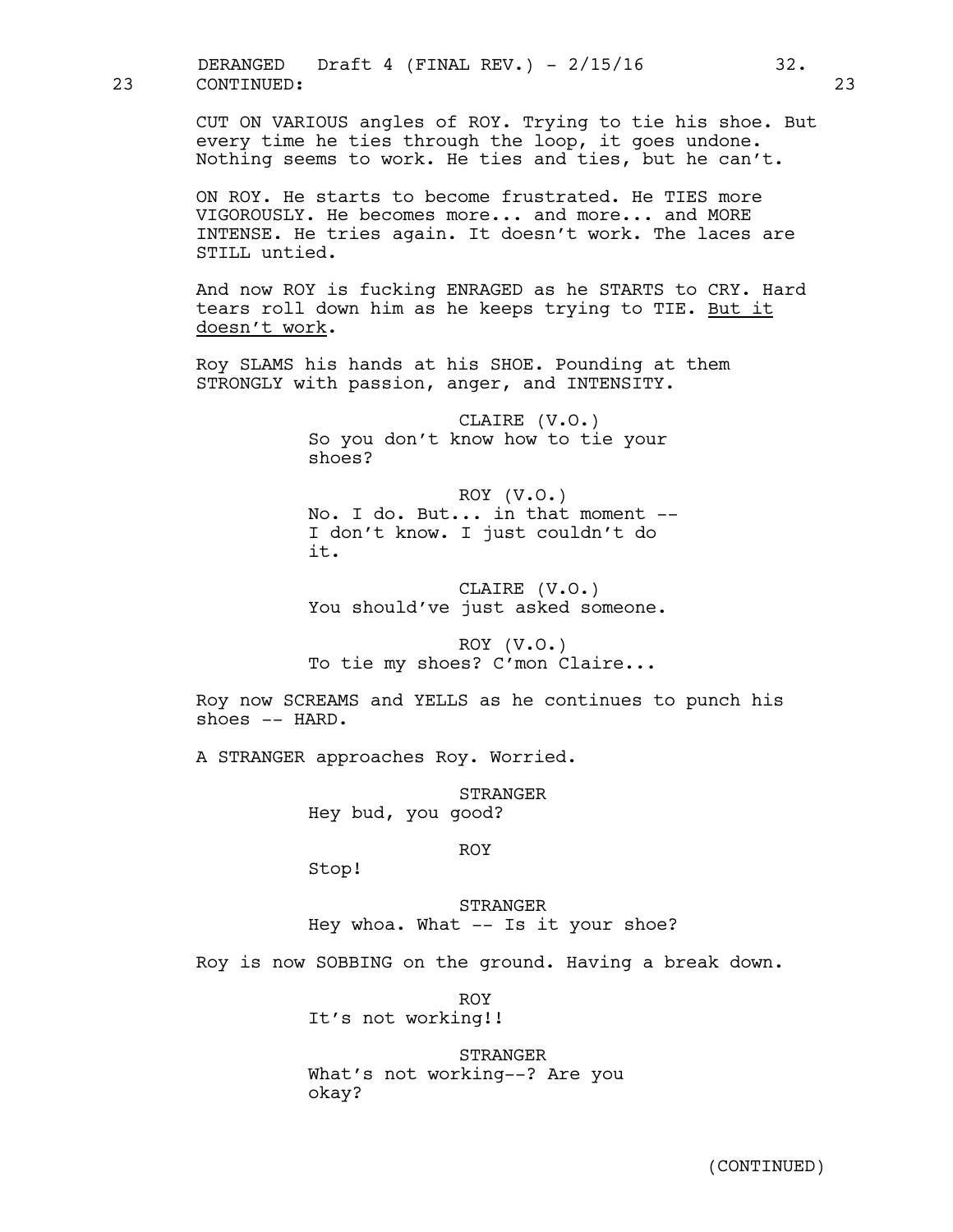```
ROY
```
NO!! (points at his shoe,) It's not working!!

# STRANGER

What's not  $--$ 

# ROY

THIS!!

Roy now takes his shoe and TOSSES it onto the street. The Stranger is taken aback by this.

### STRANGER

Whoa  $--$  hey  $--$ 

#### ROY

I HATE IT!

The Stranger, having no idea what's going on, runs out to the street and grabs the shoe. He checks it. Nothing's wrong with it. And as he turns...

# STRANGER

Hey you're shoe...

But Roy is already SPRINTING down the street with one shoe on. Almost like he's limping.

ON ROY. We're TIGHT ON his face as he runs along. TEARS streaming as he SCREAMS.

INT. CLAIRE'S OFFICE - DAY

**CLAIRE** All this... for a shoe?

ROY

Yup. (then,) Oh, and I also have this other habit.

# CLAIRE

What?

ROY I sometimes like to shoot people with a paint-ball gun.

*INSERT CUT:*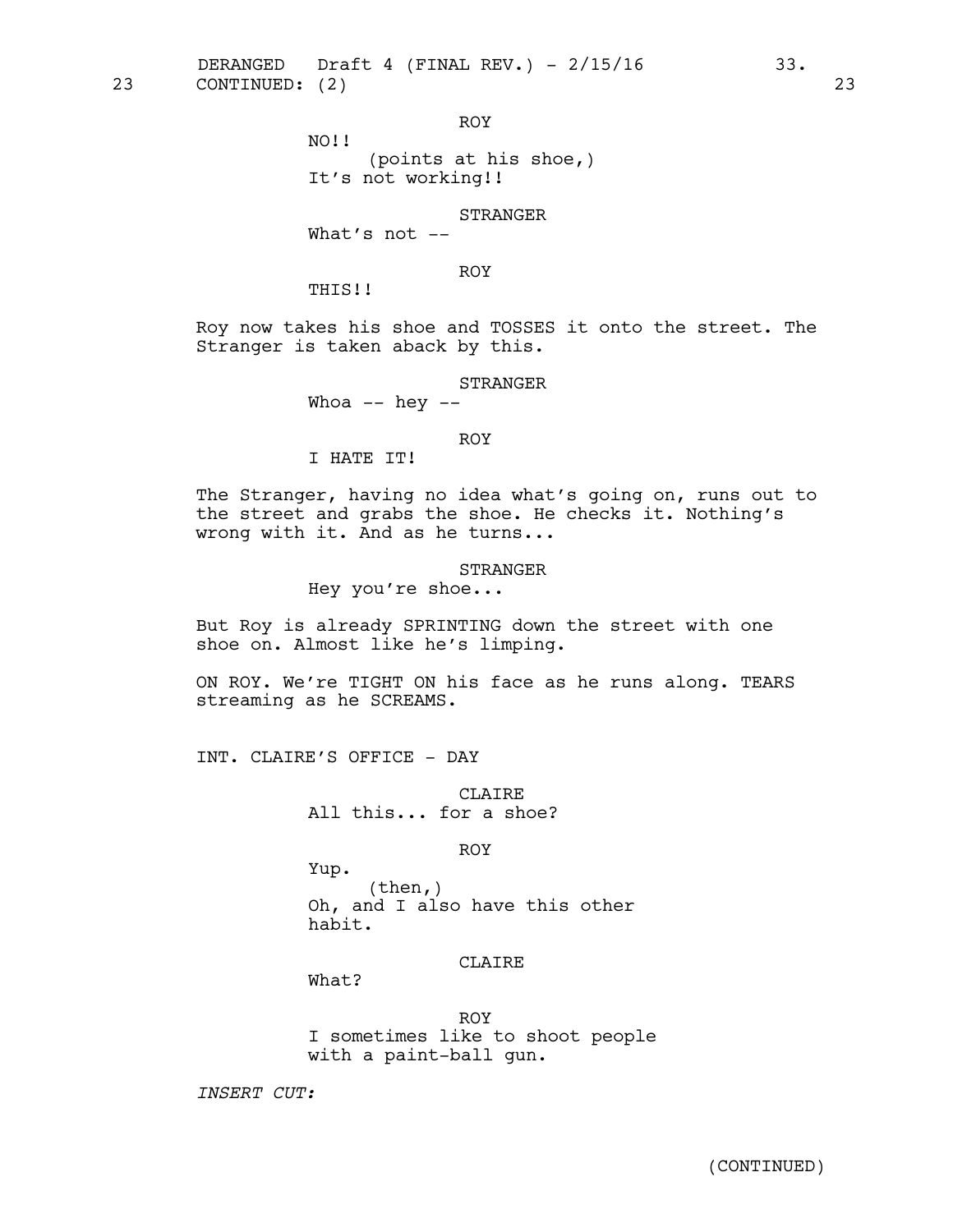*VARIOUS CUTS OF ROY shooting people with a paint-ball gun... out of his car... On the street...*

BACK TO SCENE:

# CLAIRE

What--? Why?

ROY

It's funny! You should try it sometime, Claire. Like, their reaction, when they get hit --

Roy starts laughing while Claire stares at him, indignant.

ROY (CONT'D) (Laughs,) 24 Aw man... It's a good time. 24 Really.

> CLAIRE puts her pen down. Rests her head between her hands.

# CLAIRE

I don't get it.

ROY Are you frustrated with me, Claire?

CLAIRE I'm the one who should be asking the questions.

ROY Is it because you can't figure me out?

### CLAIRE

I should be able to.

ROY

I think your frustrated.

### CLAIRE

You didn't explain how you felt. The shoe  $--$  was just  $--$ 

### ROY

I'm not talking about my story. I'm talking about you.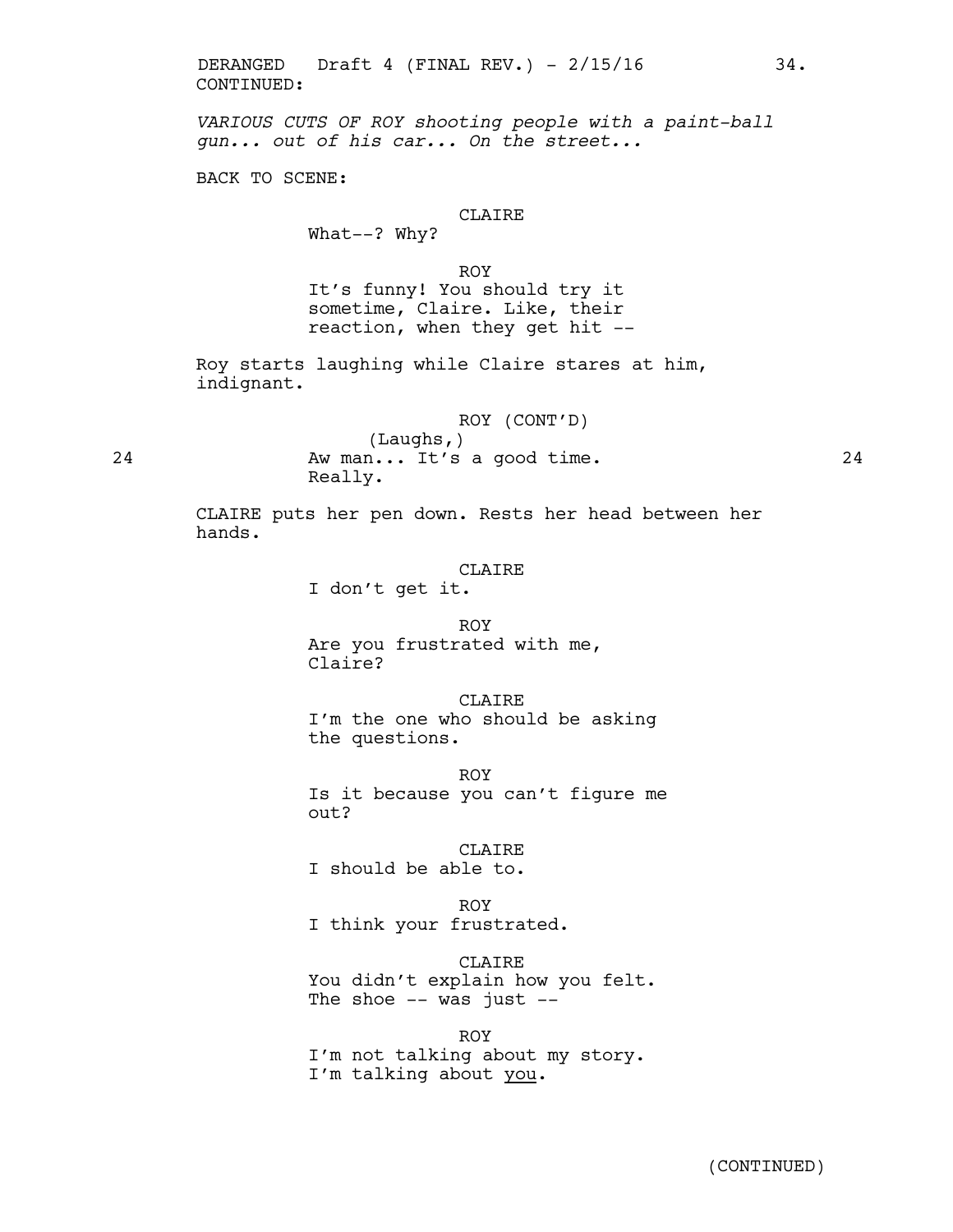CLAIRE We're not making this about me.

ROY See? You're insecure.

### CLAIRE

About what?

```
ROY
```
Hm... let's see... you know... I'm gonna go out on a limb and say it's about your dad.

CLAIRE My dad has nothing to do with this.

ROY What is it with you and him?

CLAIRE You're pushing it...

ROY Why don't you like him?

A BEAT. Claire considers to yell. And then --

CLAIRE He's a jerk. Simple as that. Okay? Can we move on now?

ROY

Do you think maybe because you don't have a mom -- it may be putting a strain on you and your dad for --

### CLAIRE

STOP.

ROY Claire, you've got me confused here.

CLAIRE Oh, and you've been doing what exactly?

ROY I'm trying to help you.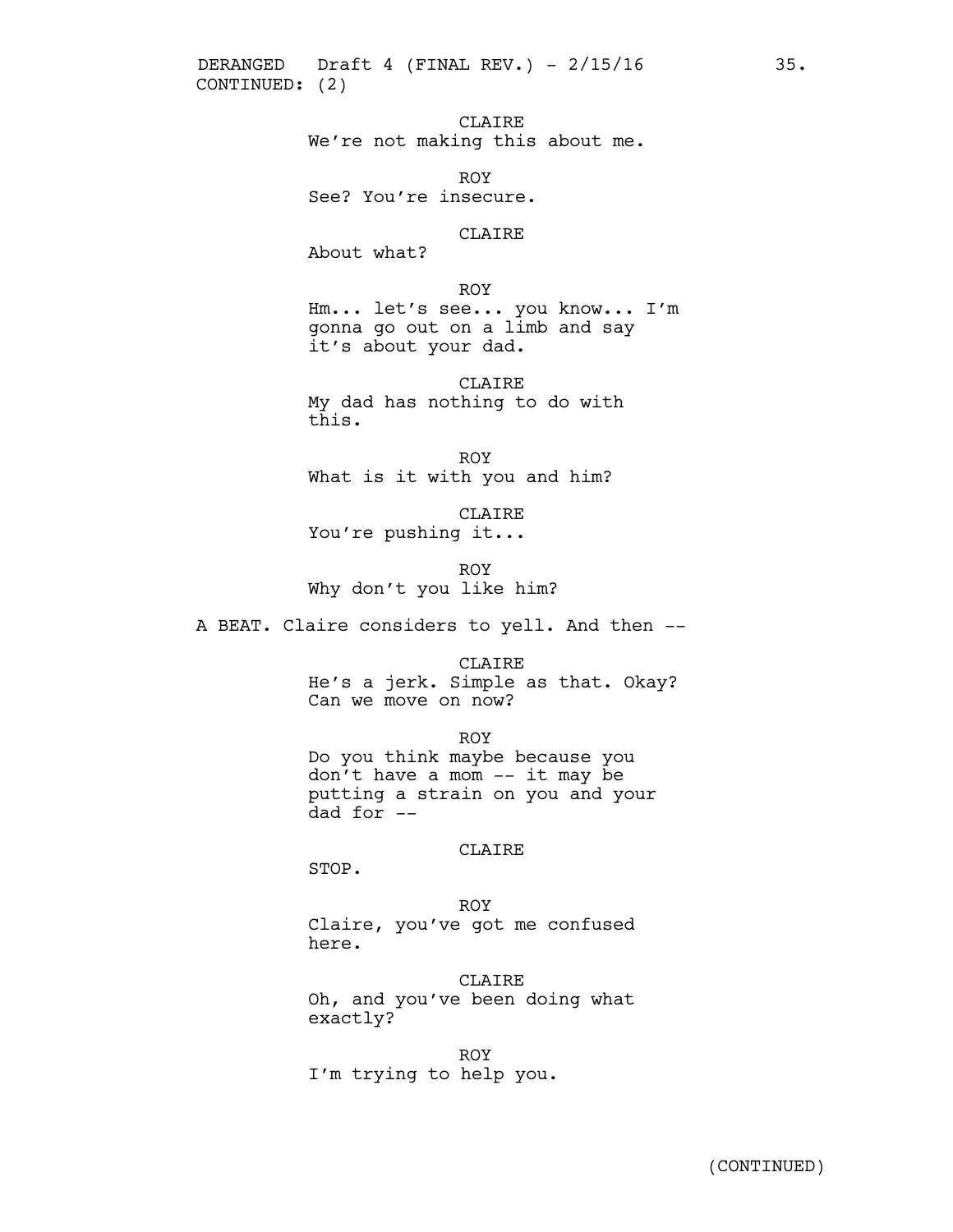## CLAIRE

That's not how this works. I'm the one that's supposed to be helping you.

## ROY

Claire. You need help.

#### CLAIRE

And you're no different.

## ROY

How?

## **CLAIRE**

The things you do, the stuff you talk about. No normal person would believe any of this.

#### ROY

Because they haven't been through it! I have. See the difference? (then,) When you're held at qunpoint, you can say it happened to you. When a satellite crashes in front of you -- when you steal stuff and get away with it -- when you have break downs on the streets -- when you beat up a car with a bat - it's all real.

Roy keeps his confident face worn.

CLAIRE

If you were normal and rational, you wouldn't beat up a car with a bat.

#### ROY

Oh I was completely rational. That's another story. You wanna hear it?

Claire leans back in her chair. Given up.

CLAIRE You already brought it up.

#### ROY

Stupidest thing ever. The guy I got in a car accident with? Total jackass.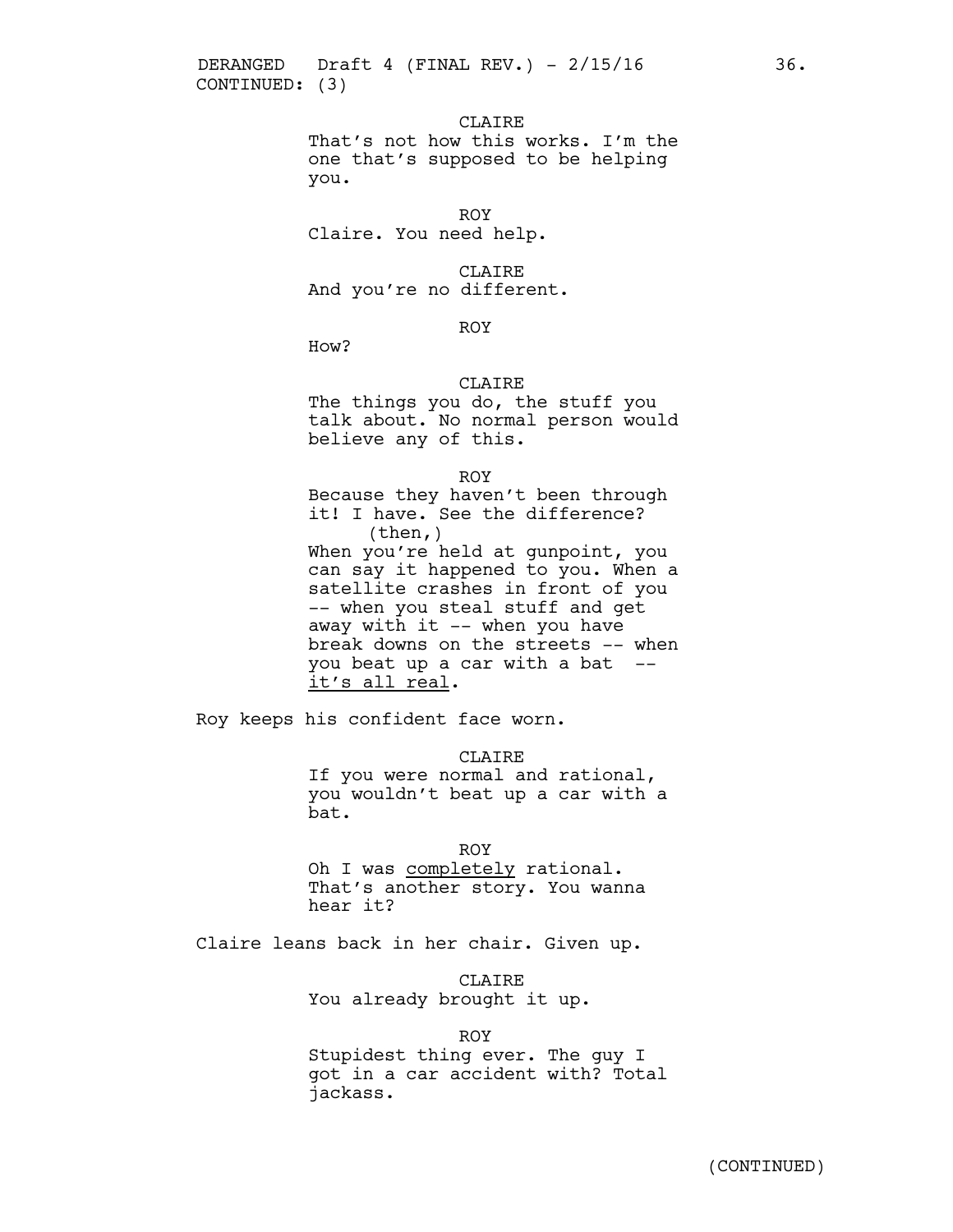CLAIRE Are you sure it wasn't the other way around?

ROY Claire... seriously?

CLAIRE Did he hit you?

ROY Well actually...

25 INT. ROY'S CAR - DAY - **FLASHBACK** 25

ROY and LUCAS are talking while Roy drives.

ROY

Alright okay, your turn now. What's the question?

LUCAS Hm. This has got to be good. Lemme think.

ROY Nope. Now or never!

LUCAS 'Kay I got one! Most dangerous sport?

ROY

Easy. Football.

LUCAS Football? FOOTBALL?!? Seriously man?

ROY

Dude. Don't you know how many players get concussions every year. Like --

**LUCAS** 

Bro -- ice skating man! Ice skating is dangerous! You fall and crack your head on solid ice, you're gone!

Roy smacks the steering wheel, chuckling.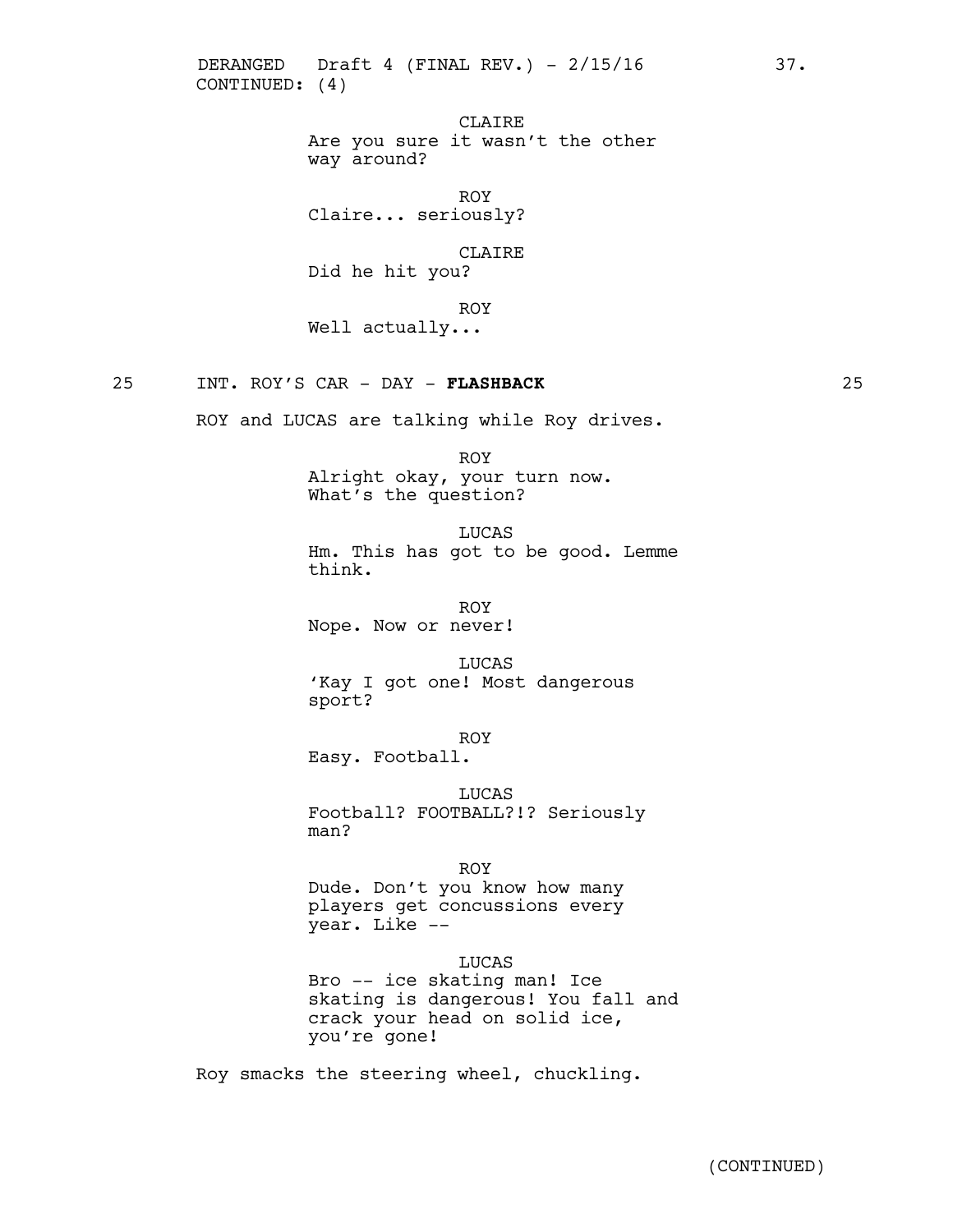Lucas you're stupid! Ice skating isn't a sport!

LUCAS Yes it is! It's in the Olympics!

ROY They show it every four years!

And suddenly...

HOOOOOOOOONK!

A CAR HORN blows O.S.

## LUCAS

## ROOOOOOYYY!!!

Roy looks ahead of him to see A CAR coming at them. He SPINS the wheel to the left.

ROY

| Woah!                                                     |                                                                      |
|-----------------------------------------------------------|----------------------------------------------------------------------|
| LUCAS                                                     | ROY (CONT'D)                                                         |
| Holy crap man what did you<br>do? What were you thinking? | Shut up $-$ calm down, it's<br>not that bad -- I just lost<br>track! |

26 EXT. PARKING LOT - DAY - **FLASHBACK** 26

The two cars CROSS. We follow along with the OTHER CAR. It keeps driving until it stops. TURNS back around and heads toward Roy's car. Honking it's horn.

Roy's car comes to a stop. ROY and LUCAS both get out to see...

A MAN. He comes PURGING out of his car. HOPPING MAD.

MAN Hey! What the hell was that, huh?

ROY

Sorry 'bout that sir... MAN Sorry? You're -- you're sorry? That was out of the blue kid what are you blind? ROY (CONT'D) I tried to dodge you but you wouldn't move!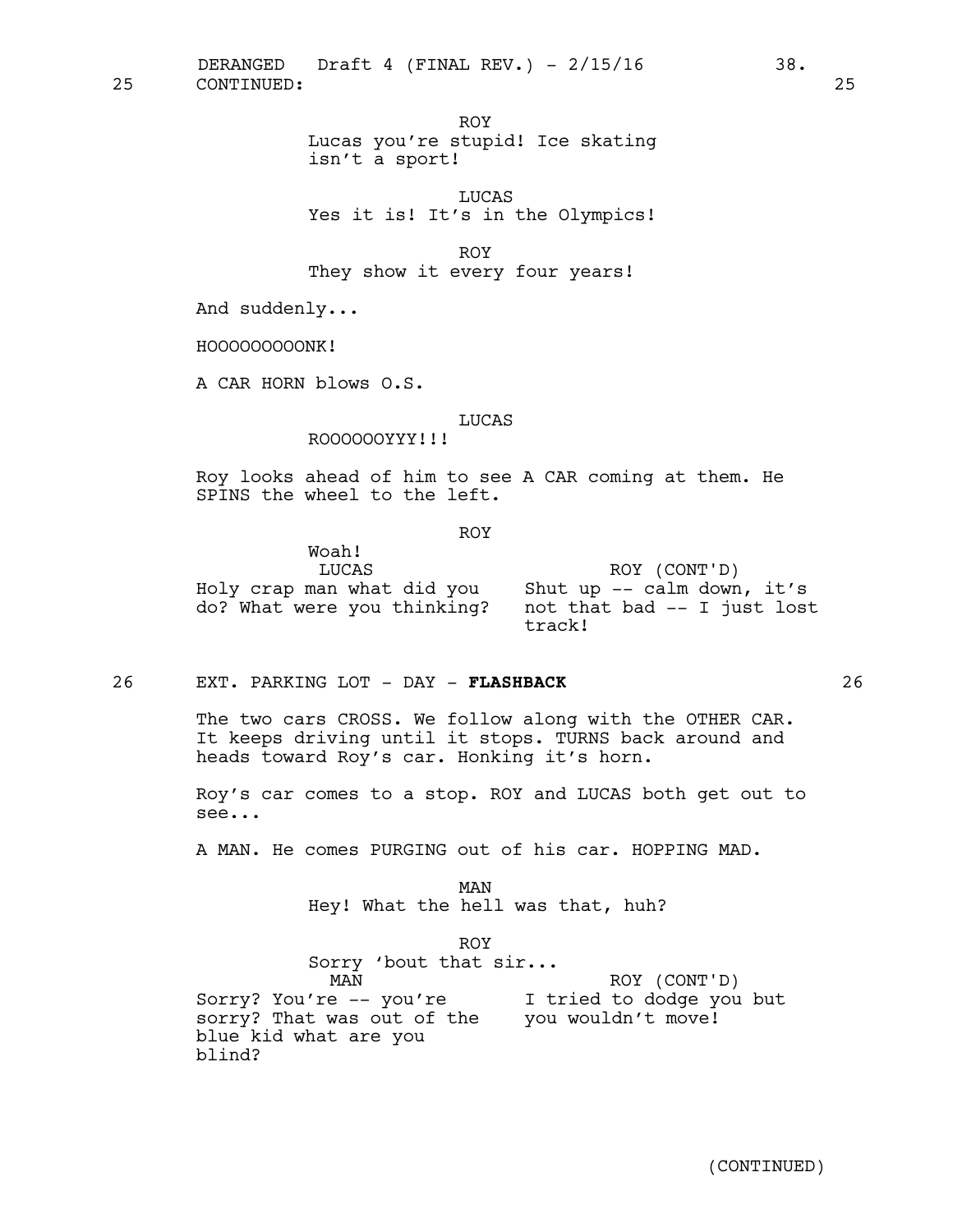MAN

You were driving on the wrong side of the road! On my side of the road!

ROY

(shrugs,) Sun got in my way.

MAN

You scraped my car! Jesus -- come -- come look at this!

#### TIMECUT:

The Man, Roy, and Lucas stand looking at the Man's damaged car.

> MAN (CONT'D) Alright. Damage is done. Let's see some insurance.

Roy looks at the Man as if he's insane.

ROY

I'm not paying.

MAN

You couldn't afford it.

LUCAS

Roy... man... maybe we should just trade cars with 'em. Only the paint chipped on ours, sir.

MAN

Woah -- easy there jump to conclusions! This is my brand new 2015 model. I want it repaired! Nobody trades cards!

ROY

(shrugs,) Take it to your dealership.

MAN

YOU RAN INTO MY CAR genius! Already cruising in the wrong side of the road, and then what do you do to make it all better? Hit my car! Yeah! Way to make it count!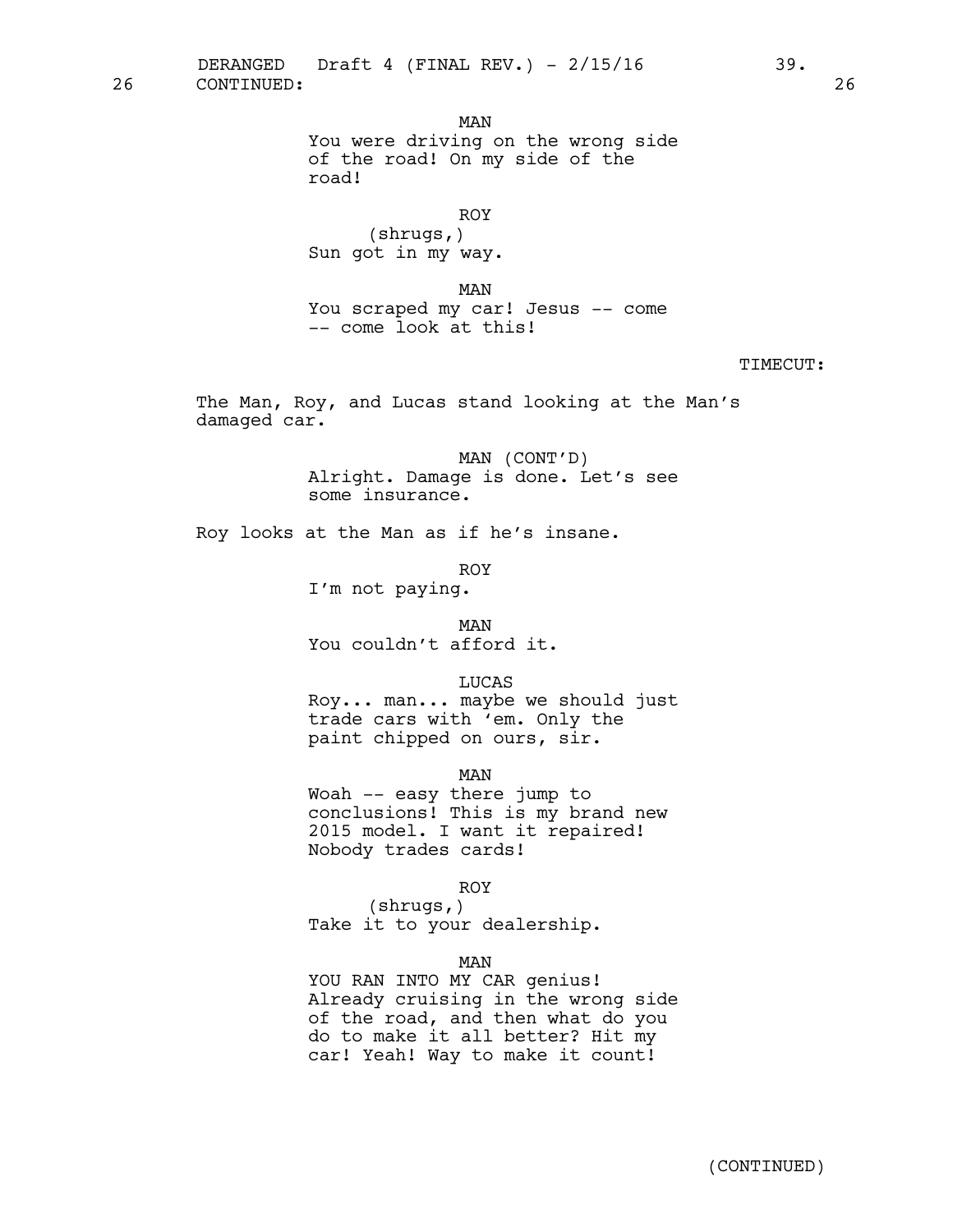I'm not paying.

## MAN

I got the damage on my car and yours to prove it's you. Plus, I got your license plate number down. USV, 938.

#### LUCAS

Roy... I say we make a run for it... this guy looks like... CIA or... something.

Lucas starts to back away from The Man who rolls his eyes at him.

> MAN Where's your insurance card!?

Roy looks around. Stays silent for a beat. Then --

ROY

Alright fine. Show me your license.

#### MAN

What?

ROY Do you not have a driver's license?

MAN

Are you joking?

LUCAS

Yeah man, Roy... he looks like he could grow a beard in like... a day.

MAN

Thank you captain obvious. (to Roy,) Bud you better pull out that insurance, or you might be looking at jail time.

ROY I said show me your license!

MAN Easy.... You're not a cop!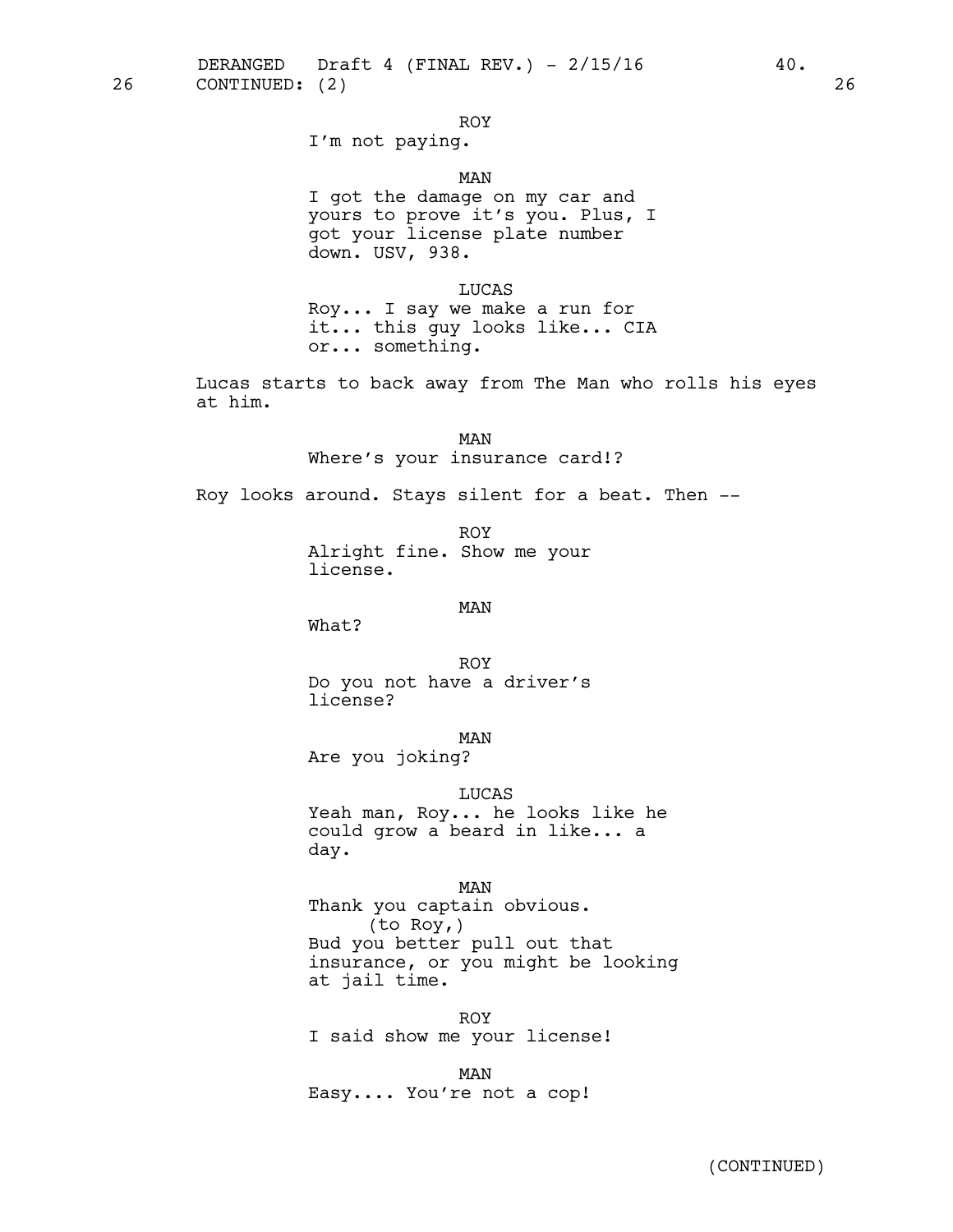|         | 11 V J I |                             |  |  |  |  |  |  |
|---------|----------|-----------------------------|--|--|--|--|--|--|
|         |          | And I don't have to pay you |  |  |  |  |  |  |
| either! |          |                             |  |  |  |  |  |  |

TIMECUT:

The Man hands Roy his license.

MAN

Can't believe I'm doing this...

Roy takes the license. Looks it over. Then starts to chuckle.

ROY

Kendall...

## KENDALL

What?

LUCAS

Kendall?

KENDALL What? Kendall. Kendall Hartley, that's my name!

LUCAS

Hmph! Kendall...

KENDALL

What?!?

ROY

Did your mom and dad think you were a girl the whole time you were in there or--?

KENDALL

Alright, enough BS right here! Where's your insurance? I want a guarantee -- you're getting this fixed!

Roy hands The Man his license back.

ROY

Nah.

KENDALL What do you mean *nah?* Do you think I'm a money god? (MORE)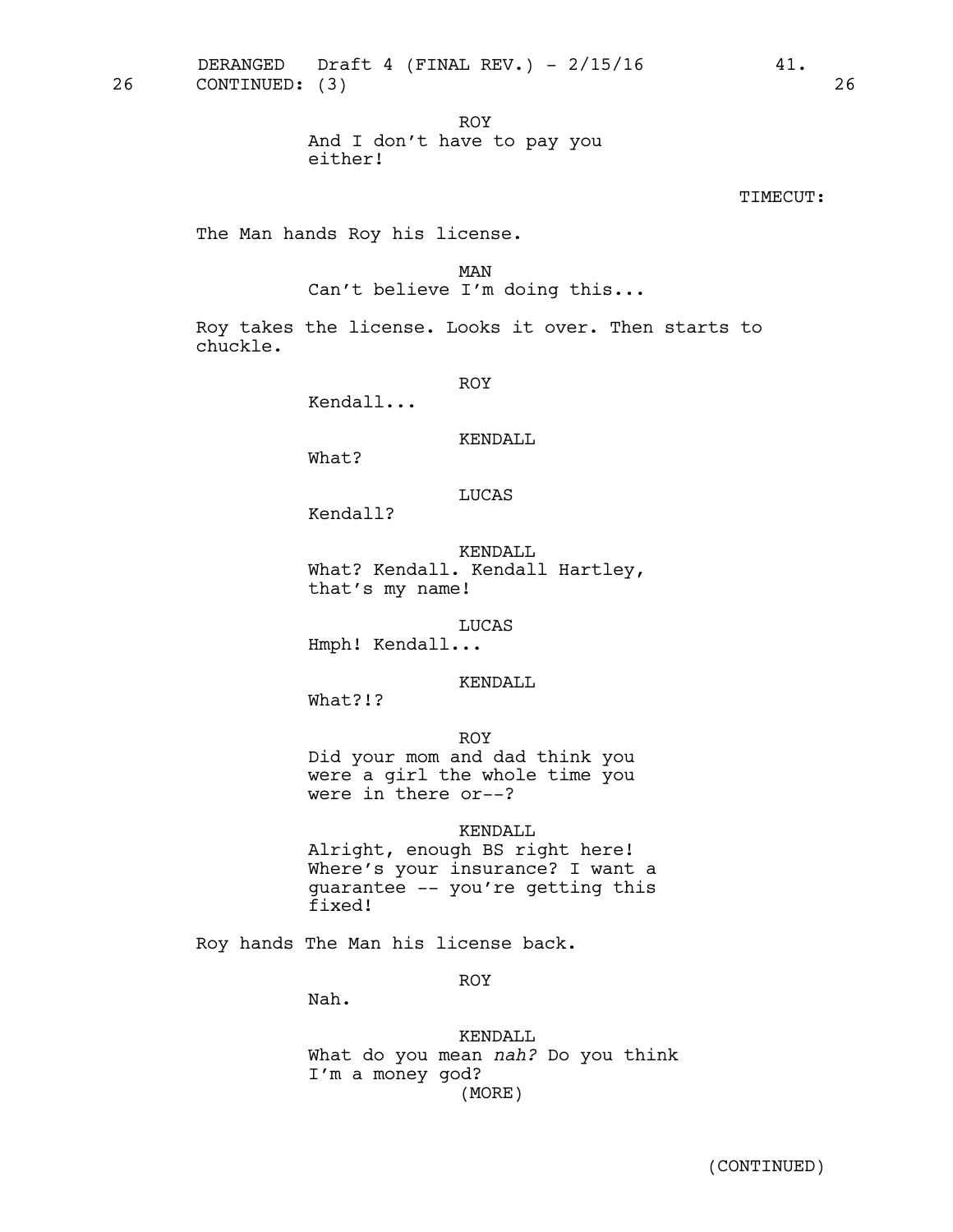24-7 makin' it rain? Jesus -- use your eyes! I'm a middle class! As Kendall keeps ranting, PUSH IN on Roy. Slowly being AILED at Kendall's words. KENDALL (CONT'D) I work a desk job! I gotta make ends meet! I gotta pay my bills -- MY TAXES -- or the IRS comes after me! You know how ugly that gets when... And now Roy BREAKS as he yells -- ROY SCREW THE IRS!!! SILENCE. Kendall stands, befuddled. KENDALL What -- what do you mean screw the IRS? Why would you just say screw the  $--$ Roy turns around. Walks towards his car. KENDALL (CONT'D) Where you going pal? We still need to talk about what you owe for my bumper! (to Lucas,) Hey tell him to stop! He's not leaving like this! Roy keeps on walking. He opens his trunk. Grabs A BASEBALL BAT out from it, and then turns around. KENDALL (CONT'D) What the hell? What's that bat for? Is that supposed to scare me? LUCAS Roy... put that away man... Roy walks back towards Kendall. Intense eyes. He drags the bat along with him. KENDALL You hit me with that, I'll have a cop here in no time and have you arrested for battery and assault! Don't try this with me! 26 CONTINUED: (4) 26 KENDALL (CONT'D) DERANGED Draft 4 (FINAL REV.) - 2/15/16 42.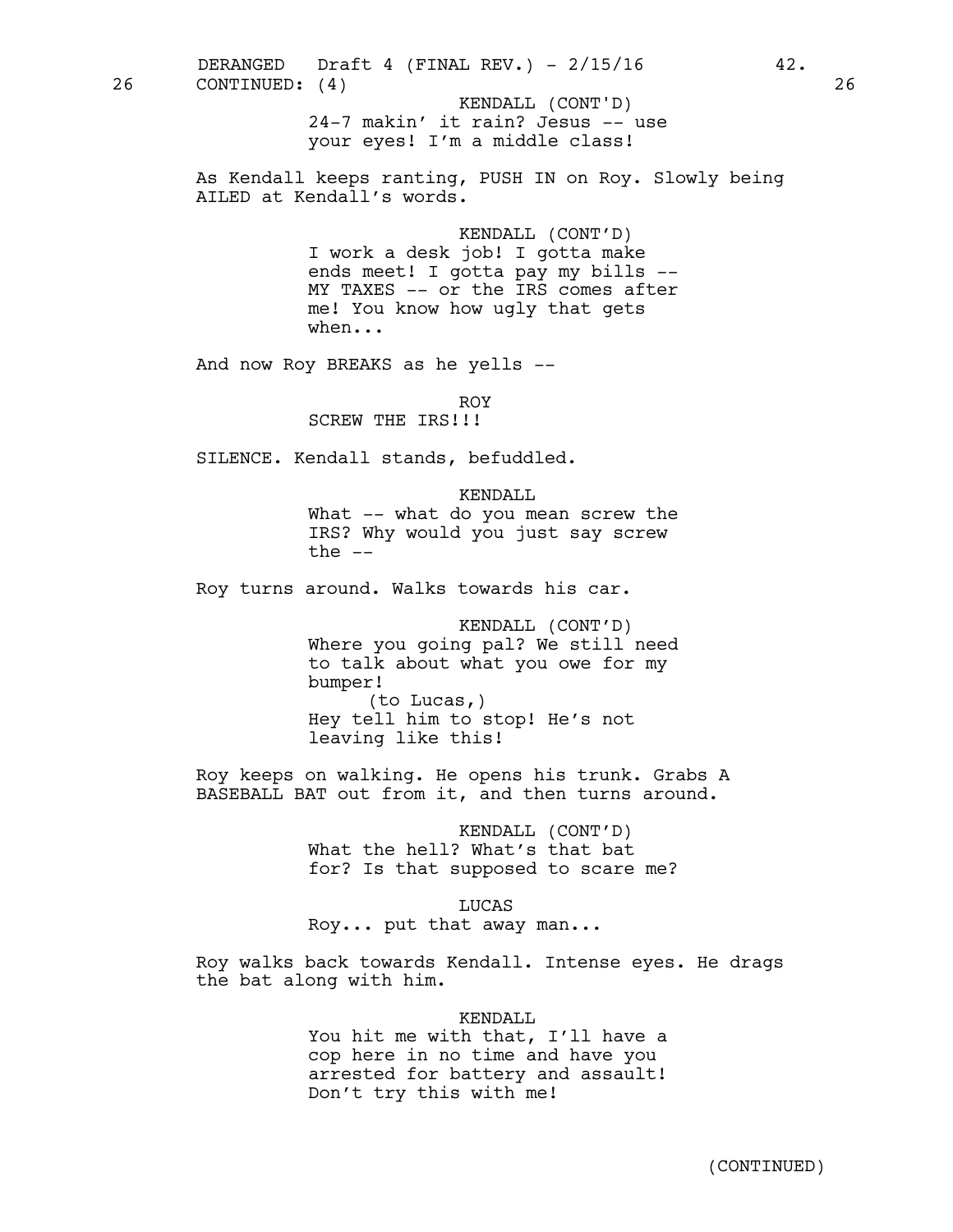#### LUCAS

#### Roy... c'mon man...

Kendall and Roy are now standing across from each other.

LUCAS (CONT'D)

Roy...

KENDALL Look at you -- you can barely swing with that!

#### **LUCAS**

Roy put it away.

#### KENDALL

Right, yeah. Put it away and let's talk insurance!

Roy now HAULS the bat up over his shoulder and --

WHACK! He hits the front end of Kendall's car. KENDALL (CONT'D) WOAH WOAH WOAH WOAH WOAH -- ROY NO! DUDE WHAT THE HEY STOP NOW WHAT THE HELL?! LUCAS HECK?!?

Roy takes another whack and POUNDS the bat on Kendall's car. Hitting it repeatedly. WHACK! WHACK! WHACK! WHACK!

KENDALL HEY HEY HEY HEY STOP THAT'S ROY STOP IT MAN YOU'RE MY CAR! STOP! STOP! LUCAS (CONT'D) INSANE!!

Kendall tries to make a move for Roy, but Roy holds the bat up to the car -- ready to hit it.

> KENDALL WOAH NO THAT'S ENOUGH!!

> > ROY

Don't touch me.

#### KENDALL

YOU'RE BEATING UP MY CAR! LOOK AT THAT! That's seven grand worth of damage right there!

ROY

You touch me, I'll hit it again. I promise.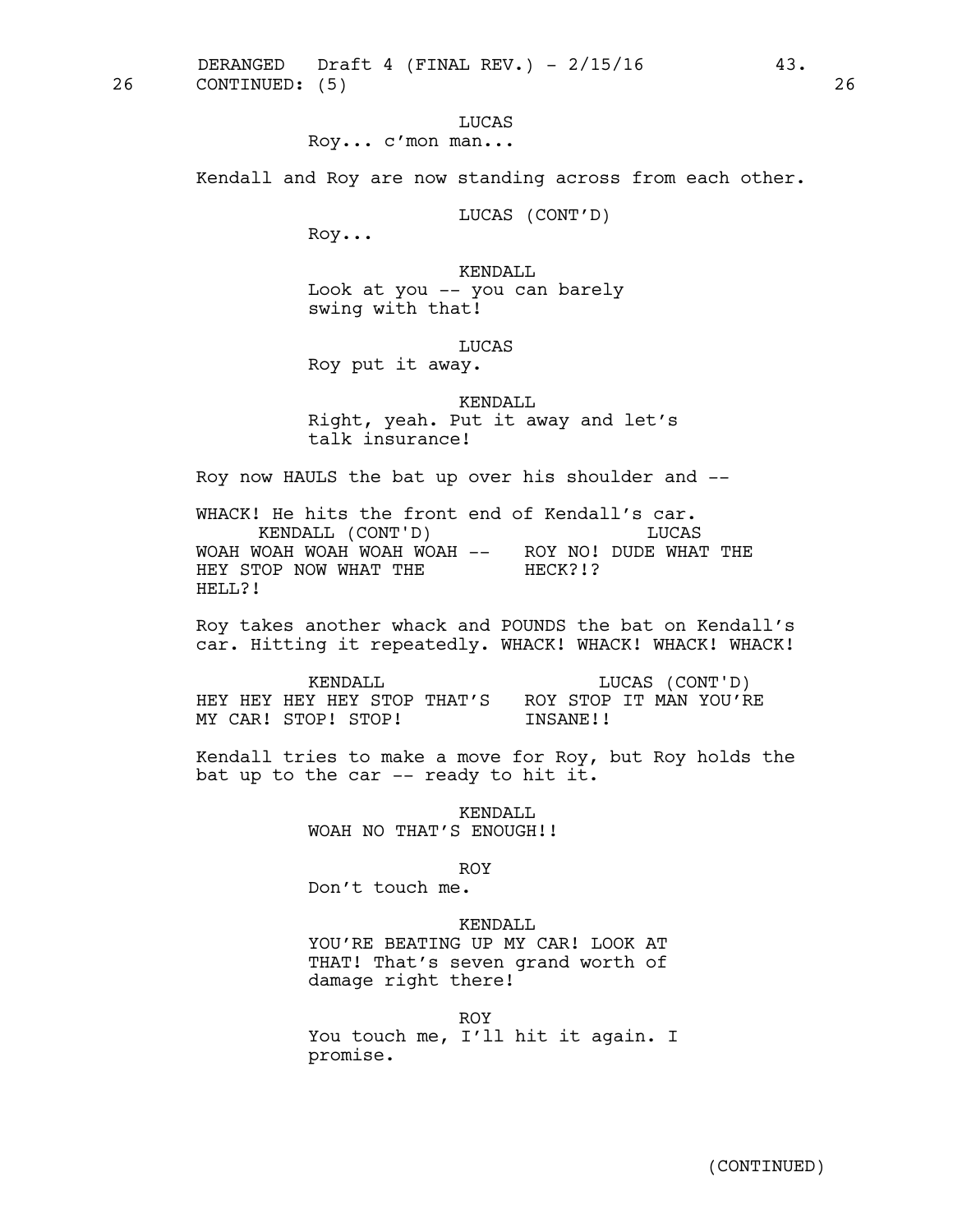KENDALL

Hey bud, C'mon now... Let's put the bat down, and talk this like it's corporate... nice and calm... alright? Okay?

ROY

 $N<sub>0</sub>$ .

Roy starts to HIT the car with the bat again. And this time, he keeps going.

KENDALJ. WHAT THE HELL STOP IT -- YOU IDIOT -- I JUST BOUGHT ENOUGH. WHAT ARE YOU THIS -- I'M CALLING 911 -- YOU'RE GETTING ARRESTED --THIS IS CRAZY! STOP HITTING MY CAR!!! **LUCAS** ROY STOP IT DUDE THAT'S THINKING MAN?

CLOSE IN on his face. Ardent. Serious. Not giving us much but intensity. Kendall and Lucas keep yelling at him in the b.g.

SMASHCUT TO:

27 INT. ROY'S CAR - DAY - LATER - **FLASHBACK** 27

ROY and LUCAS are sitting in the car. Dead-faced. The baseball bat is sitting in the back of the car.

> LUCAS Roy... we're doomed man. You're... crazy.

And suddenly...

Kendall's car ZOOMS from behind, and pulls up beside them...

Kendall flips them off and then drives away.

Lucas leans his head back. Worried.

CLOSE ON ROY. Poker-faced.

28 INT. CLAIRE'S OFFICE - DAY 28

ROY takes a breath, just having finished his story.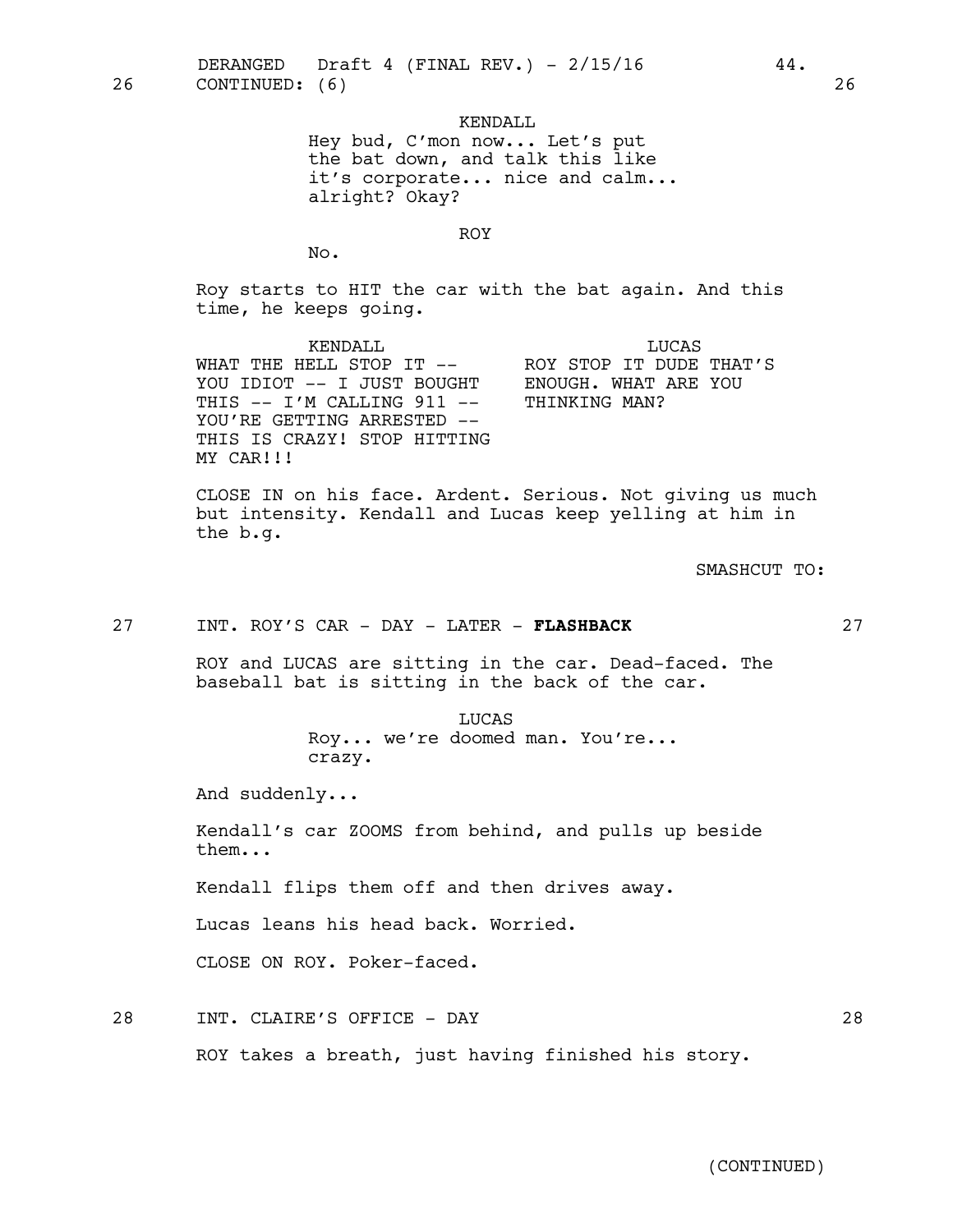## CLAIRE

So you banged up his car with a bat after you had already hit it?

ROY

I hit it by accident.

CLAIRE

Great. Did you hit it with a bat on accident too?

ROY

That was because the guy was being annoying. And I'm... let's just say I'm really sensitive to annoyance. Make sense?

#### CLAIRE

No.

ROY So you don't believe me?

CLAIRE Okay, maybe it could have happened... but...

ROY You know what did happen?

#### CLAIRE

What?

ROY Well... I don't know if I want to tell you this...

#### CLAIRE

Okay, well you don't have to if you don't feel comfortable...

Roy takes a long beat to decide. Then...

ROY Actually, you know what? I think I'll tell you. (then,) It's another story.

CLAIRE

What story now?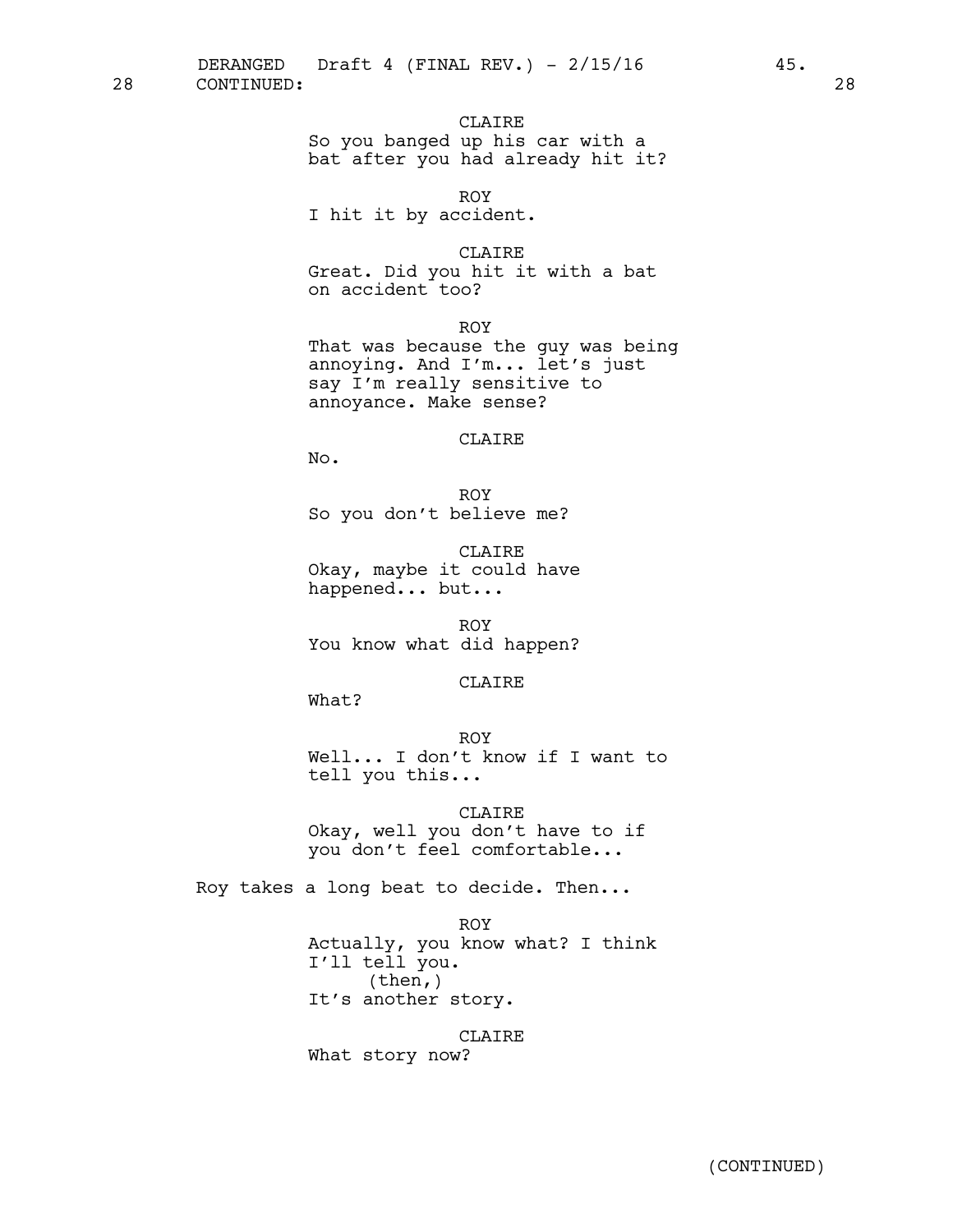Dr. Evans... have you ever taken interest in... the opposite sex?

#### CLAIRE

Excuse me?

ROY

You know... for a guy like me... I get... curious... from time to time.

## **CLAIRE**

Okay...

Off Roy's look...

# 29 EXT. HOUSE - NIGHT - **FLASHBACK** 29

ROY approaches the front door. Anxious.

ROY (V.O.) I had been talking to this girl for a little while, and she finally wanted to hang out. And I was all for it. 'Cause... you know...

Roy knocks on the door. JILL, and ATTRACTIVE young girl with somewhat of a sensible charisma, opens the door. She smiles, welcoming Roy in.

> JILL Hey, hi, come inside.

> > ROY

Hey.

JILL Good to see you.

ROY Oh, you too. You look nice.

JILL

Thank you, you too!

30 INT. JILL'S BEDROOM - DAY - **FLASHBACK** 30

ROY follows JILL into the room. She sits down on the bed.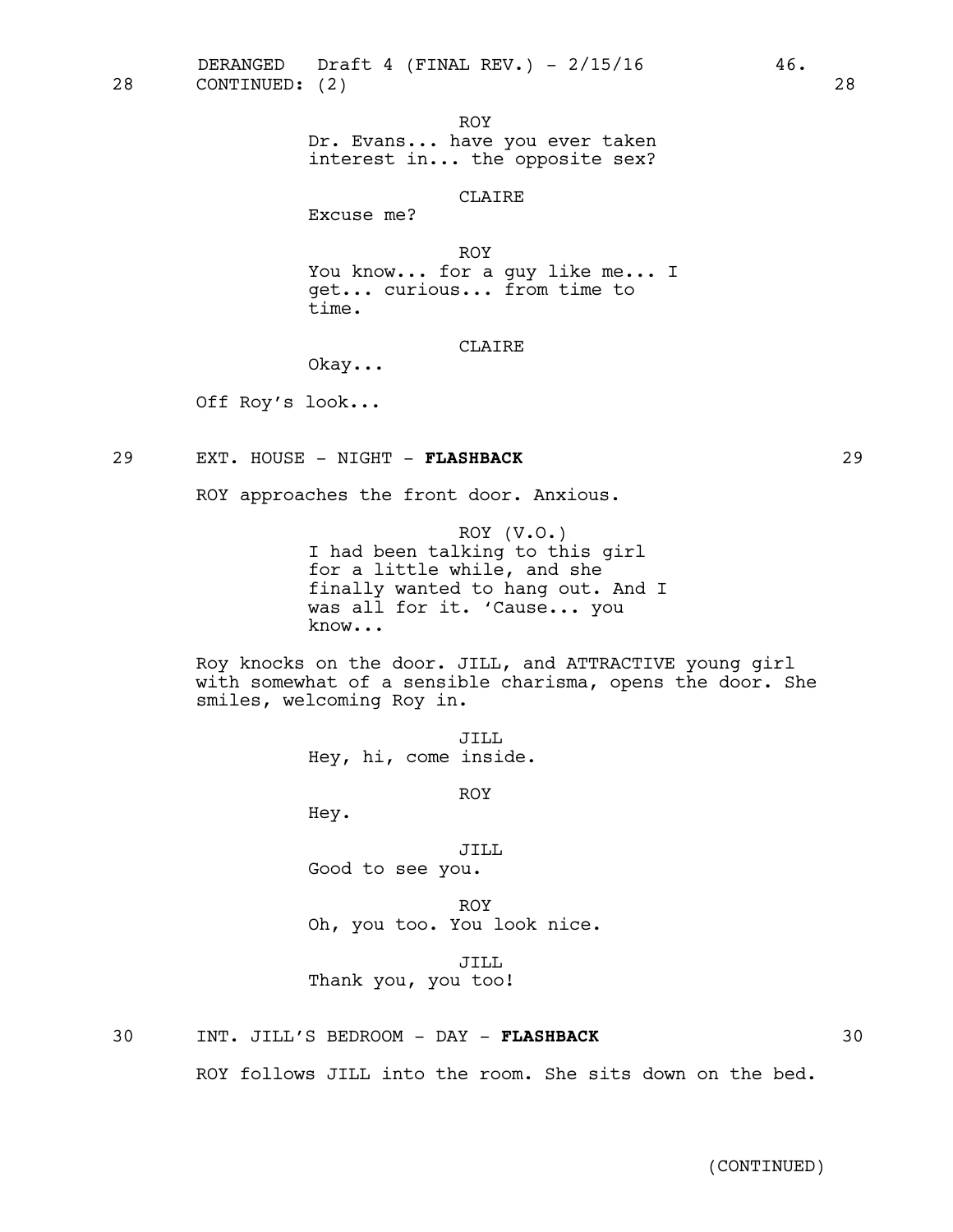# So your parents aren't home?

JILL No. They're out of town.

ROY

Oh. Cool.

Roy sits down on the bed. The two are inches apart. Roy sits. Waiting for something to happen.

> ROY (CONT'D) So... how have you been?

> > JILL

Oh you know. Just... this and that. Work's been kinda tough.

ROY Yeah. I've been thinking about quitting.

JILL But you can't quit, 'cause then I'd be lonely.

ROY Oh. Well -- you could always quit with me.

JILL

(chuckles,) True, but I need the money.

ROY

Don't we all...

The two take a beat. Then...

ROY (CONT'D) So... what do you wanna do tonight?

JILL Uh, yeah... I had this idea.

ROY

Yeah?

JILL It's kind of crazy.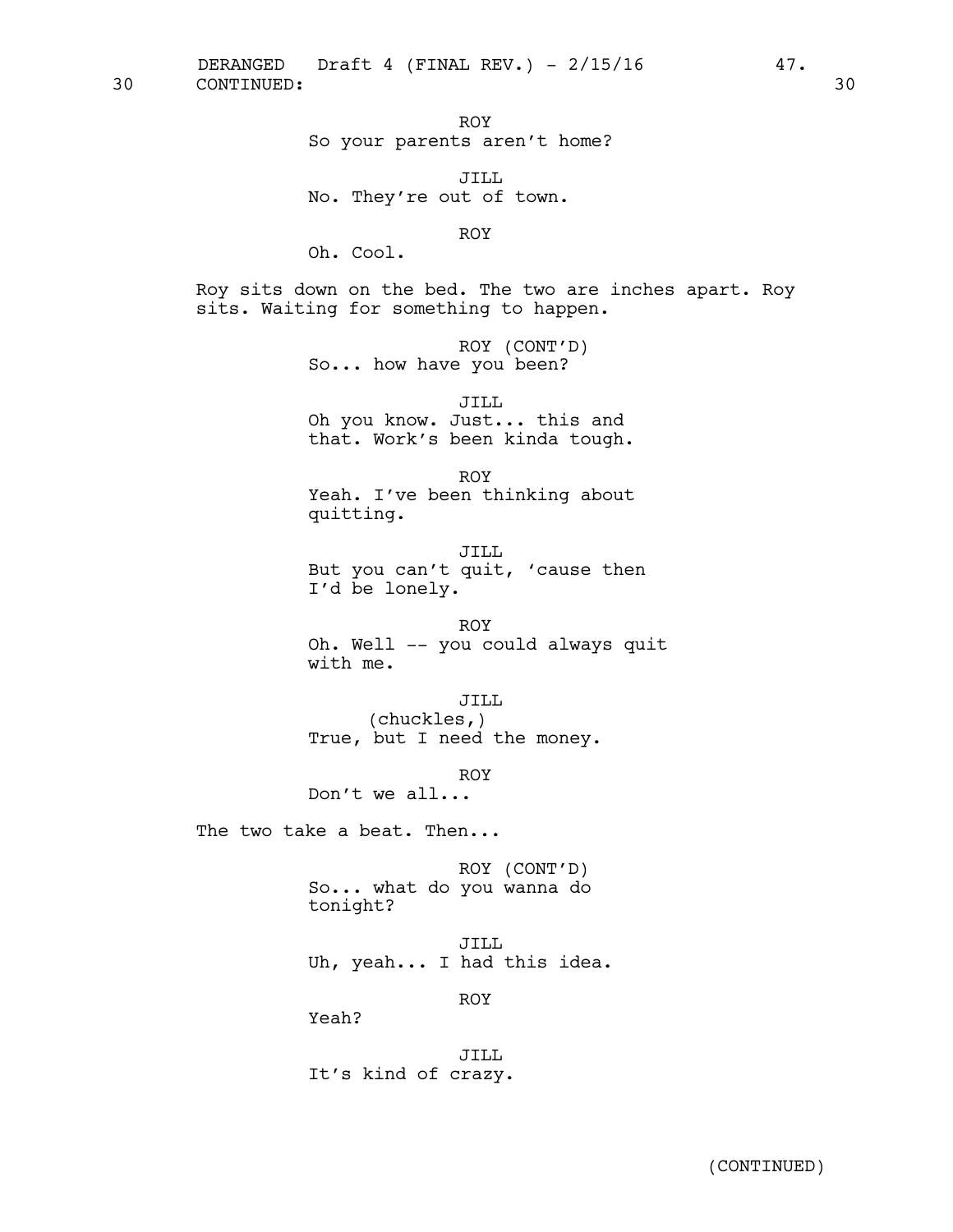Roy's eyes start to light up.

## ROY

Really?

JILL Would you be up for it? Like... it's totally cool if you don't wanna do it.

ROY No-no-no it's cool. Trust me... I'm all for crazy.

Jill smiles.

#### JILL

Okay.

ROY So what's happening?

JILL

We're gonna die.

ON ROY. Confused, but nods his head anyway. FREEZE-FRAME on ROY.

31 INT. CLAIRE'S OFFICE - DAY 31

CLAIRE blinks her eyes at ROY. Trying to make sense of this all.

> CLAIRE Wait -- she wanted to *die?*

ROY Claire -- I'm not finished with the story yet, can you please stop --

CLAIRE Okay, sorry. Continue.

ROY No. Since you interrupted me... (then,) Spoiler alert -- WE DIED.

CLAIRE

You... died?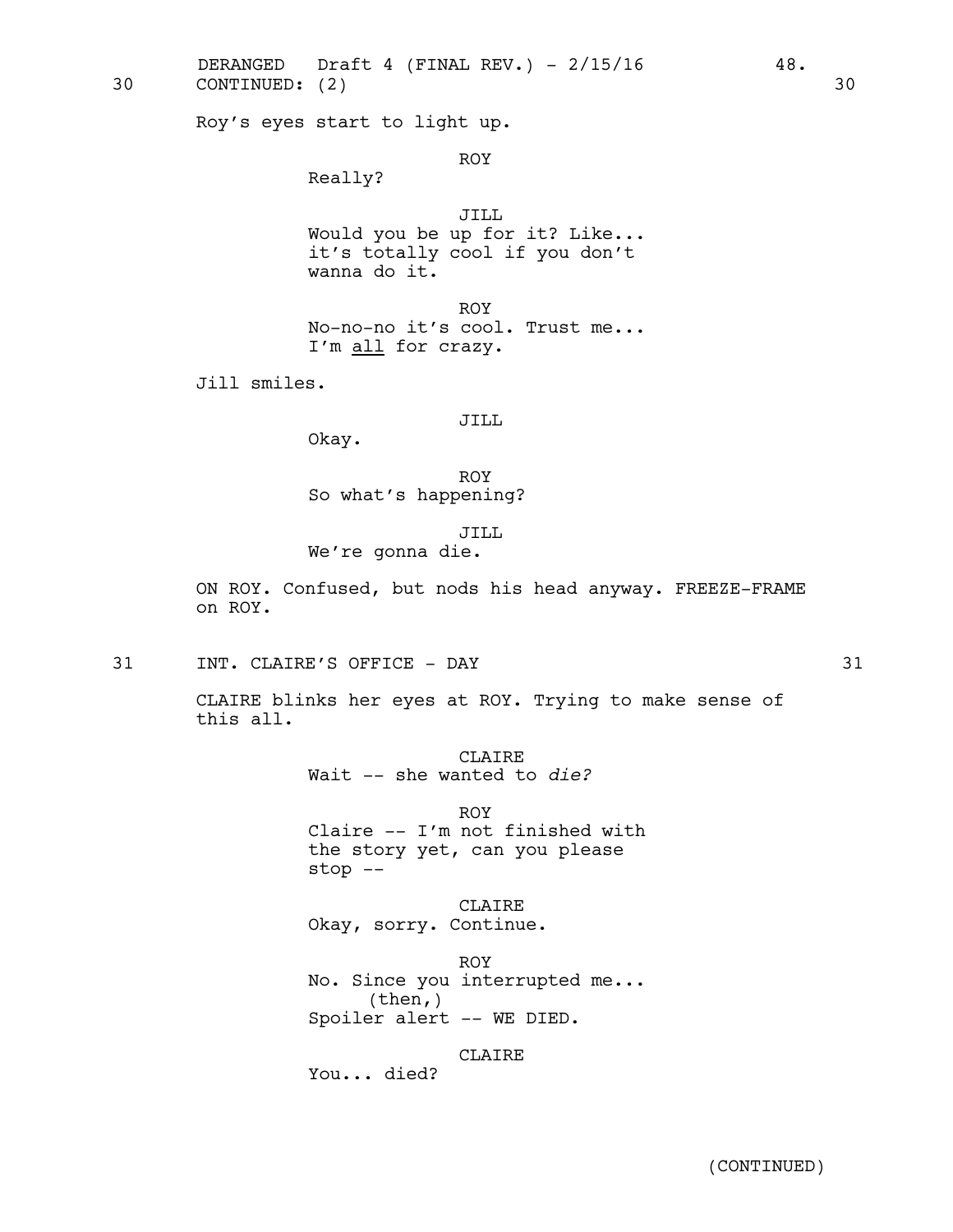Yeah. That's what happened. We both died. Kind of.

CLAIRE But you're still here.

ROY Well yeah. I died. But I came back.

#### CLAIRE

You came *back?*

ROY

Isn't that weird? I didn't expect it to work. I mean, everyone finds stuff online. But this -- this was real. I literally died.

Claire scoffs.

#### CLAIRE

Oh my god...

ROY Claire. Please don't use my name like that  $--$  I don't  $--$ 

CLAIRE Just go on with the story.

32 INT. JILL'S BEDROOM - NIGHT - **FLASHBACK** 32

ROY and JILL are sitting face to face on the bed. Jill reads from a piece of paper.

> ROY So wait... why are we doing this again?

> JILL Well -- I'm kind of... done with this world.

> > ROY

*This world*?

JILL Like, this whole being alive thing, live your life to the fullest crap... (MORE)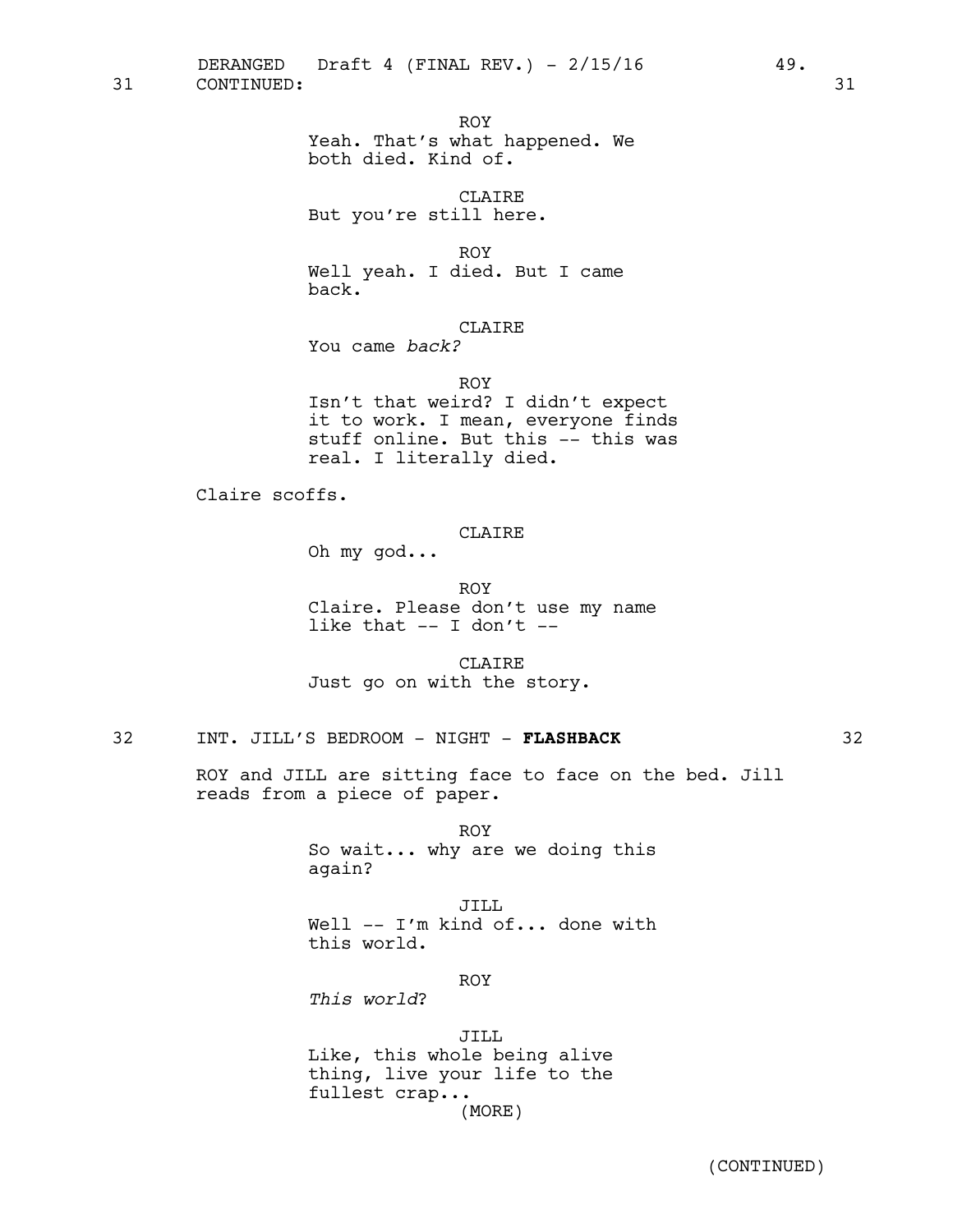ROY Fine. I'll go heads.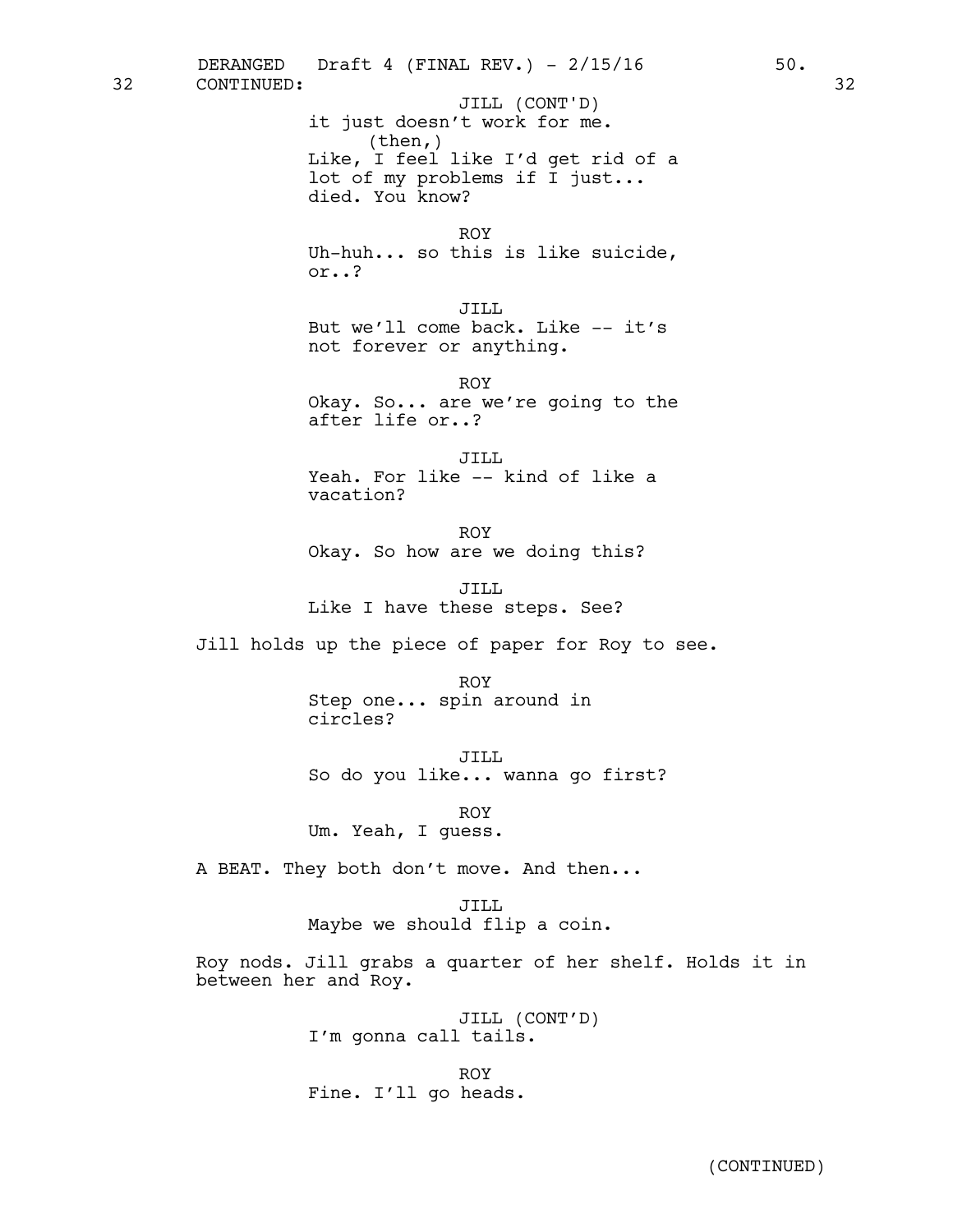Jill flips the coin. It's heads. JILL Okay. You first. Roy gets up. ROY So I just... spin? JILL Yeah like ring around a rosy. ROY Okay. Roy SPINS around three times. Then faces Jill again. ROY (CONT'D) Is that... it? JILL Yeah. I'll go now. 33 INT. CLAIRE'S OFFICE - DAY 33 CLAIRE listens to the story... CLAIRE You both took steps to heaven. ROY Not heaven, Claire. We didn't actually go that far. Just to a place in between. CLAIRE Okay... 34 INT. JILL'S BEDROOM - NIGHT - **FLASHBACK** 34 JILL and ROY are sitting back down. JILL. Okay, now it says to sing a song that means a lot to you. 32 CONTINUED: (2) 32 DERANGED Draft 4 (FINAL REV.) - 2/15/16 51.

> ROY So we like have to... sing like in... in tune or..?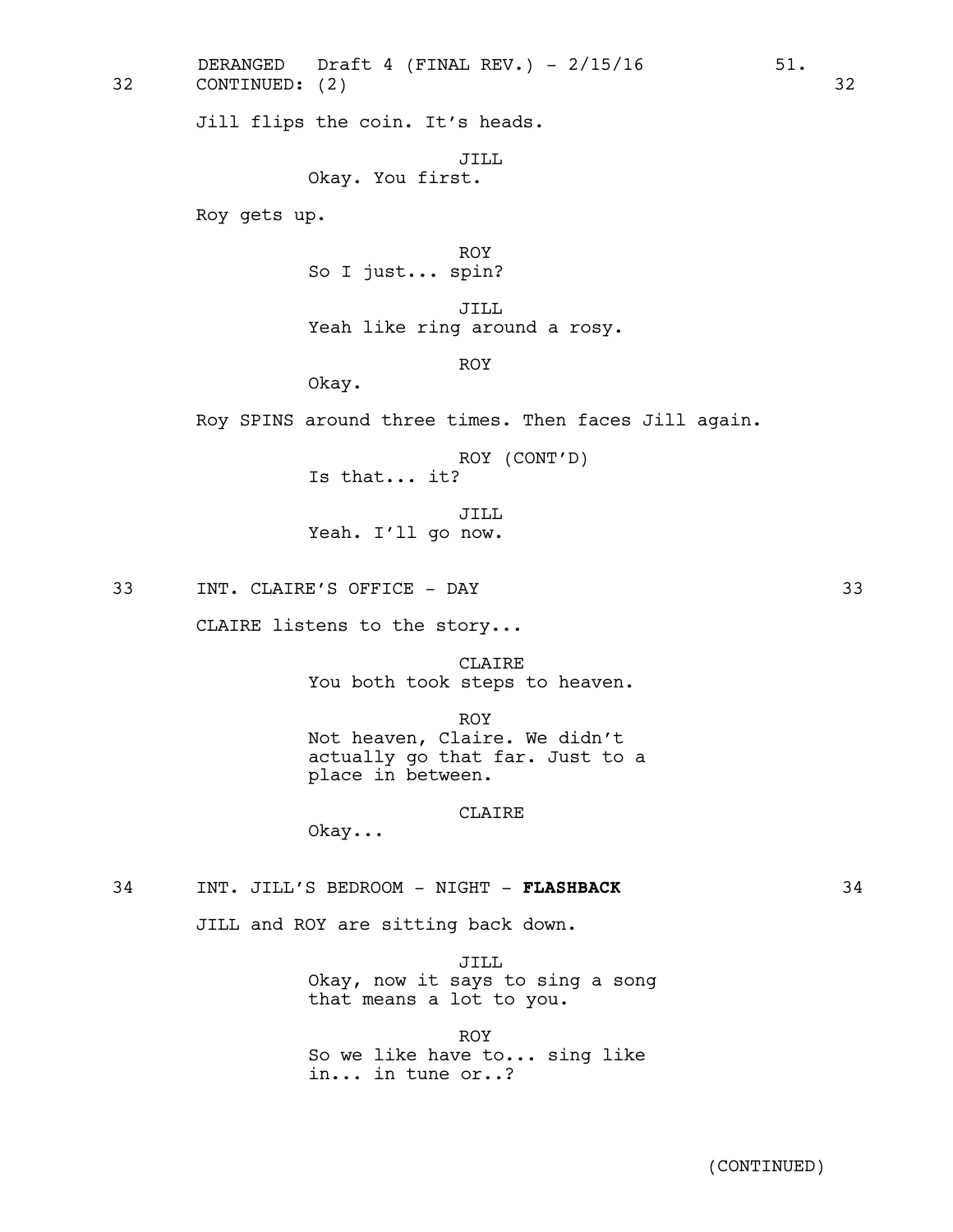JILL

Just like -- the best that you can. It doesn't have to be like perfect or anything.

ROY

Um... okay.

JILL

I'll go first.

35 INT. CLAIRE'S OFFICE - DAY 35

CLAIRE is not getting any of this story.

CLAIRE How does singing help you die?

ROY

I don't know Claire, it was just what the steps were -- (then,) Like, I'm not a singer. I was pretty nervous too.

36 INT. JILL'S BEDROOM - NIGHT - **FLASHBACK** 36

ON ROY. It's his turn to sing now. We're TIGHT ON his face. He's not looking forward to this...

ROY

*Don't be shy just let your feelings roll on by Don't wear fear or nobody will know you're there Just lift your head, and let your feelings out instead And don't be shy, just let your feeling roll on by On by. You know love is better than a song Love is where all of us belong So don't be shy just let your feelings roll on by Don't wear fear or nobody will know you're there You're there...*

ON ROY. He's a bit emotional while singing. But he pulls through with every line.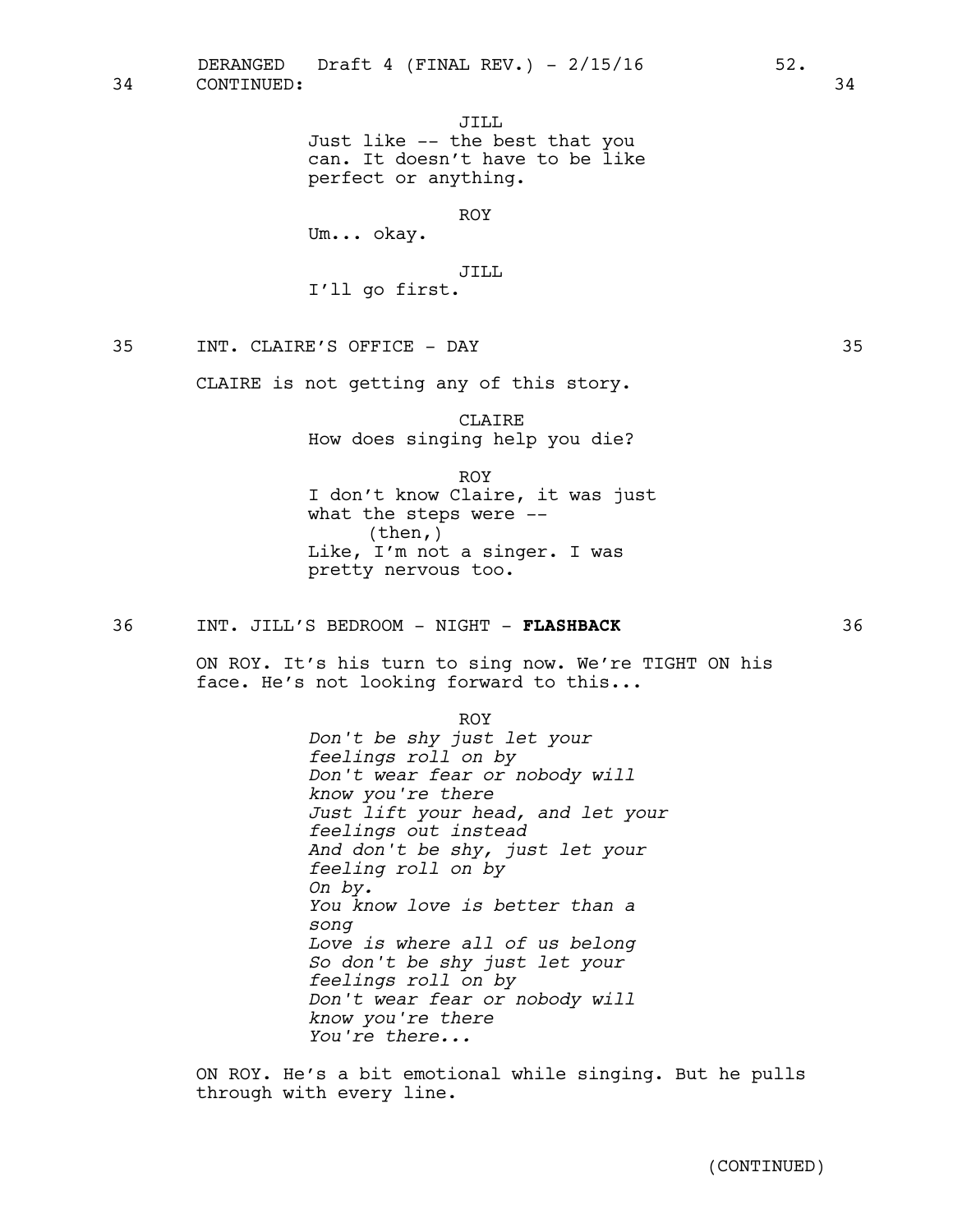JILL Okay I think that's good. You were pretty in tune.

ROY

Oh, thanks.

Yeah.

JILL

(then,) Um, okay, next step is... I think it says to cut our hair.

ROY

Like go bald?

JILL No. Just like two or three strands.

ROY

Oh, okay. Good.

#### CUT TO:

JILL drops a few strands of hair into an incense candle bottle. Then, Roy puts his in. And now we CUT CLOSE on the candle to see the strands of hair TWIST and BURN.

> ROY (CONT'D) That much good?

> > JILL

Yeah, it doesn't really say how much to put but we should be fine. (then,) Okay, now step four is... name three constellations.

ROY

Three?

# JILL

Yeah. Are you -- good with astrology and all that -- like, we can google a few if --

ROY

No. I think... (then,) Aquarius, Norma, Sagittarius.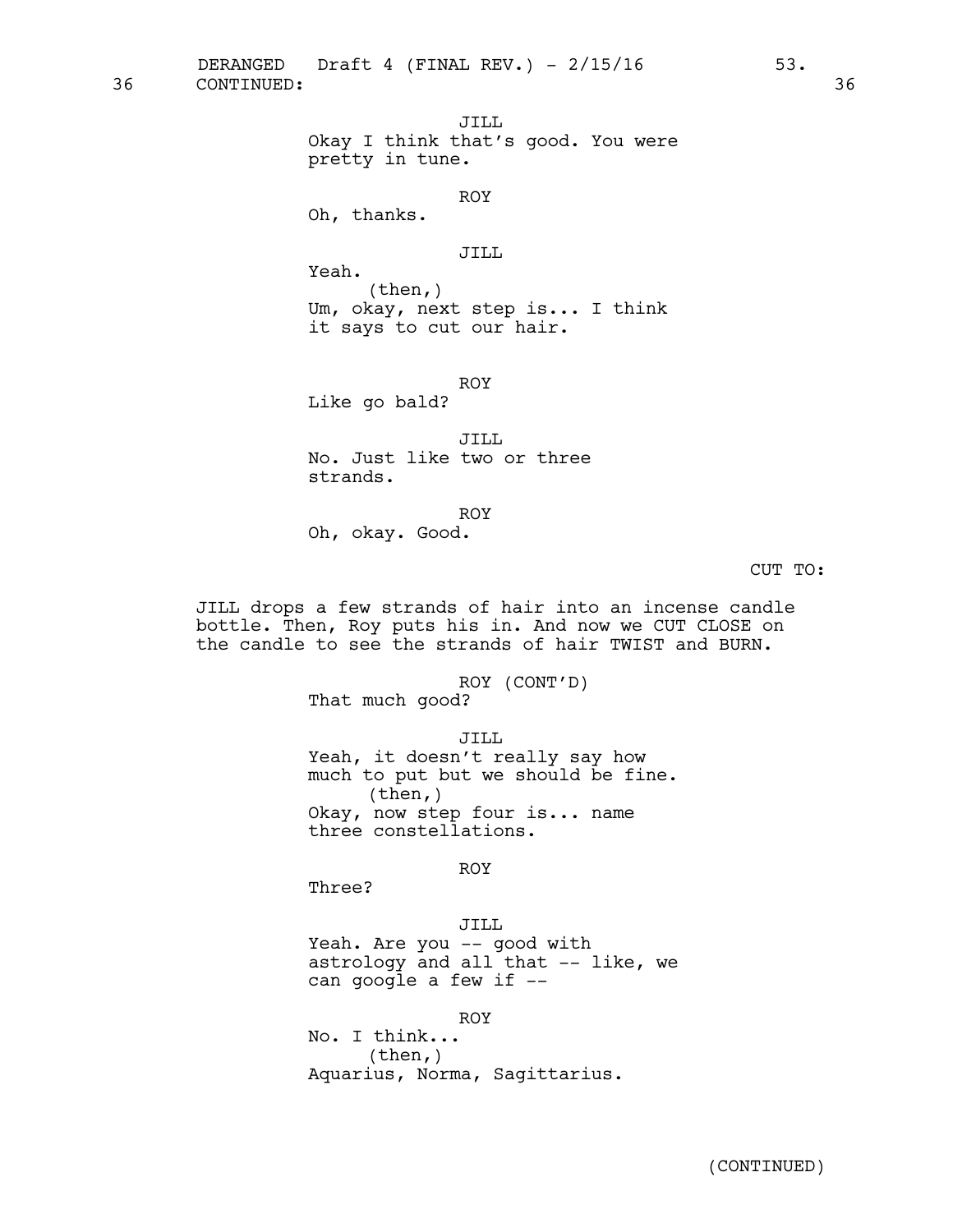JILL

Okay, um.... (thinks; then,) Orion, Leo... and... Ursa major. Right, like there's a minor and a major --

ROY Yeah. Ursa major works.

JILL

ROY So... last step?

JILL

Um, yeah.

Okay. Good.

Jill pulls out a vial of clear-looking water. Roy eyes it. Edgy.

ROY

Is that...

JILL Yeah, this is like the -- the site called it a potion, so...

ROY Okay. Do we drink all of it?

JILL No, we split it. You drink half, I drink half.

ROY

Alright... JILL

So, should we flip a coin again?

Off Roy --

SMASHCUT TO:

JILL flips a coin again. It lands on tails.

JILL (CONT'D)

Your turn.

ROY

Okay...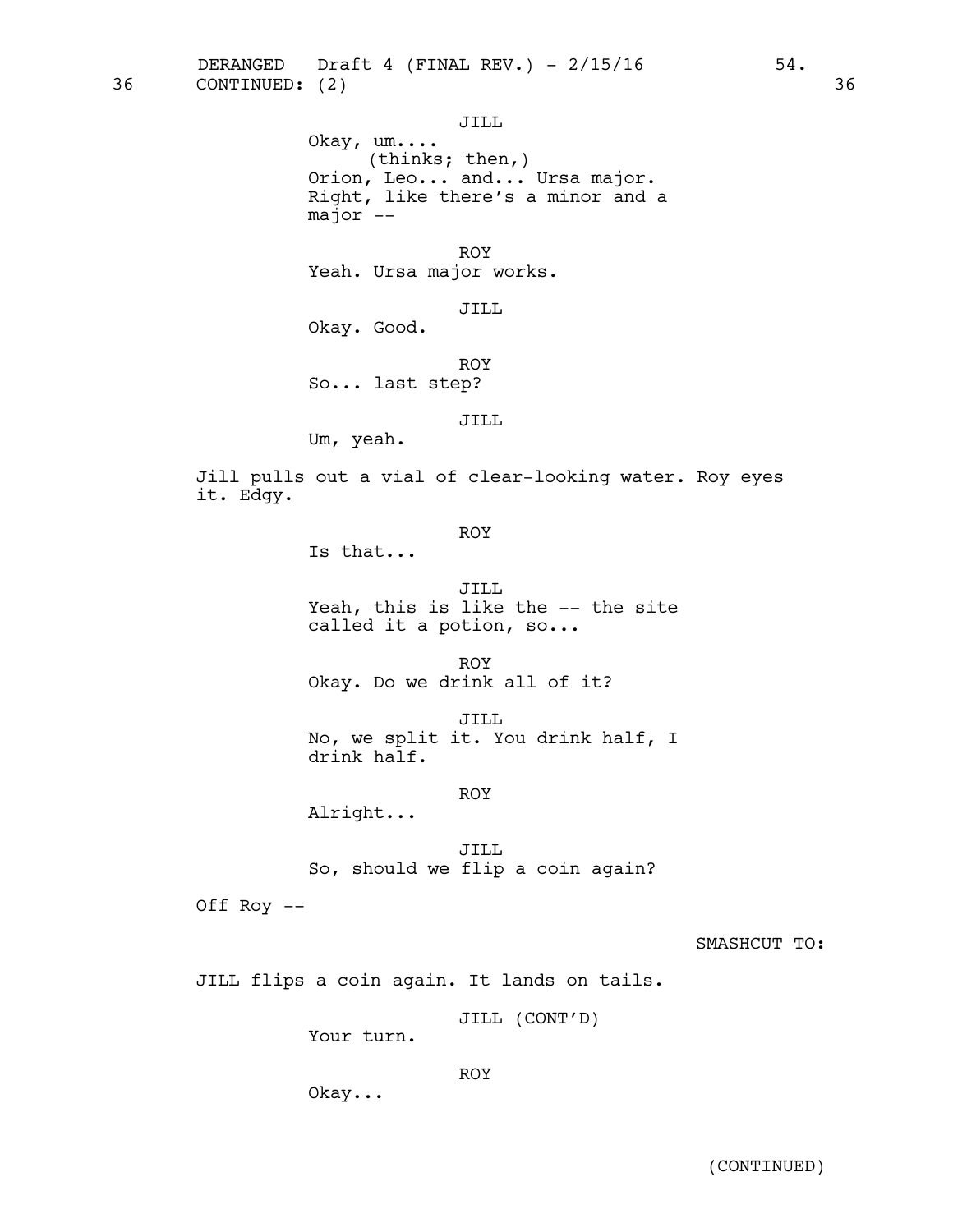JILL Okay... here we go.

Jill hands the bottle to Roy. He takes it with SHAKY HANDS. Still not sure if he's up for this.

> ROY Is this gonna hurt?

JILL No -- It like sedates you -- so you don't feel your heart like... stop.

ROY So I drink this and I'll go to sleep.

## JILL

Right.

ROY Okay... here I go...

ON ROY. He double checks himself.

ROY (V.O.) I told myself this was the last time to back out. I didn't.

Roy inhales. DRINKS half the water-looking liquid. CUT WIDE:

Jill takes the bottle from Roy's hand before he starts to lose feeling.

Roy falls backward onto the bed. KNOCKED OUT.

37 INT. CLAIRE'S OFFICE - DAY 37

CLAIRE and ROY now go on to talk.

CLAIRE So you just fell asleep then?

ROY

No, Claire. I died.

# CLAIRE

Really? So where did you go after you passed out? Like -- what was the after life like?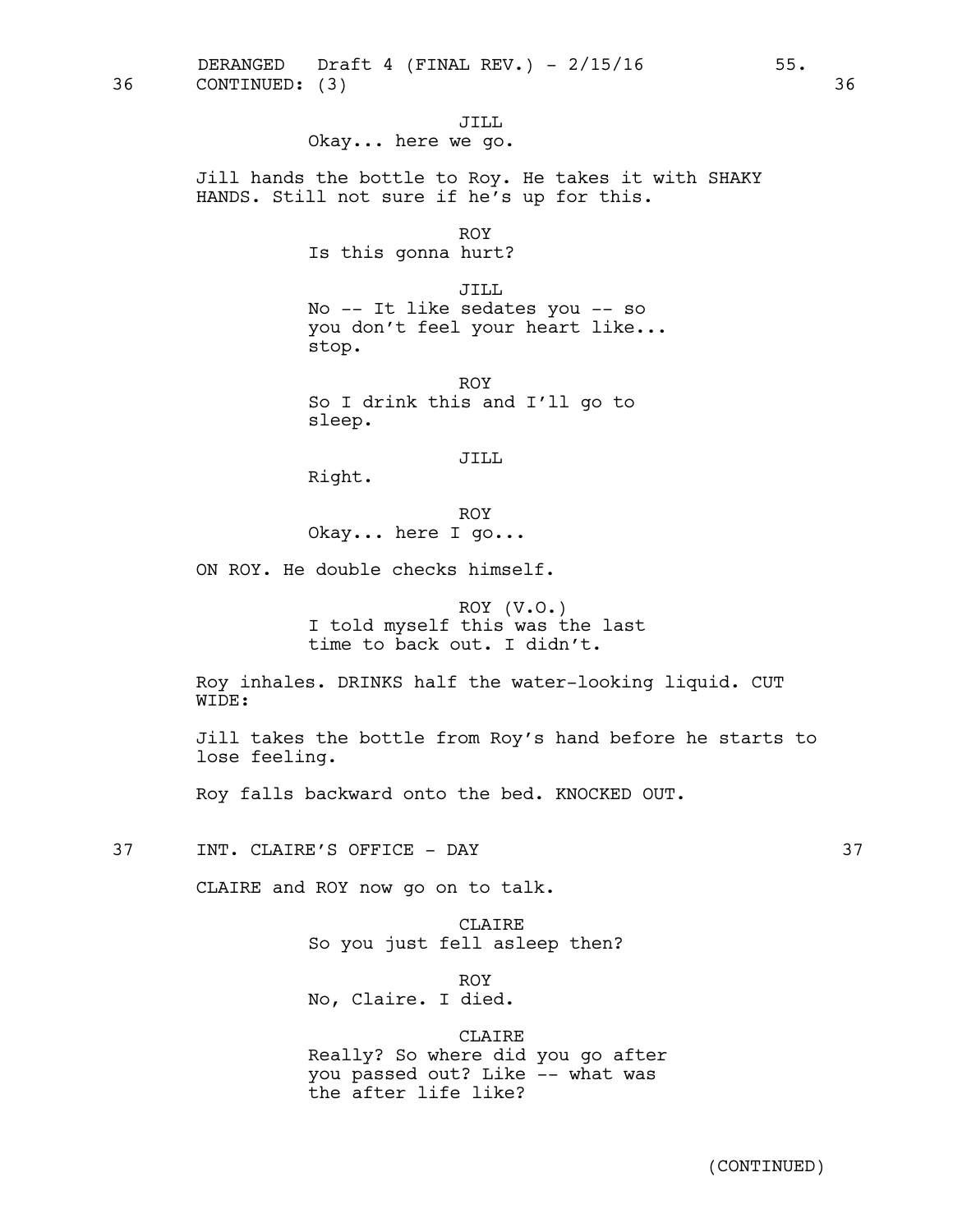38 EXT. NEIGHBORHOOD POOL - DAY 38

UNDERWATER --

ON ROY. His eyes FLING OPEN. CUT TO:

Roy RISES UP to the water's surface. BREATHES DEEPLY. He's in a fucking PANIC. He grabs a hold onto the edge of the pool. Looks around. He knows WHERE he is, but WHY is he here?

Roy CLIMBS up onto the ground. RUSHES around the pool area. SPLASHES across the pool fountain as he approaches...

A GATE. It leads to the outside, but it's CLOSED. Roy BANGS on the gate. PULLS on the handle. It stays shut. He's locked inside.

Roy now CLIMBS up onto a brick-cemented wall. TRIES to CLIMB over a gate fence, and SLIP -- he FALLS right back down.

Roy OPENS a big plastic box. He DIGS through broken swim goggles, a noodle, and a pair of swim trunks. CUT TO:

ROY. Standing. Looking down into the pool's depth. Only five feet. And then, he TURNS around to see...

A FIGURE. Definitely a PERSON, whom we glimpse from BEHIND.

Roy and the mysterious person hold a look for a beat. Then...

The person starts to MOVE closer to Roy. Roy stays quiet. Having no idea what's going to happen next as...

The person PUSHES Roy back into the pool. He splashes right back in as we SMASHCUT TO: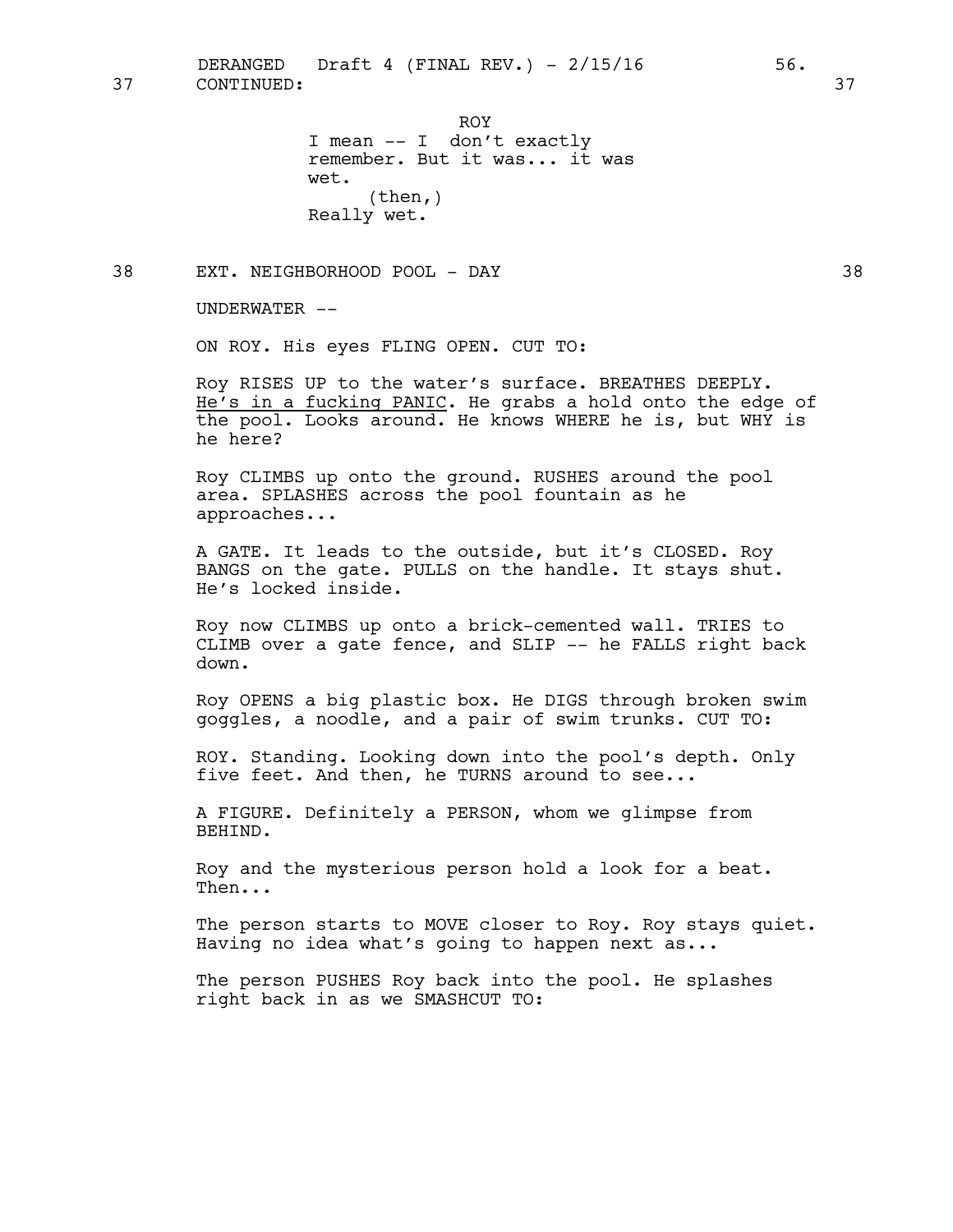CLAIRE You were pushed back in and then what?

ROY That's all I remember, doc. It felt like it was all a dream.

CLAIRE A dream? So you WERE sleeping.

ROY No -- I WAS dead. I even felt that -- like you know that deep dramatic breath people get when they come back to life?

CLAIRE That never happens.

ROY

It happened to me.

SMASHCUT TO:

#### 40 INT. JILL'S BEDROOM - NIGHT - **FLASHBACK** 40

ROY wakes up. INHALES A DEEP BREATH. He rises. FRANTIC. *What the fuck just happened?* 

He looks beside him to see -- JILL. She's still dead. He rushes to her side. JOSTLES HER.

ROY

Hey! Hey! Jill--!

Jill remains lifeless. Roy FREEZES. Oh shit! What do I do? He then swivels his head to --

His jacket and keys. And then his eyes move back to Jill. And then to his jacket, and then back to Jill. TIMECUT TO:

Roy gets up. Grabs his jacket and keys. Goes for the door. Turns back to Jill --

> ROY (CONT'D) You're really attractive... (then,) But I'm gonna go now.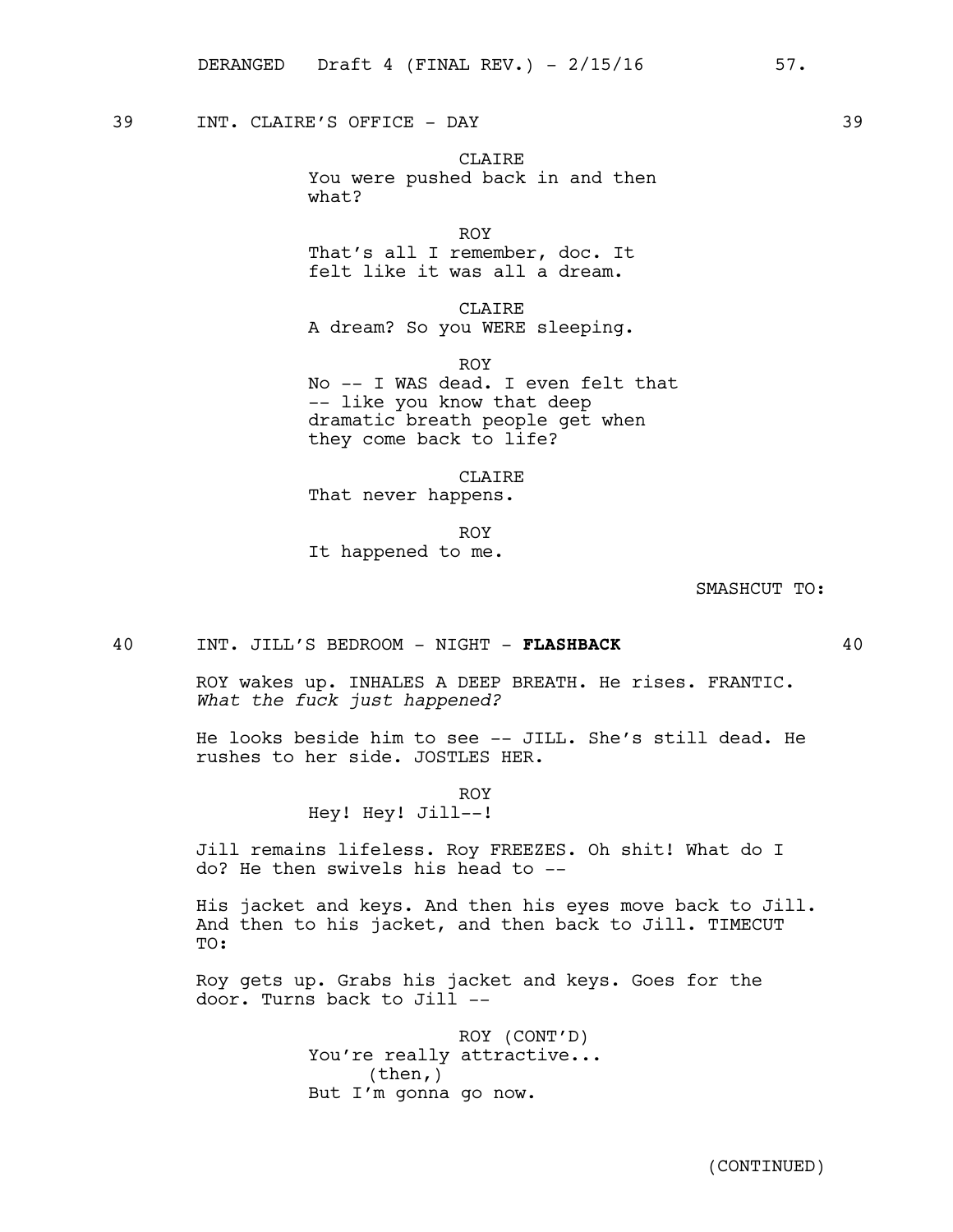Roy DARTS out the door.

41 INT. CLAIRE'S OFFICE - DAY 41

CLAIRE finds all this nonsensical.

CLAIRE So you left her dead there?

ROY Well -- I think she woke up around an hour later.

# CLAIRE

You think?

# ROY

Well, I stopped talking to her after that. I feel like -- If I ever hung out with her ever again... it'd be weird.

## CLAIRE

How?

ROY Hanging out with the person you died with? C'mon Claire...

CLAIRE Except you didn't die...

## ROY

What?

Roy looks at Claire again. She's convinced.

CLAIRE You never really "died," Roy.

ROY Claire -- did you not pay any attention to the story?

CLAIRE She could've drugged you.

ROY I DON'T DO DRUGS, CLAIRE!

Claire becomes serious.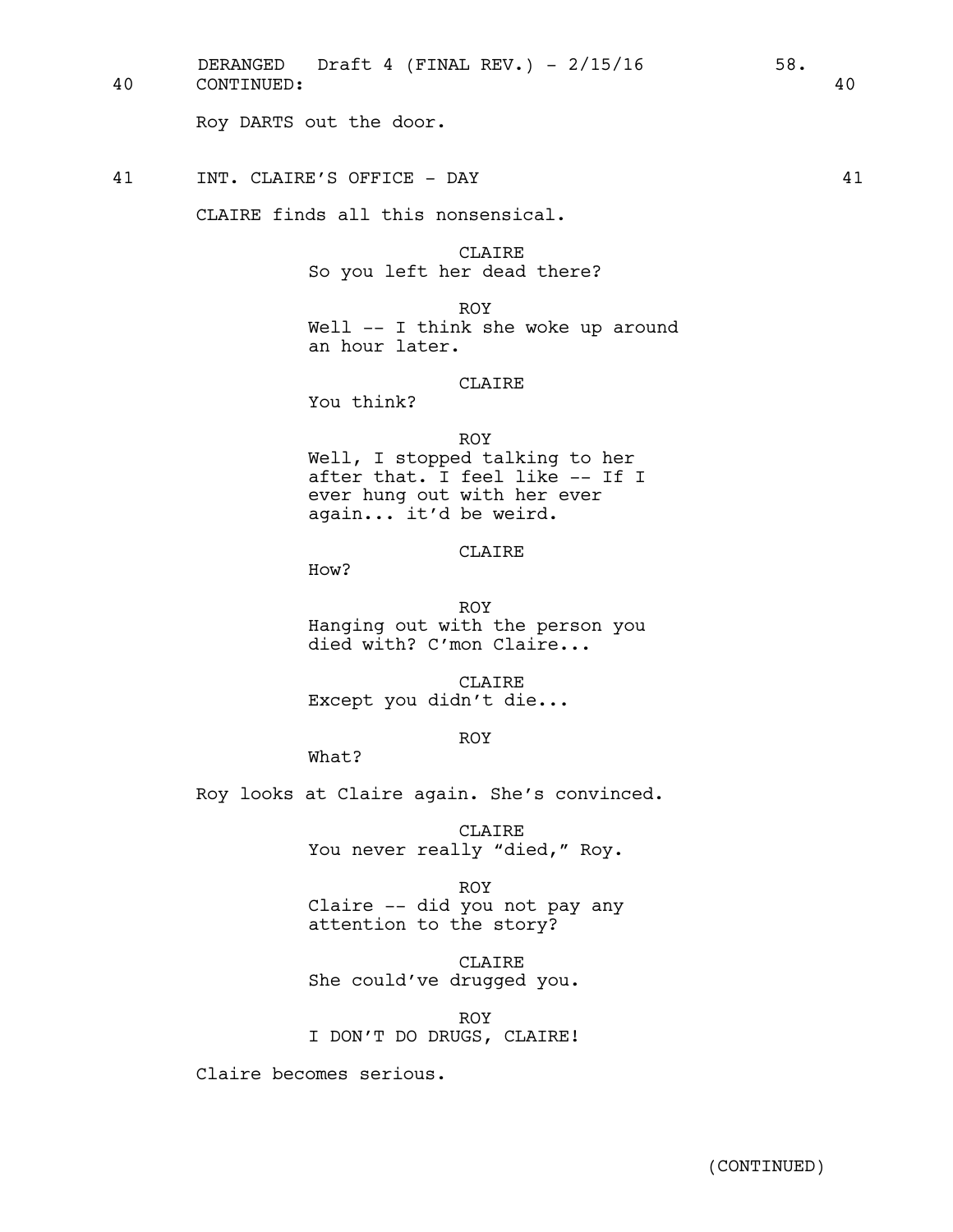CLAIRE Okay, Roy... listen to me. (then,) You've been here for hours now. You've told me a bunch of stuff.

ROY And you think I'm making it all up.

CLAIRE I think it's because you have a problem... rationalizing things.

ROY

Is that a disease?

## CLAIRE

It's a complex. It can happen with people. They can... develop a certain mind set if a traumatic thing --

ROY

So I'm crazy?

CLAIRE You're stories are.

ROY But they happened.

CLAIRE No they didn't.

ROY

Yes they did.

#### CLAIRE

Do you see what I'm getting at here? Something must have happened... or you may have gone through something that triggered all this. All these stories.

Claire tries to be logical here, but it annoys Roy.

ROY I'm not a liar, Claire.

CLAIRE I'm not saying you are. But you can't help it. (MORE)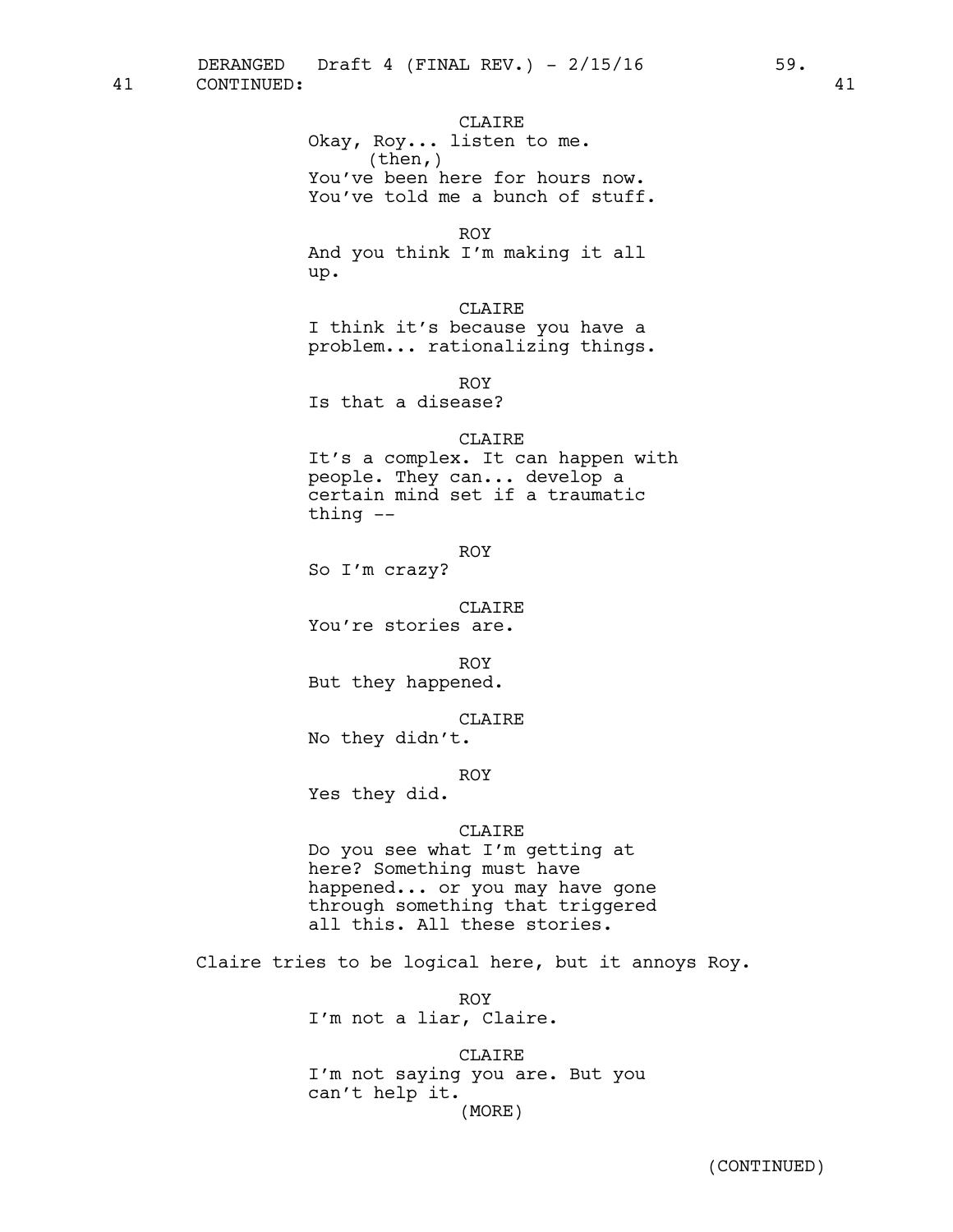41 CONTINUED: (2) 41 DERANGED Draft 4 (FINAL REV.) -  $2/15/16$  60.

> It comes out of your mind involuntarily and you start making things up. CLAIRE (CONT'D)

> > ROY

All because of what? Because I "went through something?" How is that supposed to --

CLAIRE

What happened to your family, Roy?

ROY We already addressed this, Claire. We're not talking about them.

## CLAIRE

We have to.

#### ROY

Why?

CLAIRE

Because I think that's why you're like this. You don't have family. You're alone -- you're --

#### ROY

Like you?

CLAIRE

This isn't about me.

ROY

I'm just asking. 'Cause obviously... your mom died... and things with you and your dad aren't healthy, so --

#### CLAIRE

Roy. Please.

ROY Does it make you feel alone?

A BEAT. Claire takes a moment. And now --

## CLAIRE

Maybe. (then,) But it doesn't affect me like it does you. I don't make stuff up. You... do.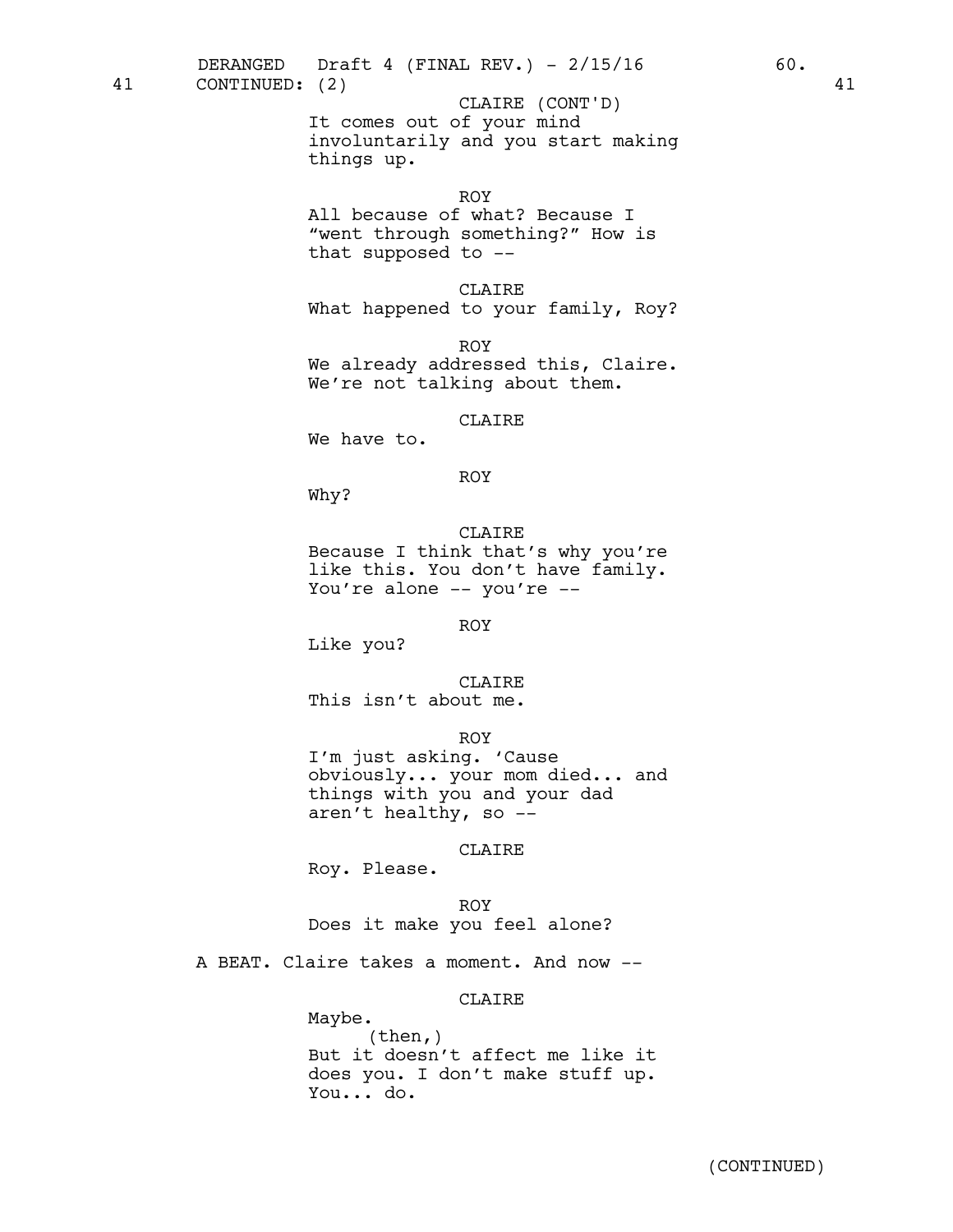Roy goes silent for a beat. Then...

ROY I've never told anyone this story.

Roy points at A BLACK DIARY that sits in front of him on the desk.

> ROY (CONT'D) I have it written down in here.

CLAIRE Is that your diary?

ROY

Yeah.

CLAIRE What's in there?

ROY Just some personal stuff. (then,) Plus the story... about what happened to my folks.

CLAIRE This is *another* story?

ROY What do you want to hear, then, Claire?

CLAIRE I want the truth, Roy. I want a real, honest, story.

ON ROY. As he takes that in for a beat. Then --

CLAIRE (CONT'D) Read it from your diary. I don't care.

ROY No I have it down in my head. (Then,) My family died.

CLAIRE

How?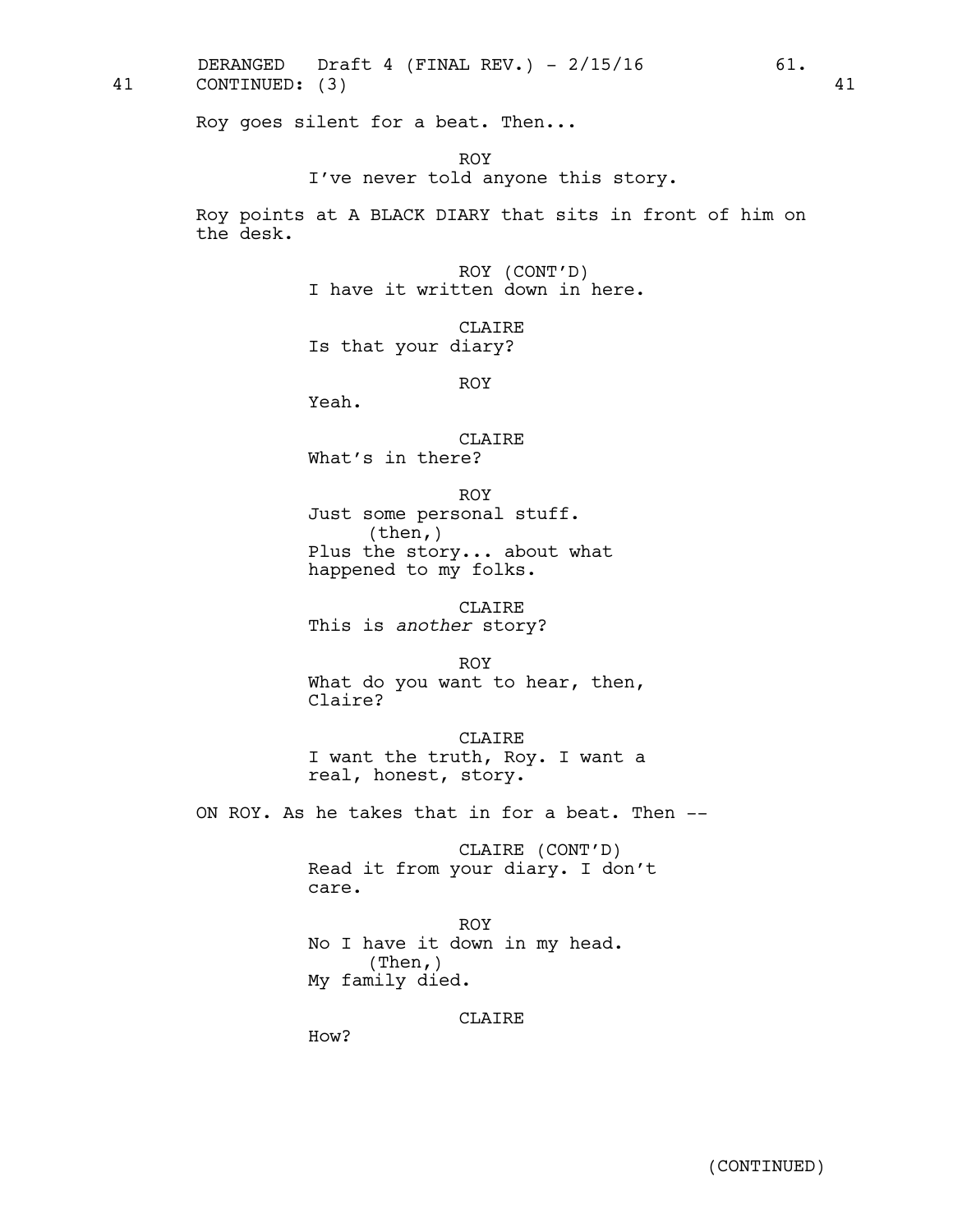They were killed when they bombed us.

# CLAIRE

(surprised,) Bombed? By whom?

ROY

You know... them.

CLAIRE

Who's them?

A BEAT. And now Roy says it:

ROY

The aliens.

Claire looks off. Frustrated once again.

CLAIRE This is what I'm talking about.

ROY It *was* the aliens!

CLAIRE Aliens are not real.

ROY But they are. They bombed my whole neighborhood.

CLAIRE Yeah. Mine too.

ROY So they're real?

CLAIRE This is just another story, Roy. It's made up. Fake. Not real.

ROY I have it written down! I remember every bit of it.

Roy picks up the diary. Opens it. Flips through to the last few pages. Starts to read from it...

Off Claire, who can't help but let him tell this story...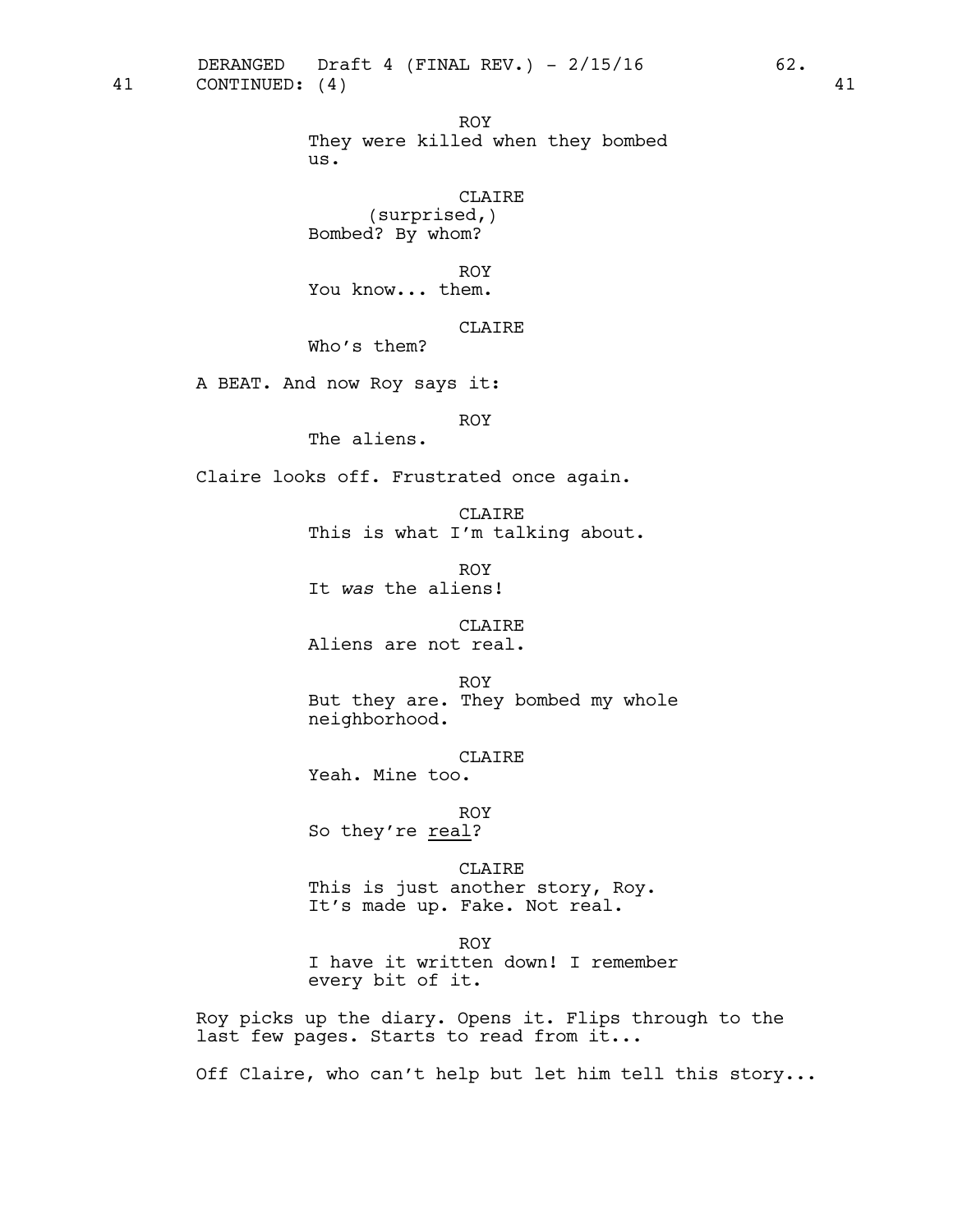# 42 INT. HOUSE - DAY - **FLASHBACK** 42

ROY walks across the kitchen. A MUG in his hand. And then...

#### RUUUUUUUUUUMMMMBLLLE!

The FLOOR SHAKES and the house JOSTLES. The lights FLICKER.

> ROY (V.O.) The floor just started to shake. I thought it was an earthquake.

Roy regains his balance as he wonders -- *what was that?*

43 EXT. BACKYARD DECK - HOUSE - DAY - **FLASHBACK** 43

ROY runs out to the deck. Looks up at the sky to see...

A UFO. Floating in the sky.

Off Roy -- trying to figure out what the hell is happening --

> ROY (V.O.) There was a UFO -- like an actual one -- in the sky.

#### 44 EXT. STREETS - NEIGHBORHOOD - DAY - **FLASHBACK** 44

ROY walks through the streets. Looks up at the sky. Sees MORE UFO CRAFTS hovering above.

> ROY (V.O.) And then I saw some more... and I knew it. I knew it.

#### 45 EXT. BRIDGE - DAY - **FLASHBACK** 45

ROY steps onto a bridge.

CLAIRE (V.O.)

Knew what?

ROY (V.O.) That this was it. This was the end.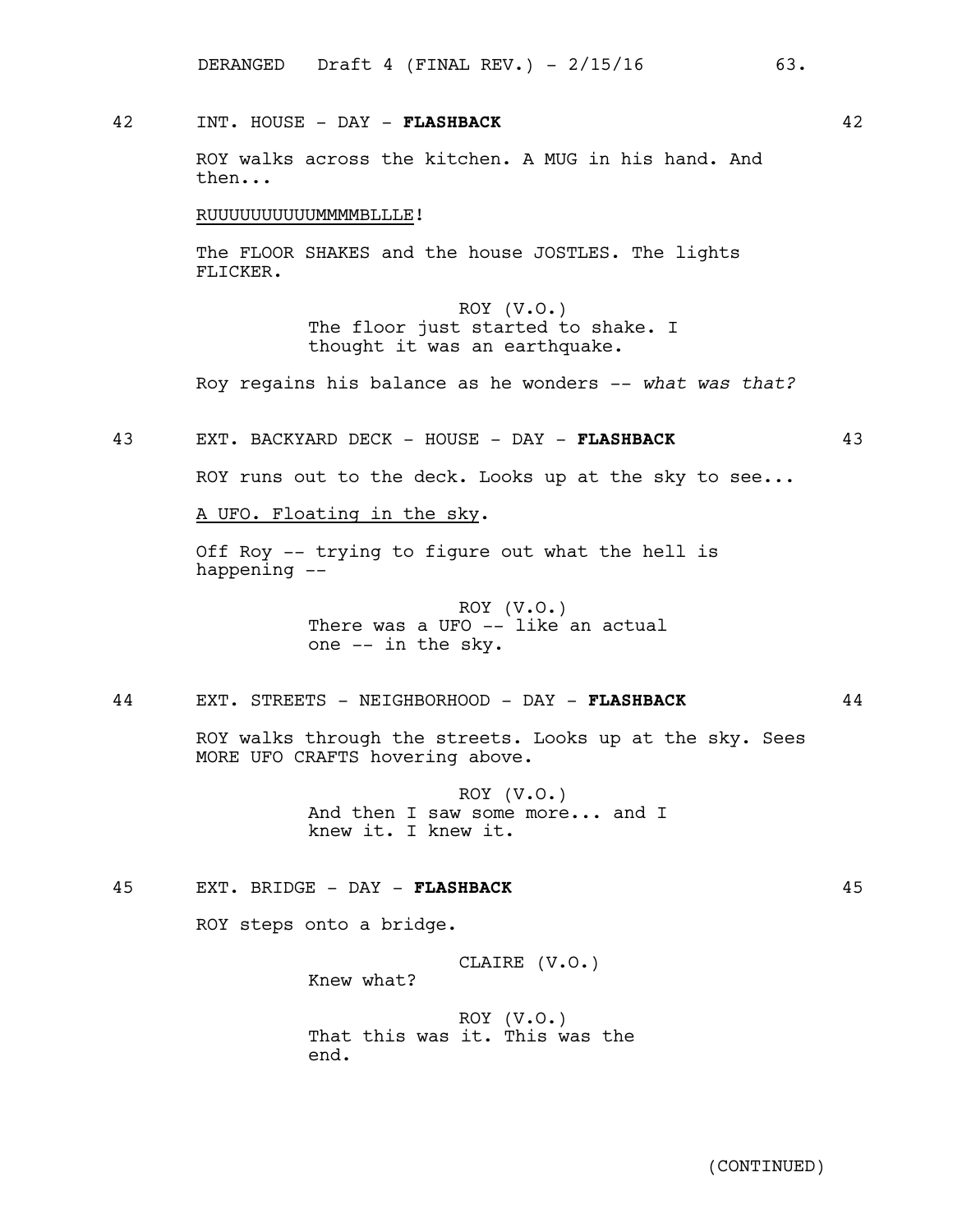LUCAS comes running behind him. Out of breath.

LUCAS (O.S.)

Roy--! Dude!

Roy turns to see Lucas.

LUCAS (CONT'D) Man! Are you seeing any of this? This is like -- the -- the freaking apocalypse!

ROY Aliens, Lucas. They're aliens.

Lucas takes a look at Roy and goes disgusted.

LUCAS

How are you -- so calm man? What the hell? This is real, Roy! This is actually happening! This isn't a movie  $-\overline{$  this is...

ROY I know, Lucas. It's actually happening. Who would've thought?

Lucas goes in disbelief.

**LUCAS** So... we're... we're all gonna die?

Roy shrugs.

ROY They're gonna do something with us. Right?

And now comes the closest we're ever going to get to an HONEST moment between these two friends...

> LUCAS What's happening Roy?

> > ROY

Everything, Lucas.

Off Roy -- he doesn't exactly know what's about to happen, but whatever it is, he's given into it.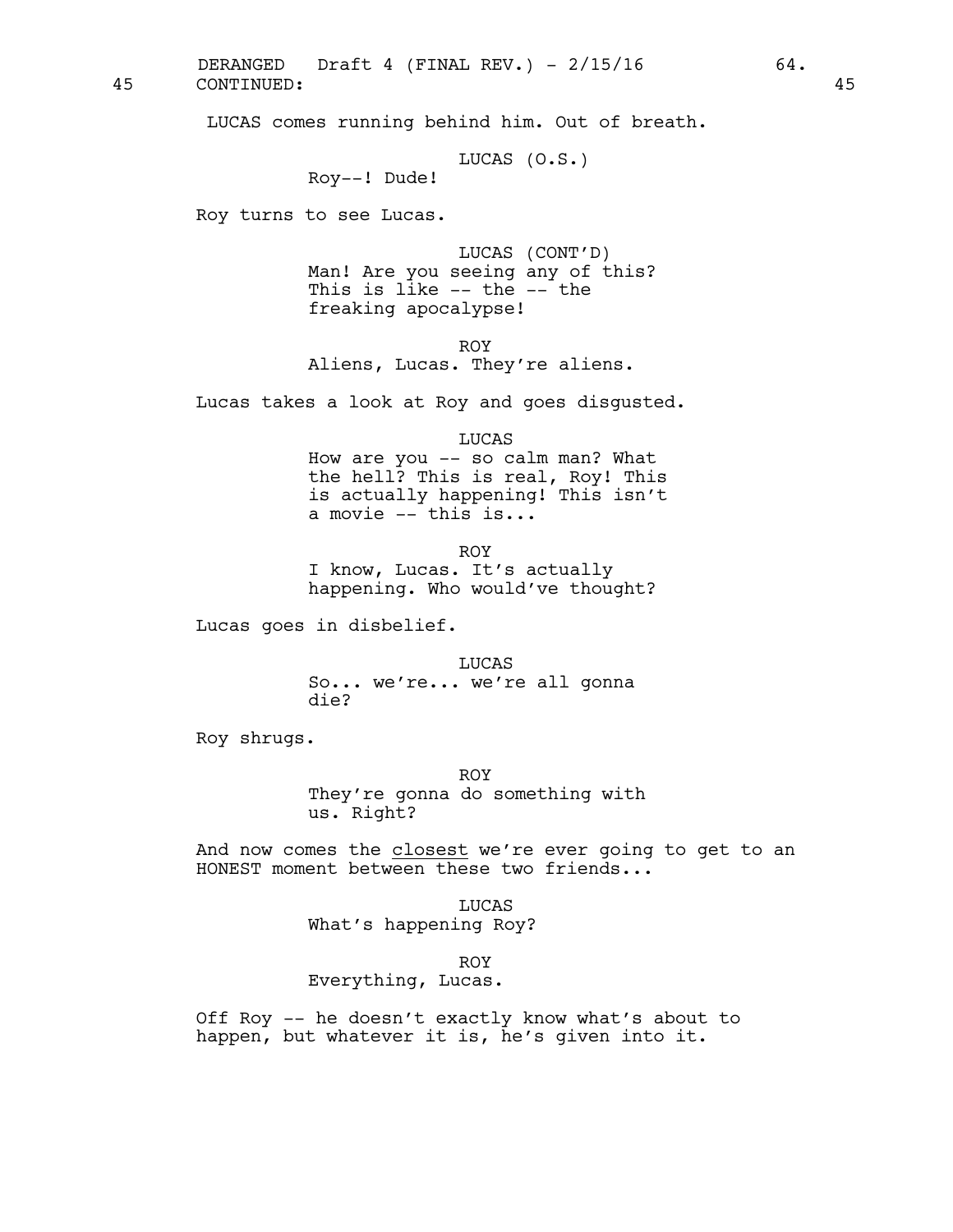46 EXT. STREETS - NEIGHBORHOOD - DAY - **FLASHBACK** 46 ROY walks down the street. We FOLLOW ALONG with him as he sees... A METEOR IMPACT. Balls of fire INDENTING into the ground... AN ALIEN PROBE. Whirling it's tentacles around... A BLUE STREAK OF LIGHT. Cracking into the earth... A PACK OF DRONES surround a car and fire at it until it explodes... A MISSILE crashing into a HOUSE... And as all this goes down, Roy keeps walking down the street. Still alive. ROY (V.O.) I never felt so close to death before in my life. This was... the real deal... CLAIRE (V.O.) Did you ever say goodbye? ROY (V.O.) To my family? No. 47 EXT. SPACE - **FLASHBACK** 47 ROY (V.O.) It was too late. AN ALIEN SHIP strikes A FEW BEAMS OF LIGHT down to the earth as -- 48 EXT. NEIGHBORHOOD - DAY - **FLASHBACK** 48 A point of LIGHT fires in the distance, creating... A NUCLEAR BLAST. As the mushroom cloud starts to form... 49 **OMITTED** 49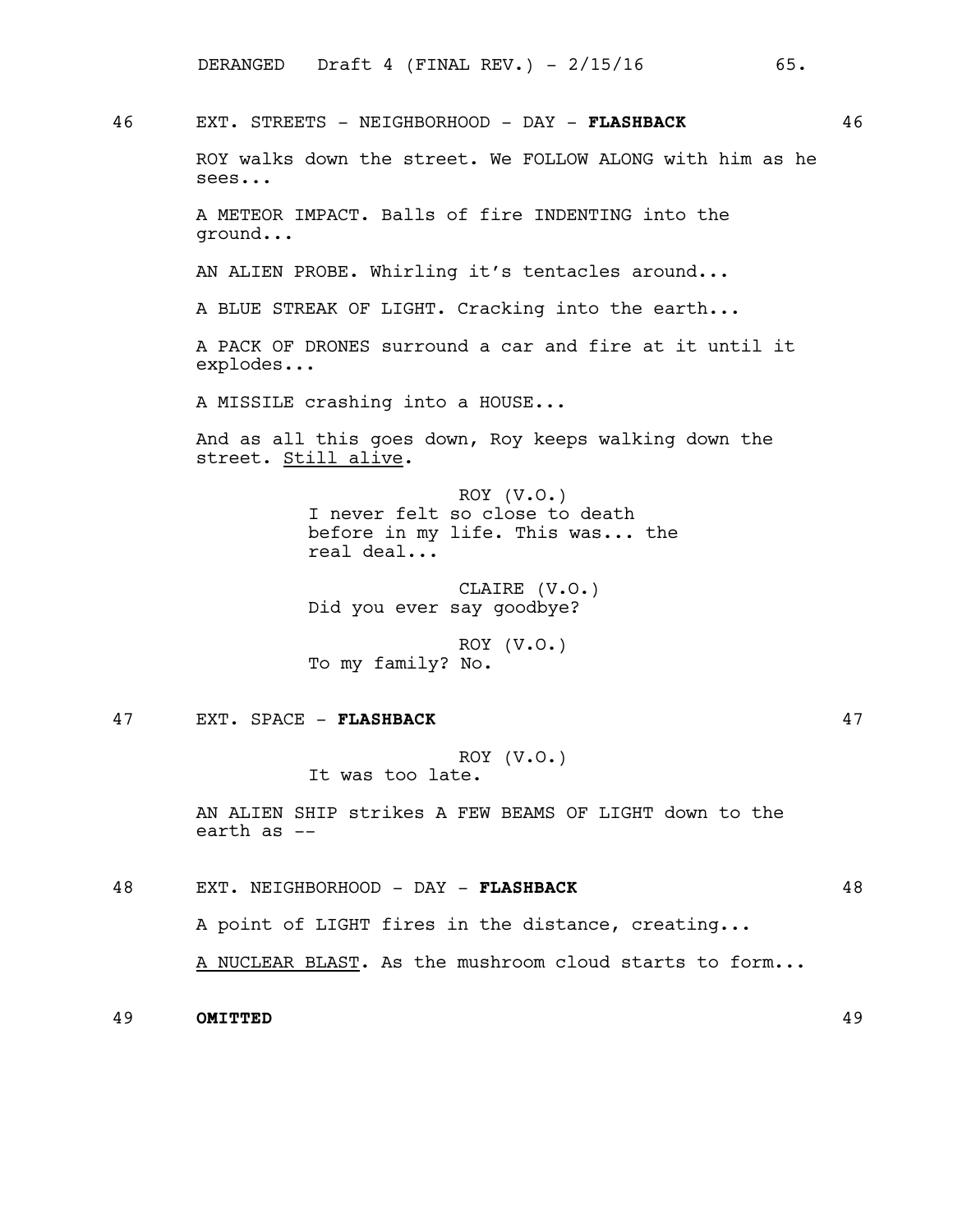DERANGED Draft 4 (FINAL REV.) -  $2/15/16$  66.

50 INT. CLAIRE'S OFFICE - DAY 50

ON ROY -- Emotional. CLAIRE stays silent.

Roy closes the diary. Sets it back on the desk.

ROY That's how they died.

CLAIRE Your friend Lucas too?

ROY

Everyone.

CLAIRE Everyone... except you.

ROY (shrugs,) That's why this story's private.

CLAIRE Lemme guess... you came back to life again?

ROY

I never died.

51 EXT. SANDY FIELD - DAY - **FLASHBACK** 51

-- ROY. Lying on his back. Passed out. His eyes flicker open, awaking to the sky.

ROY (V.O.)

I woke up.

He gets up. SMOKE surrounds him.

ROY (V.O.) I didn't know where I was...

Roy coughs out the atmosphere. He looks around. The smoke gets in his eyes.

> ROY (V.O.) I just... saw this light...

A FLASH OF LIGHT comes across Roy's face.

ROY (V.O.) ...And I let it take me.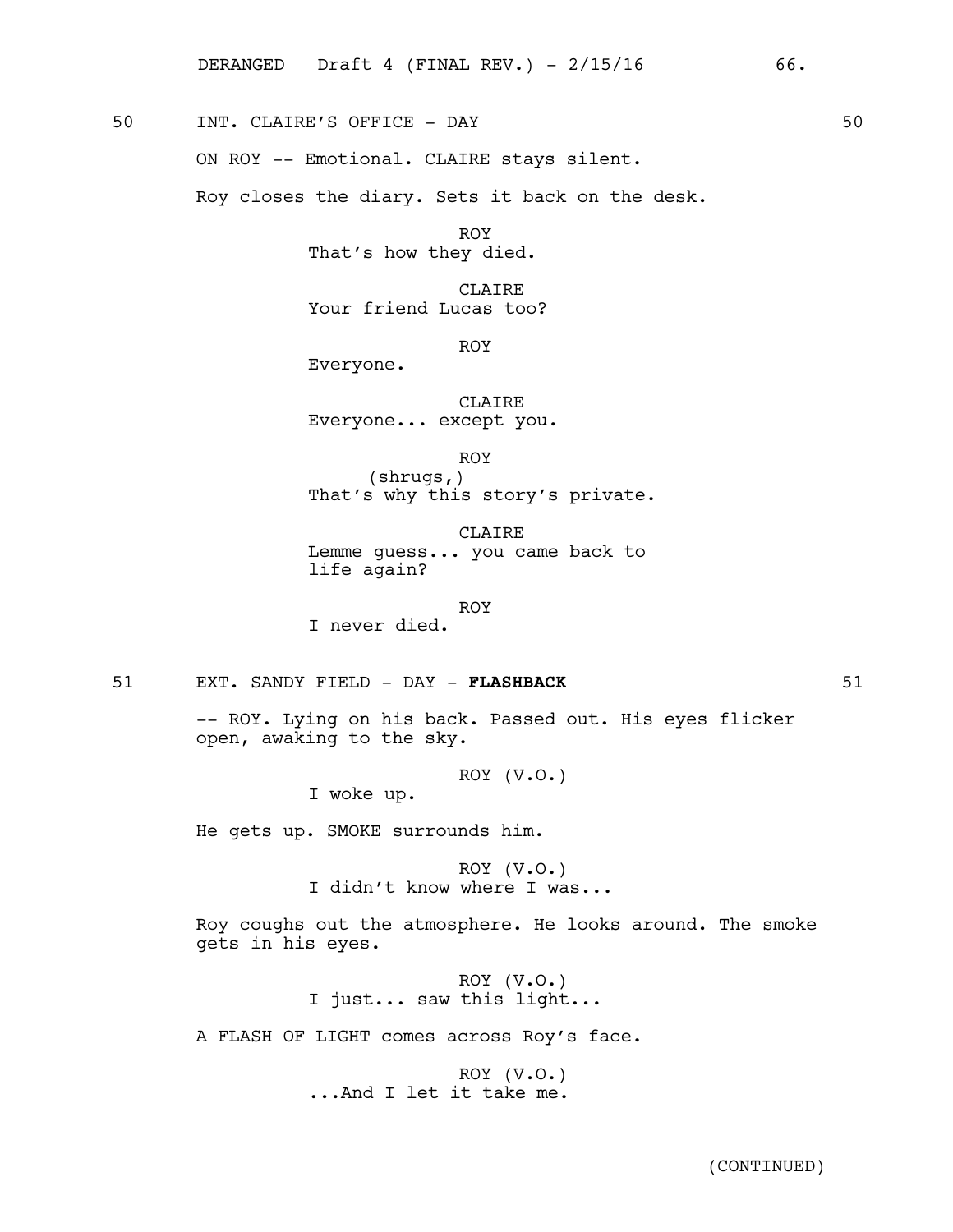CLAIRE (V.O.) Take you where?

ROY (V.O.)

Wherever...

Roy's face gets consumed by "the light" as we --

FLASH TO:

52 INT. CLAIRE'S OFFICE - DAY 52

-- ROY. Clearly affected by the story.

ROY

I figured I needed to talk to someone... that's why I'm here.

CLAIRE

Roy... you have to come to your senses. You can't keep thinking like this.

Roy looks up at Claire. Takes in her look...

ROY I know that look. You're exactly like them. Everyone else. They look at me the exact same way.

CLAIRE Because they're not like you. They're normal.

ROY

I'm crazy?

CLAIRE You don't need me to tell you that.

ON ROY. He nods. Understanding.

ROY

I'm sorry about your mom, Claire. It... seems pretty sad.

CLAIRE

Um... Yeah. Thanks.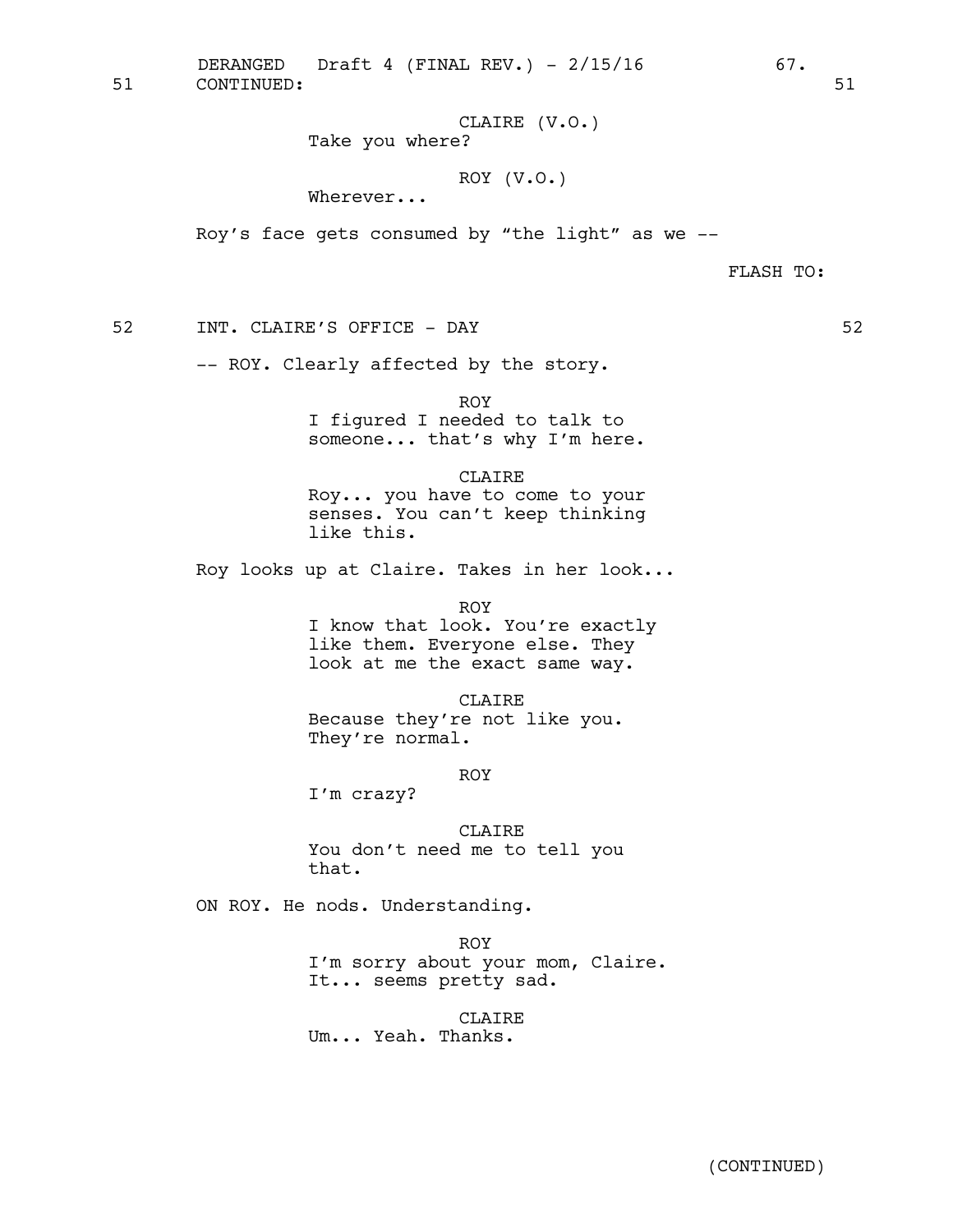I'm sure it hurts. To lose someone like that...

CLAIRE

It's not fun. I'm sure we can both concur on that.

ROY

But you have a dad.

CLAIRE

(chuckles,) It's not all that it's supposed to be with him.

ROY You don't love him?

CLAIRE How do you love someone that's never been there for you?

ROY Maybe he has. You just haven't

been paying attention...

CLAIRE You wouldn't know.

A BEAT. Roy shrugs.

ROY Maybe you're right.

CLAIRE Roy. This has to stop.

ROY

What?

CLAIRE This. Ignoring your problem. You're -- not normal.

Roy takes a beat. Looks off. Then --

ROY I think I've spent enough time here.

Roy rises. Ready to leave.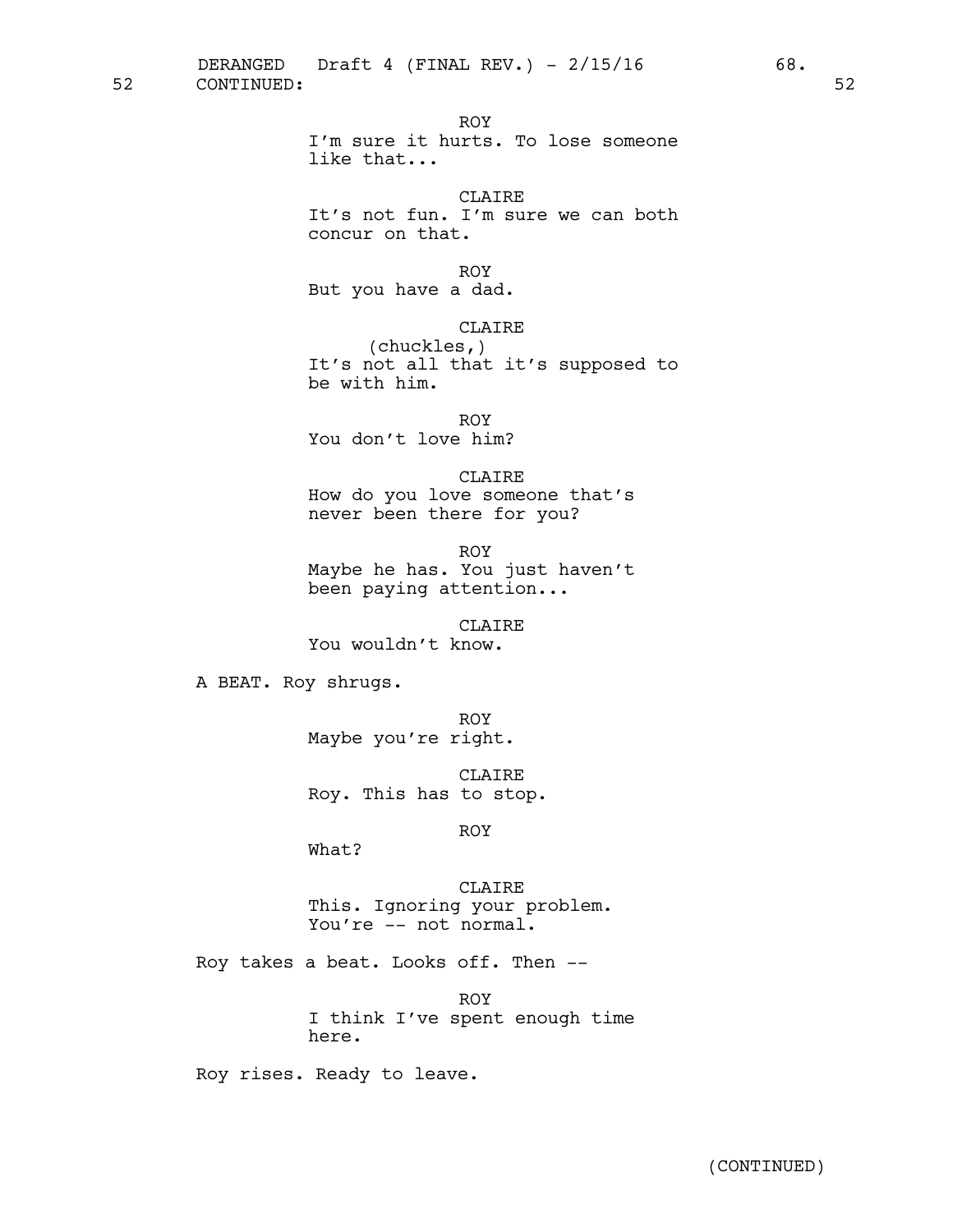CLAIRE No -- I didn't mean to upset you. I just  $--$ 

ROY It's not you. I think... (then,) I think we're done now, Doc.

CLAIRE

When will you be back?

ROY

(smirks,) That's up to you, Claire.

And it's as if Roy's hinting at something, but Claire can't figure out what.

> CLAIRE What's that supposed to mean?

Roy shrugs.

ROY I'll be back when I'm back. Let's just say... I'm not gone forever.

Roy plays coy to which Claire is perplexed by. Roy now turns to leave. As he opens the door, he turns back at Claire...

> ROY (CONT'D) Thank you Claire. For talking to me.

CLAIRE Thanks for coming in.

ROY ...Why did you talk to me?

CLAIRE What do you mean? You're... a patient...

ROY

Never mind.

CLAIRE

Are you sure.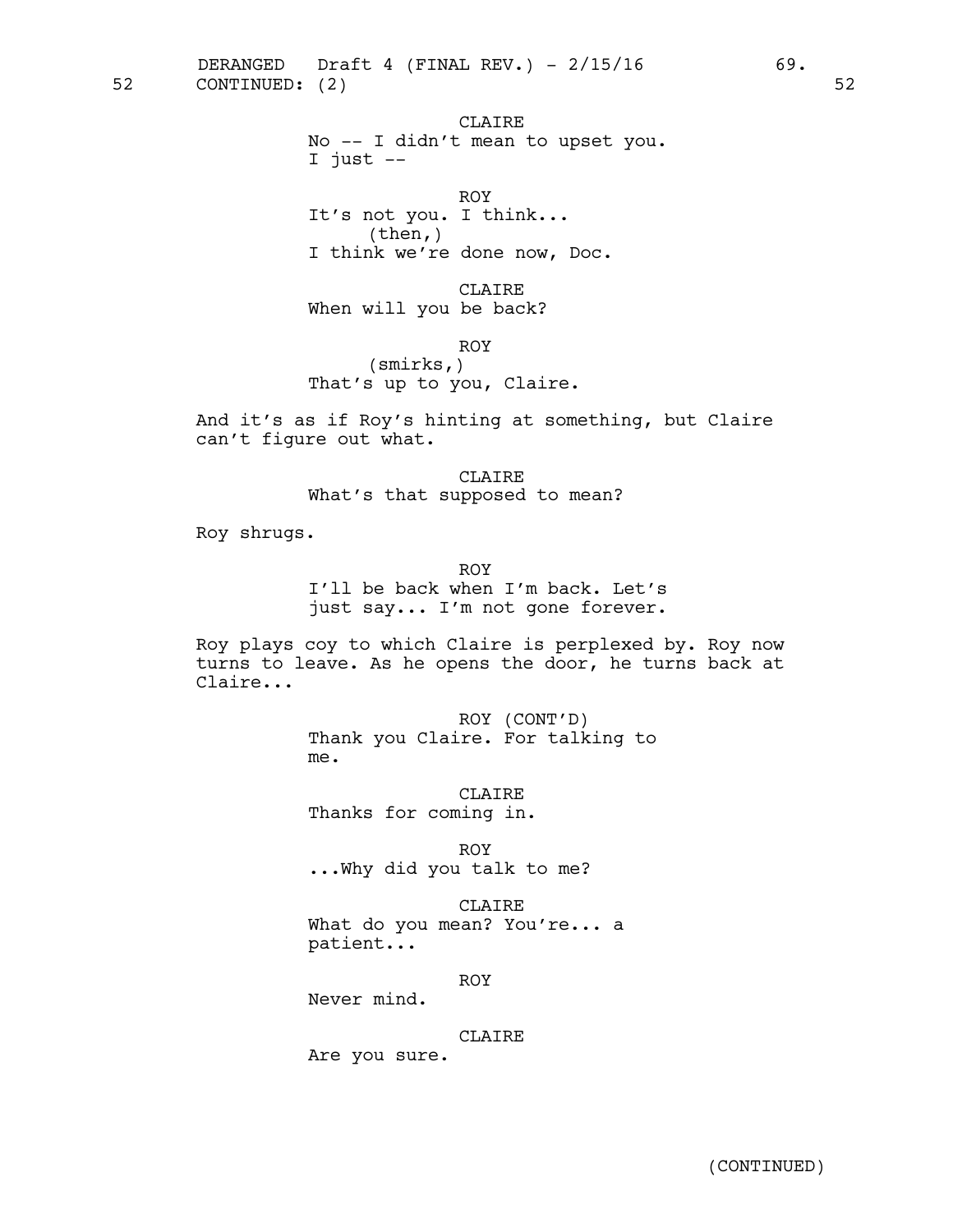ROY'S DIARY. He forgot it.

CLAIRE (CONT'D) (sighs; mumbles,) Seriously?

Claire gets up, grabs the diary and leaves the office --

53 EXT. FRONT LOT - CLAIRE'S OFFICE - DAY 53

CLAIRE rushes out of the office with the diary in her hand.

# CLAIRE

Roy...

As she turns the corner, she stops. Roy's already gone.

Claire looks around. No sign of Roy. She then turns back around.

54 INT. CLAIRE'S OFFICE - DAY 64

Claire comes back into the office. Sets the diary down on her desk.

She stays standing. Looks around. Takes in the quietness... the loneliness.

And now, for a quick second, her eyes glance down and are immediately grabbed by...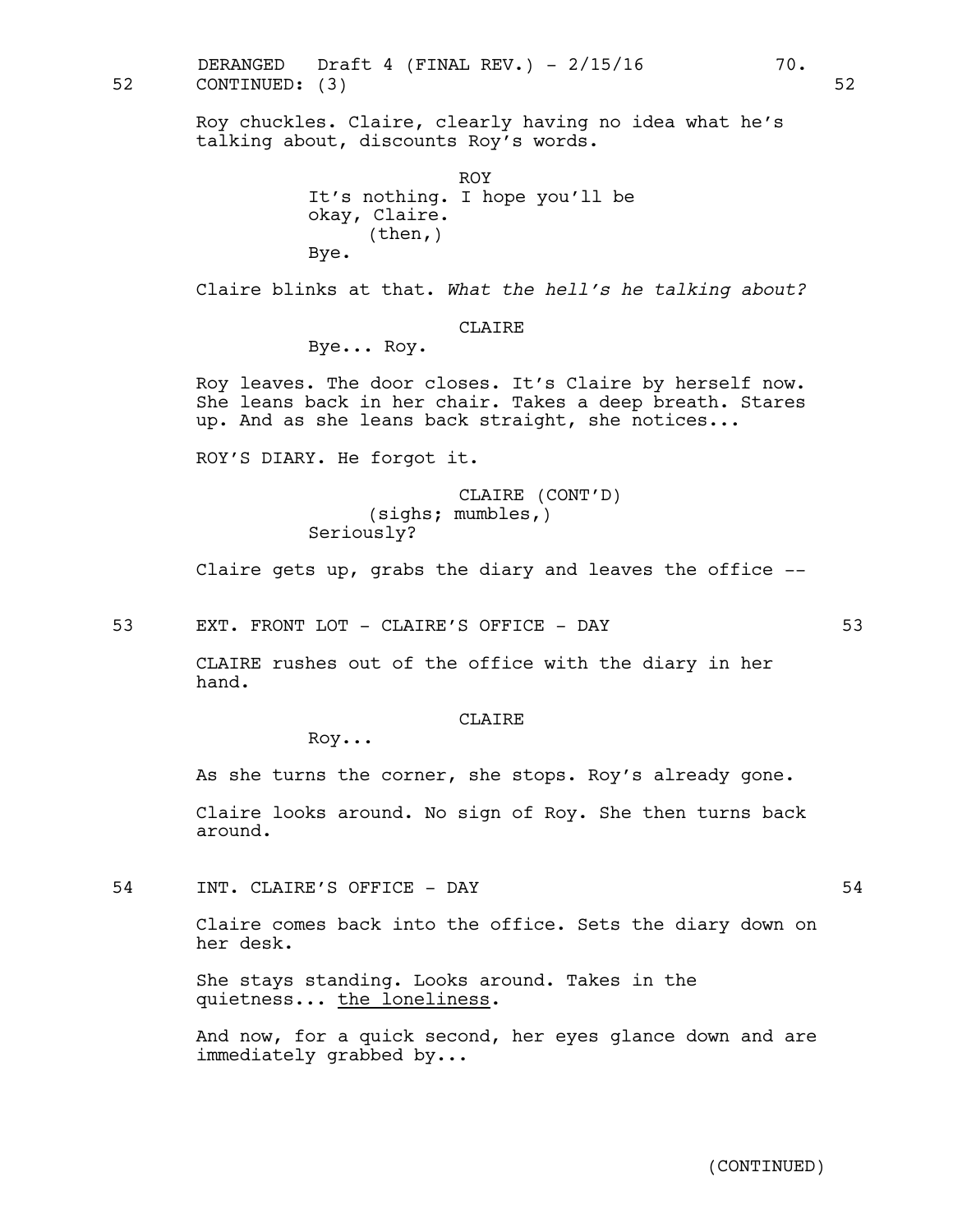The diary. But wait a minute. This ISN'T THE DIARY. It's a book -- A PSYCHOLOGY HANDBOOK. Claire blinks. Takes a second look at the book. Off her look --

We take A QUICK FLASH back to THE DIARY. In the EXACT same place as the handbook, and then we're back to the handbook.

She doesn't get it. This is where she put Roy's diary, only it's NOT there anymore.

Where did it go? She looks all around her desk, searching for the diary, and her eyes come right back to the psychology handbook. She grabs it. FLIPS through it. Yep. It's just a psychology handbook. Something all psychiatrists have in their offices.

CLOSE ON CLAIRE. As she slowly comes into realization...

INSERT CUT:

*Roy and Claire's first meeting from earlier...*

*ROY* 

*Roy. I'm Roy.*

# *CLAIRE*

*Roy... last name?*

*ROY Who says I have one?*

And now we CUT INTO:

*A MONTAGE. A fast-paced replay of ALL of Roy's stories. Only this time, they play in reverse.* 

*The satellite crash. The gunpoint story with Tre... Running in the parking lot... Beating up Kendall's car with a bat... Throwing the shoe across the street... climbing out of the pool... The alien explosions...* 

> *ARTHUR (V.O.) ...You need to solve this problem of yours*

*CLAIRE (V.O.) I think that's why you're like this. You don't have family. You're alone -- you're --*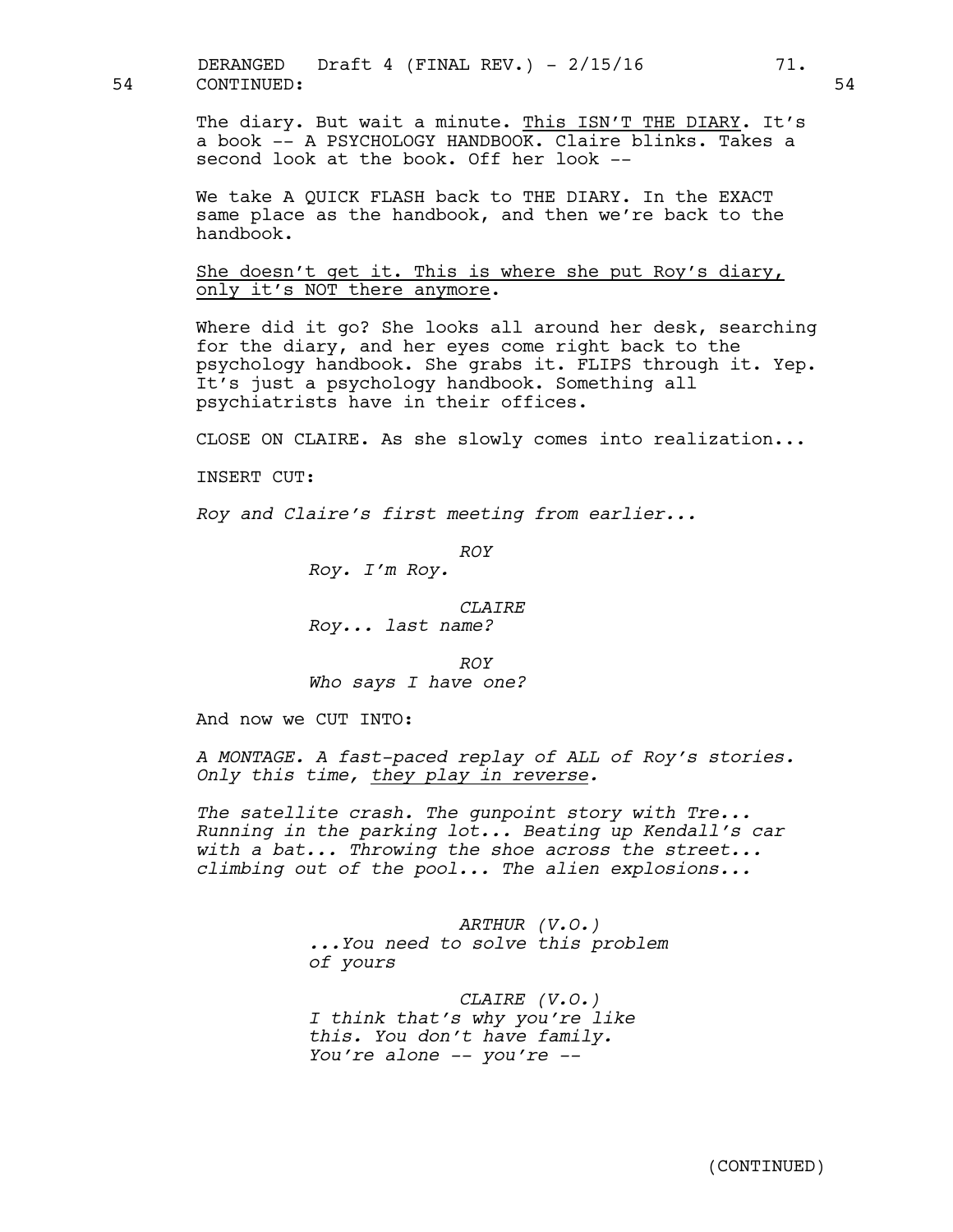*ROY (V.O.) Like you? Does it make you feel alone?*

*CLAIRE (V.O.) When will you be back?*

*ROY (V.O.) That's up to you, Claire.*

*We RERUN through the big, crazy moments in rewind. It's as if they never happened.*

BACK ON CLAIRE...

She's in an absolute DAZE. We CLOSE IN on her.

INSERT CUT:

*The scene from earlier before Roy left the office...*

*ROY ...Why did you talk to me?*

BACK ON CLAIRE... in disbelief of it...

CLAIRE

No...

*ARTHUR (V.O.) I hear you sometimes up in your room. Talking to nobody. Pretending like someone's there with you.* 

Off Claire --

INSERT CUT:

*The scene from earlier when Roy confronts Claire about her "problem." This time, we view it a little differently, understanding a little more of what actually went on...*

> *CLAIRE Let's... not make this about me.*

> *ROY So there is something about you.*

*And now we CUT WIDE to see...*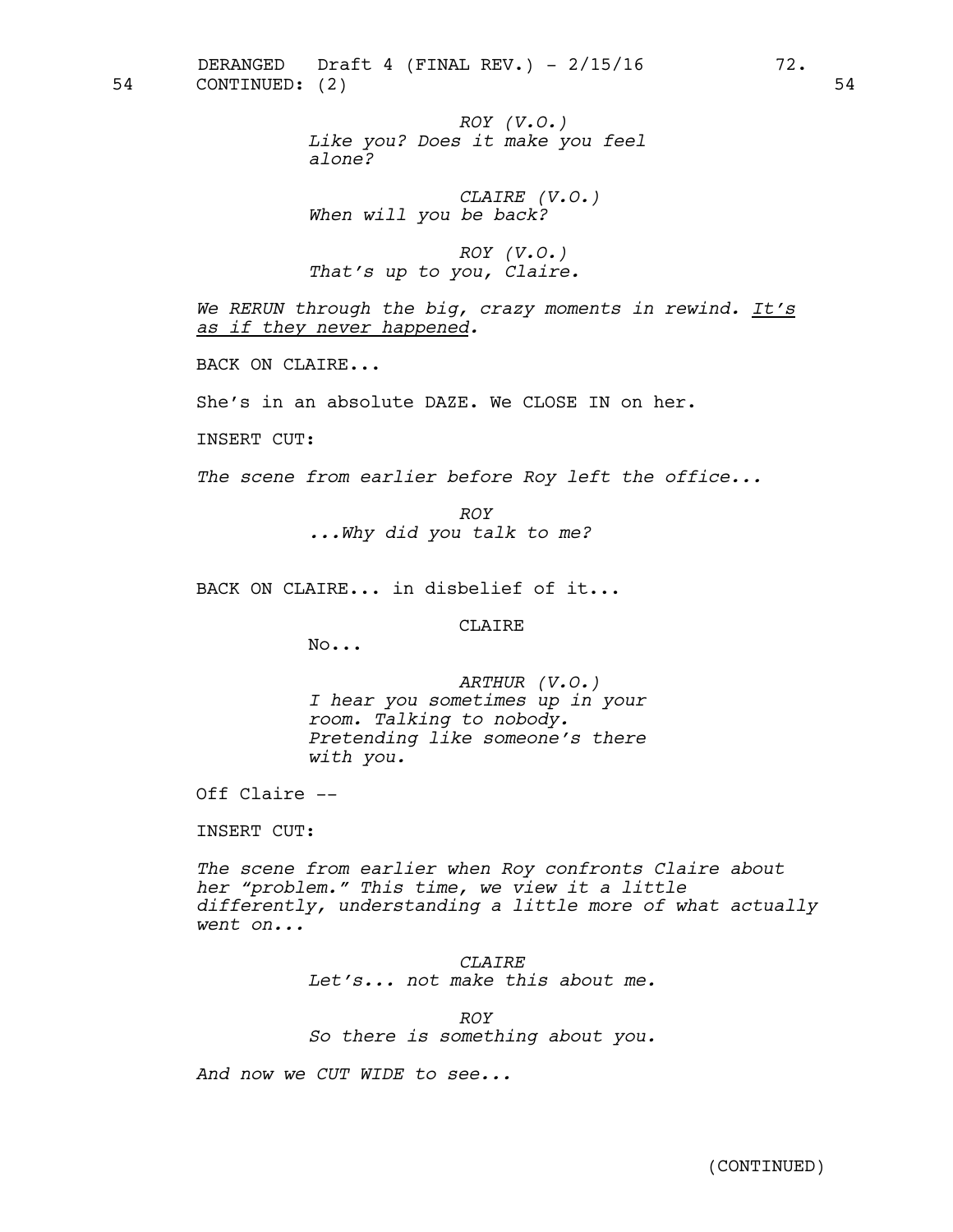*Claire is talking to an empty chair. There is no Roy.*

## *CLAIRE*

# *What do you mean?*

*And from here, we JUMP BACK TO:*

*-- CLAIRE'S POV. She sees ROY sitting across from her.*

*ROY*

*You have a problem.* 

*BACK ON THE WIDE-ANGLE to see CLAIRE talking to no one.*

# *CLAIRE*

*Really? You're the one to tell me.*

BACK ON CLAIRE in the present moment... She flickers her eyes around. Trying to make sense of all this...

We CLOSE ON her. PUSHING IN. It's INTENSE until...

POP. The red balloon (as seen earlier) tears O.S. Claire snaps out of her zone.

And now it all hits her as she FULLY UNDERSTANDS it, but still has trouble accepting it.

She holds the psychology book in her hand. Yeah, it's still the same handbook.

> CLAIRE (CONT'D) (whispers to herself,) No...

*ROY (V.O.) I hope you'll be okay, Claire.*

Claire's DROPS to her chair. Takes a breath. Closes her eyes.

55 INT. KITCHEN - EVANS HOME - DAY 55

CLAIRE comes STORMING back into the house. This time, less confident and with more of a PANICKED DEMEANOR than she had when she left in the beginning...

ARTHUR stands at the counter. Reading through the mail. He sees Claire come in.